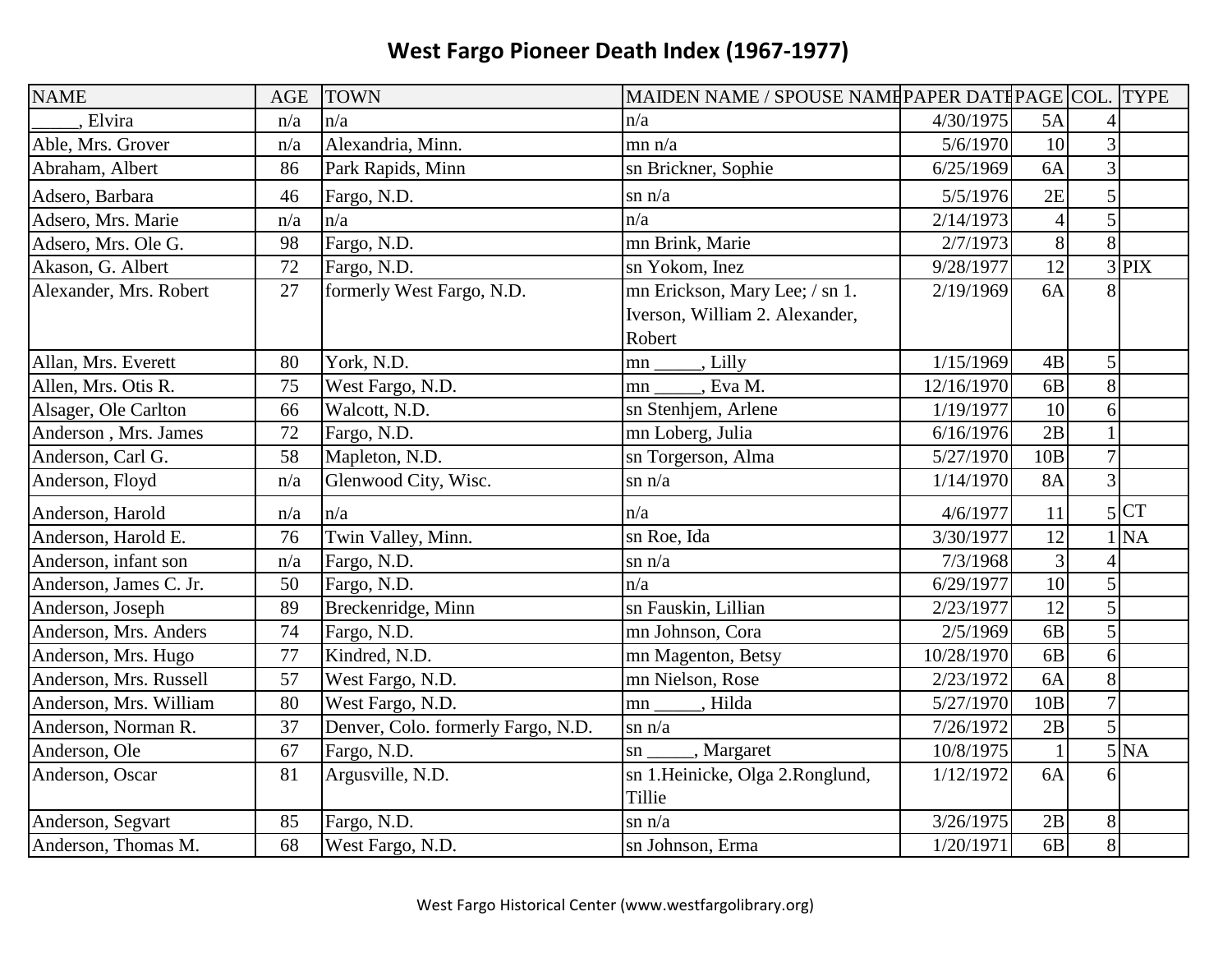| Anderson, Trevor Jon   |     | 4 days Fargo, N.D.       | $\sin n/a$          | 2/18/1976  | 2B             | 6                         |
|------------------------|-----|--------------------------|---------------------|------------|----------------|---------------------------|
| Anderson, Vernon A     | 67  | West Fargo, N.D.         | sn Wien, Elvina     | 1/12/1977  | 10             | $\overline{4}$            |
| Anderson, Vernon V.K.  | 50  | formerly Davenport, N.D. | $\sin n/a$          | 4/3/1968   | 6              | $\overline{3}$            |
| Anderson, Walter       | n/a | Pequot Lakes, Minn.      | $\sin n/a$          | 5/8/1974   | 4B             | $\overline{2}$            |
| Anderson, William D.   | 46  | Moorhead, Minn           | $\sin n/a$          | 7/15/1970  | 4B             | 8                         |
| Andree, Howard         | n/a | n/a                      | $\sin n/a$          | 1/31/1968  | $\overline{4}$ | 5                         |
| Andvik, Mrs. John B.   | 83  | Kindred, N.D.            | mn Swiggum, Mabel   | 4/28/1976  | 2A             | 8                         |
| Appel, Mrs. Herman     | 74  | Davenport, N.D.          | mn Ottow, Flora     | 2/16/1972  | $\overline{4}$ | $\overline{7}$            |
| Armistead, Duane       | 50  | Fargo, N.D.              | sn Clemenson, Doris | 4/2/1975   | 2B             | $7$ PIX                   |
| Arneson, Helga         | 58  | Horace, N.D.             | n/a                 | 6/14/1967  | $\overline{4}$ | $\overline{\mathcal{A}}$  |
| Arzt, Gust             | 80  | West Fargo, N.D.         | sn Olson, Emma      | 11/5/1975  | 2B             | 6                         |
| Askegaard, Mrs. Archie | n/a | Comstock, Minn.          | mn n/a              | 10/10/1973 | 2A             | 6                         |
| Atterson, Mrs.         | n/a | Hunter, N.D.             | $\sin n/a$          | 9/11/1974  | 6A             |                           |
| Backstrom, David W.    | 70  | Harwood, N.D.            | sn Bakken, Anna     | 12/16/1970 | 6 <sub>B</sub> | 8                         |
| Bakkerud, Ole Knute    | 81  | Fargo, N.D.              | sn Erickson, Carrie | 10/29/1969 | 4B             | $\overline{4}$            |
| Bartholomew, Donald L. | 38  | West Fargo, N.D.         | sn Samson, Shirley  | 4/8/1970   | 4B             | $\overline{7}$            |
| Bealer, Mrs. Albert    | 75  | Hawley, Minn             | mn n/a              | 1/26/1977  | 16             | $5\overline{\mathrm{NA}}$ |
| Beaton, Francis J.     | 47  | West Fargo, N.D.         | sn Beckmann, Janet  | 7/2/1969   | 1A             | 2 NA                      |
| Beaton, Mrs. Frank     | 81  | Fargo, N.D.              | mn Dobrinz, Ida     | 4/22/1970  | 4B             | 8                         |
| Beilke, Mrs. Ed        | n/a | Embden, N.D.             | mn n/a              | 10/17/1973 | 3B             | $\overline{2}$            |
| Belgum, Dr. Eunice     | 31  | Williamsburg, Virg.      | $\sin n/a$          | 12/21/1977 | 8B             | 4 <sub>NA</sub>           |
| Bell, Mrs. Ronald      | 76  | formerly Fargo, N.D.     | mn Hoff, Laura      | 11/27/1968 | 5A             | $\overline{7}$            |
| Belling, Oscar J       | 63  | West Fargo, N.D.         | sn Carr, Evelyn     | 7/17/1974  | 2B             | 5                         |
| Belling, Oscar J       | 63  | West Fargo, N.D.         | $\sin n/a$          | 7/24/1974  | 2B             | $7$ PIX                   |
| Bemer, Harry           | 82  | Seattle, Wash.           | $\sin n/a$          | 1/17/1968  | $\overline{4}$ | 6                         |
| Bensen, Calvin         | n/a | n/a                      | n/a                 | 10/20/1976 | 2B             | $\vert$<br><b>CT</b>      |
| Bensen, Osmund L.      | 55  | Horace, N.D.             | $\sin n/a$          | 6/14/1972  | $\overline{4}$ | 8                         |
| Benson, Calvin         | 23  | West Fargo, N.D.         | $\sin n/a$          | 10/27/1976 | 2B             | 6                         |
| Benson, Mrs. Carl      | 92  | Horace, N.D.             | mn Holmen, Jane     | 2/7/1968   | $\overline{3}$ | 5                         |
| Bentley, Mrs. James    | n/a | Moorhead, Minn           | mn n/a              | 9/9/1970   | 3B             | $\overline{4}$            |
| Berg, Amy              | 80  | Fargo, N.D.              | $\sin n/a$          | 5/30/1973  | 8              | 6                         |
| Berg, Carl Gustav      | 77  | Kindred, N.D.            | $\sin n/a$          | 4/27/1977  | 12             |                           |
| Berg, Teman G.         | 74  | Horace, N.D.             | sn Enger, Ida       | 3/19/1969  | <b>7A</b>      | $\overline{7}$            |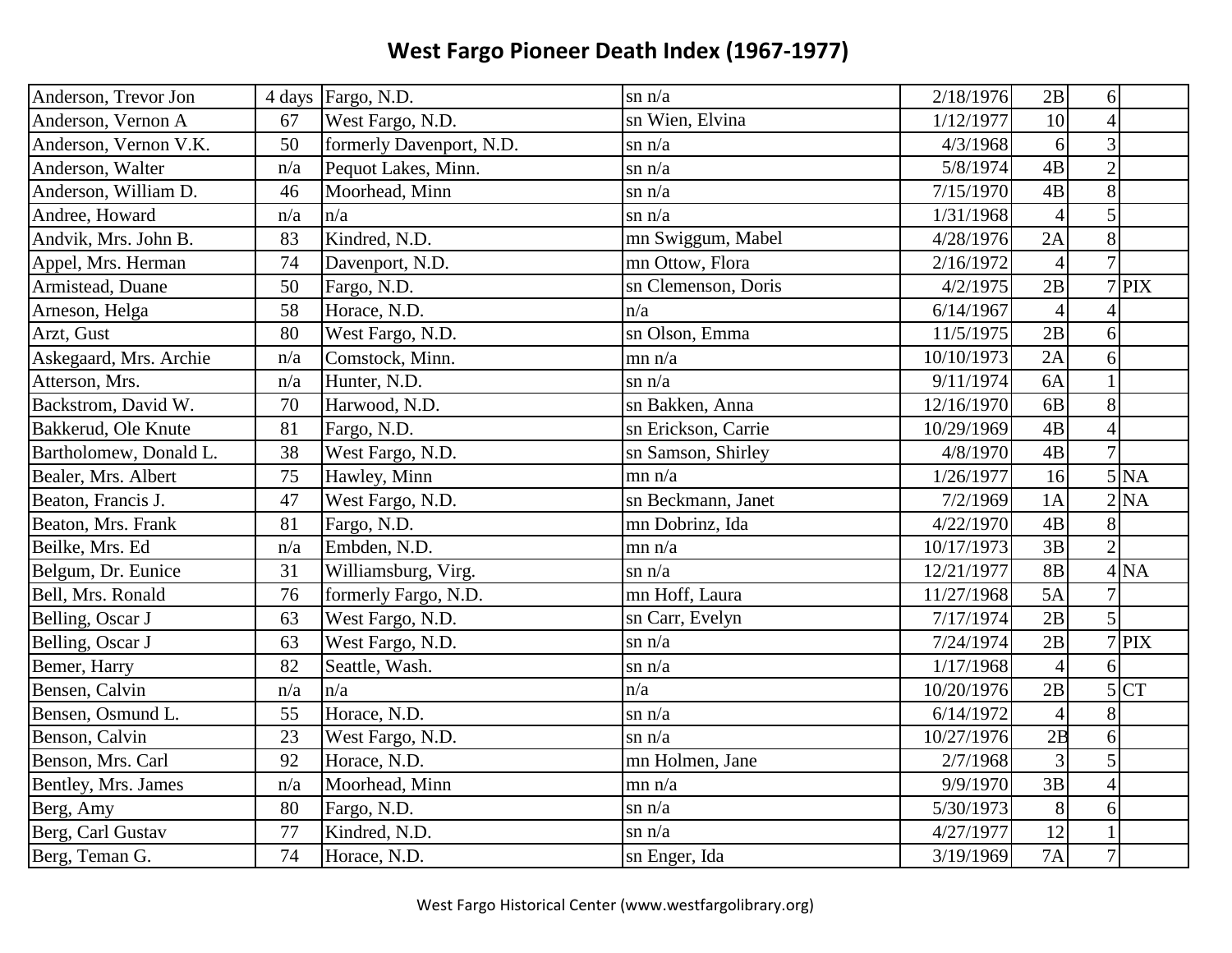| Berg, Terry Jane       | 1 day | Davenport, N.D.                                           | $\sin n/a$                        | 11/29/1967 | $\overline{7}$  | $\overline{4}$ |                 |
|------------------------|-------|-----------------------------------------------------------|-----------------------------------|------------|-----------------|----------------|-----------------|
| Berg, William          | n/a   | Horace, N.D.                                              | $\sin n/a$                        | 11/7/1973  | 1B              | $\overline{4}$ |                 |
| Berg, William N.       | 74    | Horace, N.D.                                              | sn Kieland, Selma                 | 11/7/1973  | 2B              | 6              |                 |
| Bernier, Mrs. August   | 92    | formerly Fargo, N.D. now Bottineau, N. mn Bellemare, Anna |                                   | 9/11/1974  | 2B              | $\overline{7}$ |                 |
| Bernstein, Walter      | 81    | Durbin, N.D.                                              | sn Gohdes, Luella                 | 11/1/1972  | 6A              | 8              |                 |
| Bessette, Mrs. Ella    | n/a   | Rugby, N.D.                                               | , Ella / sn n/a<br>mn             | 3/25/1970  | 7A              | $\overline{7}$ |                 |
| Bietz, Gideon T.       | 63    | Durbin, N.D.                                              | sn Bouck, Agnes                   | 4/18/1973  | 2B              | 6              |                 |
| Birch, Mrs. George     | 77    | Fargo, N.D.                                               | mn Nystrom, Lydia                 | 10/30/1974 | 4B              | 6              |                 |
| Bisgrove, Karen        | n/a   | West Fargo, N.D.                                          | sn Bisgrove, Kenneth              | 3/21/1973  | $\mathbf{1}$    |                | <b>NA</b>       |
| Bisgrove, Mrs. Kenneth | 26    | West Fargo, N.D.                                          | mn Gylland, Karen                 | 3/21/1973  | 8               | 6              |                 |
| Bishop, James White    | 71    | Fargo, N.D.                                               | sn 1.Arneson, Gudrun 2. Twichell, | 5/14/1969  | 5A              | $\overline{7}$ |                 |
|                        |       |                                                           | Mary                              |            |                 |                |                 |
| Bjorkman, Emil C       | 59    | rural Fargo, N.D.                                         | sn Flaa, Myrtle                   | 1/15/1969  | $4\mathrm{B}$   | 5              |                 |
| Bjornson, Dr. Sidney   | 63    | West Fargo, N.D.                                          | sn Dinwoodie, Florenz             | 10/5/1977  | 12              | 3              |                 |
| Blillie, Alvin         | 64    | Kasson, Minn.                                             | sn Trom, Selma                    | 9/17/1975  | 2B              | $\overline{7}$ |                 |
| Blixt, George          | 61    | Argusville, N.D.                                          | sn Person, Eldora                 | 5/22/1968  | 5               | 6              |                 |
| Blumhardt, Jacob B     | 62    | Fargo, N.D.                                               | sn Meidenger, Hulda               | 4/27/1977  | $\overline{12}$ | 3              |                 |
| Boelter, Mrs. Herman   | 87    | n/a                                                       | mn Seehafter, Emilie              | 9/9/1970   | 4B              | 8              |                 |
| Bond, Archie           | 62    | formerly Fargo, N.D now San Diego, C                      | $\sin n/a$                        | 3/14/1973  | 4A              | $\overline{2}$ |                 |
| Bond, Maj. Ronald D.   | 37    | Glendale, Ariz.                                           | $\sin n/a$                        | 3/20/1968  | $\overline{4}$  | 6              |                 |
| Bondley, Casper E      | 86    | Harwood, N.D.                                             | sn Lund, Elise M.                 | 5/9/1973   | 2B              |                | 6 PIX           |
| Bonn, Mary             | 76    | formerly Mapleton, N.D.                                   | n/a                               | 12/27/1967 | 6               |                |                 |
| Borderud, Milo         | 70    | formerly Davenport, N.D.                                  | sn Zimmerman, Beulah              | 5/5/1971   | <b>8B</b>       | 6              |                 |
| Borderud, Wm R, Jr.    | 55    | Stamford, Conn.                                           | sn Longo, Frances                 | 8/14/1974  | 8               | 8              |                 |
| Boyer, Hazel           | 72    | West Fargo, N.D.                                          | mn Boyer, Hazel sn Boyer, Frank   | 2/23/1977  | 12              |                | 4 <sub>NA</sub> |
| Braaten, Iver          | 72    | Kindred, N.D.                                             | sn Johnson, Clara                 | 2/9/1977   | 10              |                | $5$ NA PIX      |
| Braaten, Severt        | 87    | Kindred, N.D.                                             | $\sin n/a$                        | 8/19/1970  | 10C             |                |                 |
| Brakke, Carrie         | 96    | Fargo, N.D.                                               | mn n/a                            | 3/19/1975  | 2B              | 6              |                 |
| Brakke, Oscar Nels     | 98    | Cass County, N.D.                                         | sn Borderud, Minnie               | 2/19/1975  | 2B              | $\overline{7}$ |                 |
| Brakken, Edward        | 88    | Moorhead, Minn                                            | $\sin n/a$                        | 3/17/1976  | 2B              | 8              |                 |
| Brateng, Mrs. Juel     | 69    | formerly Horace, N.D., now                                | mn Hersrud, Olive                 | 5/3/1972   | 2B              | 8              |                 |
|                        |       | Moorhead, Minn.                                           |                                   |            |                 |                |                 |
| Braun, infant son      |       | 1 day Horace, N.D.                                        | n/a                               | 1/23/1974  | 5B              | $\overline{3}$ |                 |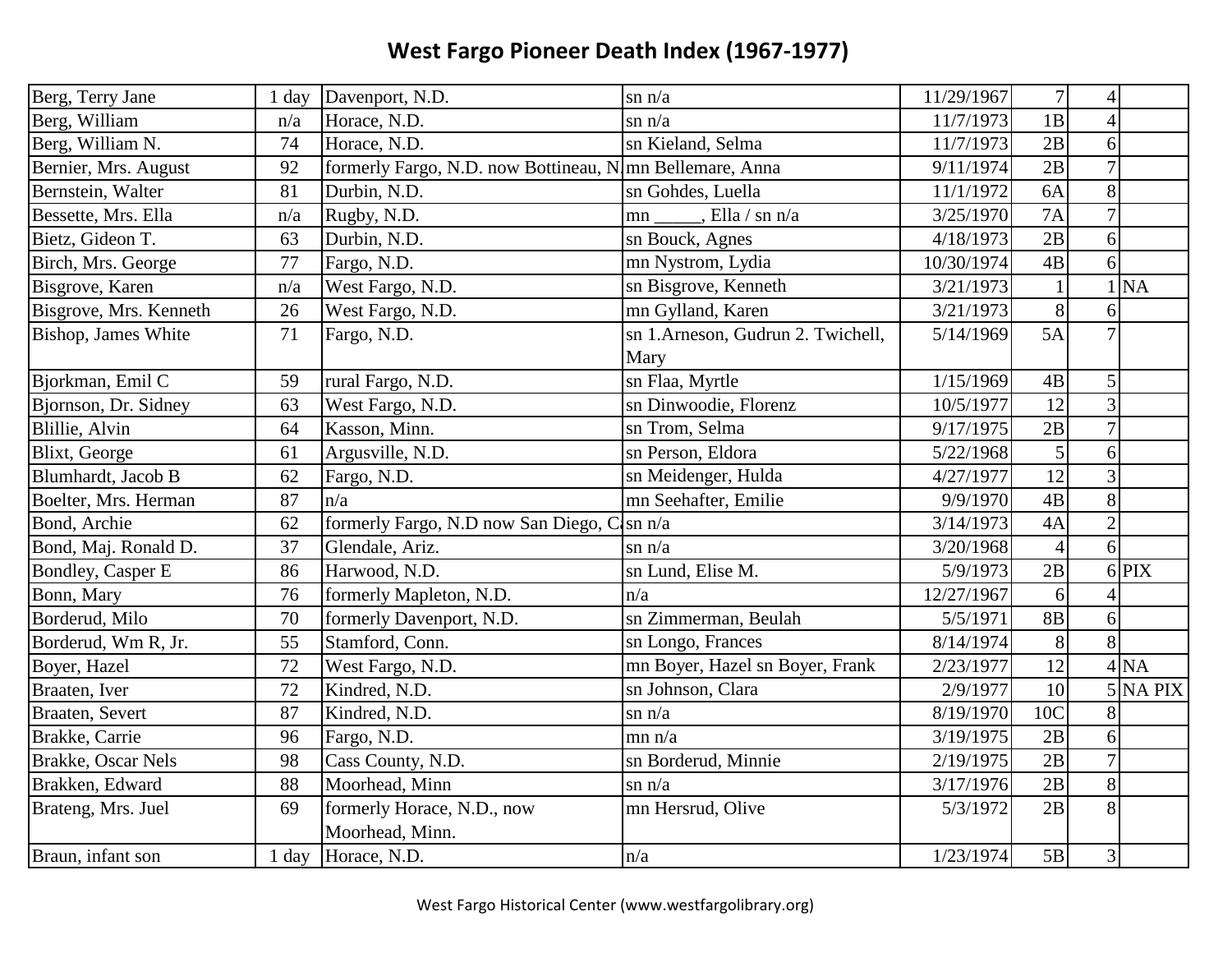| Breitenfeldt, Ervin      | n/a | Wibaux, Mont.              | $\sin n/a$                        | 4/10/1968  | 8              | $\overline{4}$ |            |
|--------------------------|-----|----------------------------|-----------------------------------|------------|----------------|----------------|------------|
| Brekke, Anton            | 81  | West Fargo, N.D.           | sn Gullickson, Alice              | 7/28/1971  | 6A             | $\overline{2}$ |            |
| Brekke, Mrs. Alice       | 61  | West Fargo, N.D.           | mn Gullickson, Alice sn Brekke,   | 3/23/1977  | 13             |                | <b>PIX</b> |
|                          |     |                            | Anton                             |            |                |                |            |
| Brekke, Mrs. Alice       | n/a | n/a                        | mn n/a                            | 3/23/1977  | $\overline{4}$ | 6              |            |
| Brink, Clifford          | 72  | Horace, N.D.               | $\sin n/a$                        | 7/30/1969  | 6A             | 8              |            |
| Brink, Mrs. John         | 96  | Horace, N.D.               | , Minia<br>mn                     | 12/2/1970  | 6 <sub>B</sub> | $\overline{7}$ |            |
| Brink, Mrs. Ole          | 99  | Fargo, N.D.                | mn Adsero, Mattie                 | 12/22/1971 | 11A            | 8              |            |
| Brinster, Mrs. Jerome    | 24  | Driscoll, ?Minn?           | mn Nystul, Patricia               | 3/10/1976  | 2B             | 6              |            |
| Briscoe, Walter H.       | 80  | Fargo, N.D.                | sn Nelson, Clara                  | 2/26/1969  | 4B             | $\Delta$       |            |
| Brown, Henry A.          | 69  | West Fargo, N.D.           | sn DeVries, Francine              | 7/19/1971  | 2B             | 5              |            |
| Brown, Mrs. Cora         | n/a | Cleveland, Ohio            | mn _____, Cora sn Brown, ___      | 6/12/1974  | <b>8A</b>      | 8              |            |
| Brown, Mrs. Joseph       | 74  | West Fargo, N.D.           | mn Stitt, Ednah                   | 7/12/1972  | 6              | 8              |            |
| Brownlee, William B.     | 80  | West Fargo, N.D.           | sn Kelper, Florence               | 6/4/1975   | 6A             | 8              |            |
| Brudvig, Rose G.         | 66  | West Fargo, N.D.           | mn Aalgaard, Rose sn Brudvig,     | 1/19/1977  | 10             | 6              |            |
|                          |     |                            | Helmer                            |            |                |                |            |
| Brugger, Lyle E.         | 66  | West Fargo, N.D.           | sn Jones, Ruth                    | 12/29/1976 | 2B             | 5              |            |
| <b>Brunette</b> , Frank  | 82  | Fargo, N.D.                | sn Gauthier, Lucille              | 9/17/1975  | 2B             | $\overline{7}$ |            |
| Bruns, Donna Mae         | n/a | n/a                        | n/a                               | 6/12/1968  | 3              | $\overline{7}$ | <b>CT</b>  |
| Bruns, Mrs. Donald A.    | 34  | West Fargo, N.D.           | mn Boll, Donna Mae                | 5/22/1968  | 5              | 6              |            |
| Brunsvold, Mrs. Byron    | 74  | Warren, N.D.               | mn Olsen, Lydia                   | 1/9/1974   | 6A             |                |            |
| Bruse, Henry J.          | 74  | Alice, N.D.                | sn Cornilus, Lucy                 | 1/23/1974  | 4B             | $\overline{2}$ |            |
| Buchholz, Gertrude H.    | 86  | Arthur, N.D.               | mn Baumgarten, Gertrude           | 12/21/1977 | <b>8B</b>      | $\overline{4}$ |            |
| Buchholz, Mrs. Alfred    | 47  | Casselton, N.D.            | mn Heger, Emillie                 | 5/19/1976  | 2B             | 5              |            |
| Buchholz, Mrs. Paul R.   | 68  | Arthur, N.D.               | mn Schulz, Erna                   | 5/29/1974  | 2B             | $\overline{7}$ |            |
| Bucholz, Craig           | 20  | Kindred, N.D.              | $\sin n/a$                        | 7/19/1972  | 2A             | $\overline{7}$ |            |
| Buhr, Zeta               | 67  | Buffalo, N.D.              | mn Wilson, Zeta / sn Buhr, Arthur | 11/18/1967 | 5              | 8              |            |
|                          |     |                            | H                                 |            |                |                |            |
| Bumgarner, James         | 101 | Arthur, N.D.               | sn Rentoul, Adeline               | 10/18/1967 | $\overline{7}$ | $\overline{2}$ |            |
| Burckhard, Donald A.     |     | 3 days West Fargo, N.D.    | $\sin n/a$                        | 5/21/1975  | 6A             | 8              |            |
| Burckhard, Michael       |     | 3 1/2 mon West Fargo, N.D. | $\sin n/a$                        | 11/10/1976 | 2B             | 5              |            |
| Burgum, Arthur Castleman | 78  | formerly Arthur, N.D.      | sn Harrington Edythe              | 7/31/1974  | 2B             | 5              |            |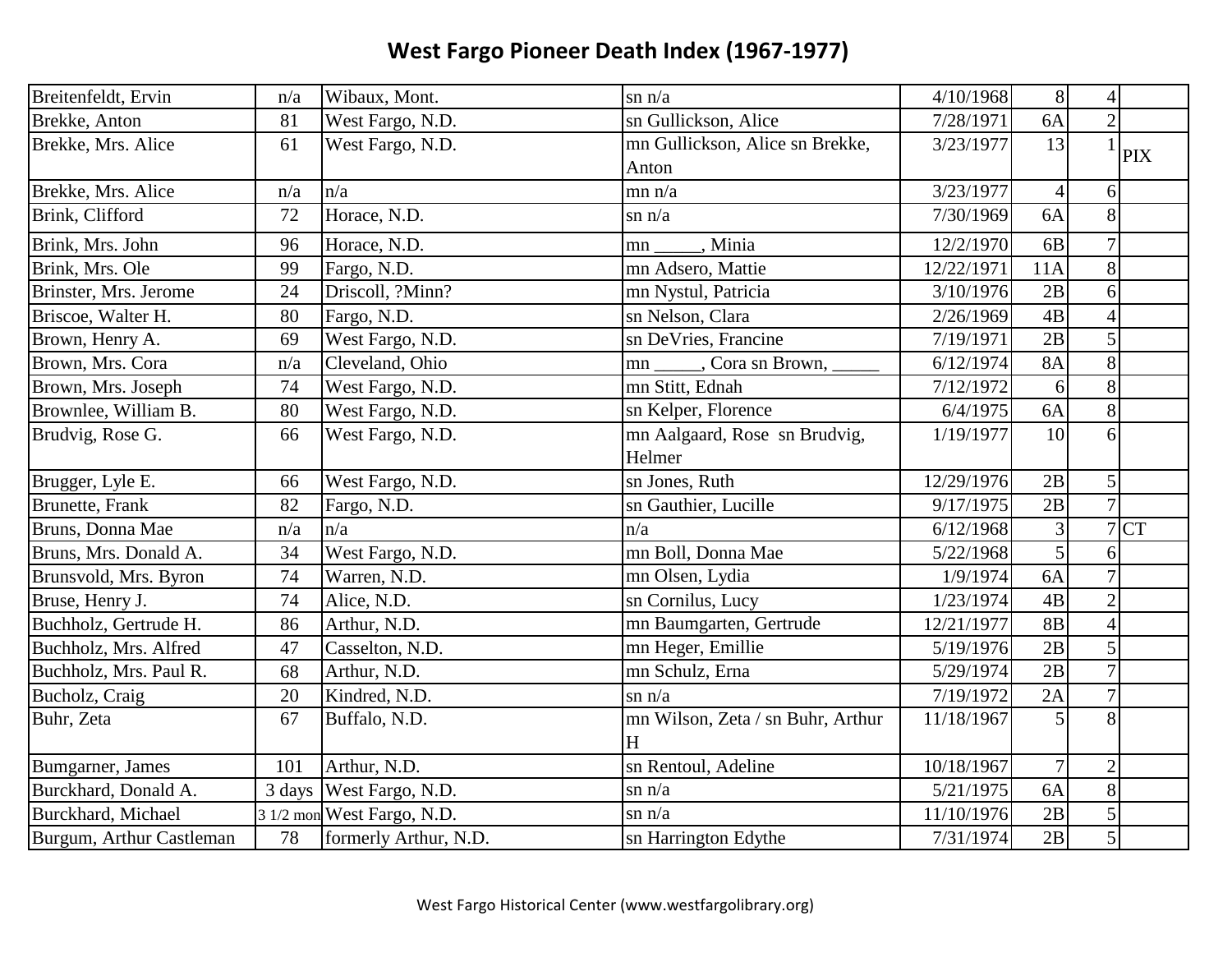| Burgum, Joseph B.       | 53  | Arthur, N.D.                       | sn Kilbourne, Katherine            | 2/3/1971       | 6B             | $\overline{7}$  |                 |
|-------------------------|-----|------------------------------------|------------------------------------|----------------|----------------|-----------------|-----------------|
| Buringrud, Mrs. Nils O. | 81  | Hillsboro, N.D.                    | mn n/a                             | 2/25/1970      | 3B             | 5               |                 |
| Burley, Taft            | 66  | Gardner, N.D.                      | sn Thibideau, Henrietta            | 6/25/1975      | 2B             | $\vert 8 \vert$ |                 |
| Burner, Dean            | n/a | n/a                                | sn n/a Memorial of passing 2 years | 8/7/1968       | $\overline{3}$ |                 | $6$ ME          |
|                         |     |                                    | prior                              |                |                |                 |                 |
| Burnett, Henry          |     | formerly Hickson, N.D. now Auburn, | $\sin n/a$                         | $3/14/1973$ 4B |                |                 | <b>8 ME</b>     |
|                         | 77  | Wash                               |                                    |                |                |                 |                 |
| Cabezal, Edward         | 16  | West Fargo, N.D.                   | $\sin n/a$                         | 7/9/1975       | 2B             | 6               |                 |
| Capek, Benjamin         | 48  | Bismarck, N.D.                     | $\sin n/a$                         | 7/19/1967      |                |                 | 4 <sub>NA</sub> |
| Carroll, William J.     | 17  | West Fargo, N.D.                   | $\sin n/a$                         | 7/31/1968      | $\mathbf{1}$   |                 | 6 <sub>NA</sub> |
| Cavegn, Mrs. George     | 64  | West Fargo, N.D.                   | mn Blanchard, Phyllis              | 3/20/1968      | $\overline{4}$ |                 |                 |
| Cedar. Mrs. C. Benjamin | 61  | Philip, S.D.                       | mn Peterson, Berneice              | 8/13/1969      | 6A             | 3               |                 |
| Chance, Mrs. Orin       | 89  | Fargo, N.D.                        | mn Ford, Mabel                     | 6/29/1977      | 10             | 5               |                 |
| Chartier, Theodore A    | 64  | n/a                                | n/a                                | 6/23/1976      | 2B             | $\overline{7}$  |                 |
| Chartier, Theodore A.   | 64  | Fargo, N.D.                        | sn Koslofsky, Louise               | 6/16/1976      | 2B             |                 | 1 CT            |
| Christenson, Betsy      | n/a | n/a                                | n/a                                | 6/16/1976      | 2B             |                 | 6 <sub>CT</sub> |
| Christenson, Nick G.    | 83  | Mapleton, N.D.                     | sn Grindberg, Betsy                | 4/19/1972      | 6A             | 8               |                 |
| Christianson, Edgar     | 75  | Fargo, N.D.                        | sn Roe, Selma                      | 4/27/1977      | 12             | 3               |                 |
| Christianson, Fern      | 70  | West Fargo, N.D.                   | mn n/a                             | 6/5/1974       | $\mathbf{1}$   | $\overline{4}$  |                 |
| Christianson, Mrs. Carl | 80  | Horace, N.D.                       | mn Golberg, Mabel                  | 5/19/1971      | 10             |                 | 7 <sub>NA</sub> |
| Christianson, Mrs. Emil | 92  | Walnut Creek, Calif.               | mn Ronice, Louise                  | 6/17/1970      | 4B             |                 |                 |
| Christianson, Mrs. Emil | n/a | Davenport, N.D.                    | mn Ronice, Louise                  | 6/17/1970      | 6A             | $\overline{4}$  |                 |
| Christianson, Mrs. Fern | 70  | West Fargo, N.D.                   | mn Wilson, Fern sn Christianson,   | 6/12/1974      | <b>8A</b>      | 6               |                 |
|                         |     |                                    |                                    |                |                |                 |                 |
| Cich, Diane Kay         | 15  | West Fargo, N.D.                   | $\sin n/a$                         | 9/8/1971       | 4B             | 6               |                 |
| Claridge, Frank A.      | 73  | Fargo, N.D.                        | sn Bryan, Hazel                    | 1/7/1976       | 2B             | $\overline{7}$  |                 |
| Clemenson, Adolph       | 80  | Horace, N.D.                       | sn Bensen, Julianna                | 8/28/1974      | 2B             | 8               |                 |
| Clemenson, Lloyd        | 48  | Dayton, Ore.                       | $\sin n/a$                         | 8/14/1974      | $\sqrt{2}$     | 5               |                 |
| Clemenson, Mrs Gilbert  | 101 | West Fargo, N.D.                   | mn Hermanson, Augusta              | 3/3/1971       | 12             | 8               |                 |
| Clemenson, Mrs. Andwick | 42  | Crookston, Minn.                   | mn Tollefson, Darlene              | 1/9/1974       | 6A             | $\overline{7}$  |                 |
| Clemenson, Mrs. Andwick | n/a | Crookston, Minn.                   | mn n/a                             | 1/9/1974       | 4B             |                 |                 |
| Clemenson, Mrs. Sam     | 76  | Fargo, N.D.                        | mn Danielson, Esther               | 3/16/1977      | 4A             | 6               |                 |
| Clemenson, Sam          | n/a | $\ln/a$                            | n/a                                | 5/1/1974       | 6A             | $\overline{7}$  |                 |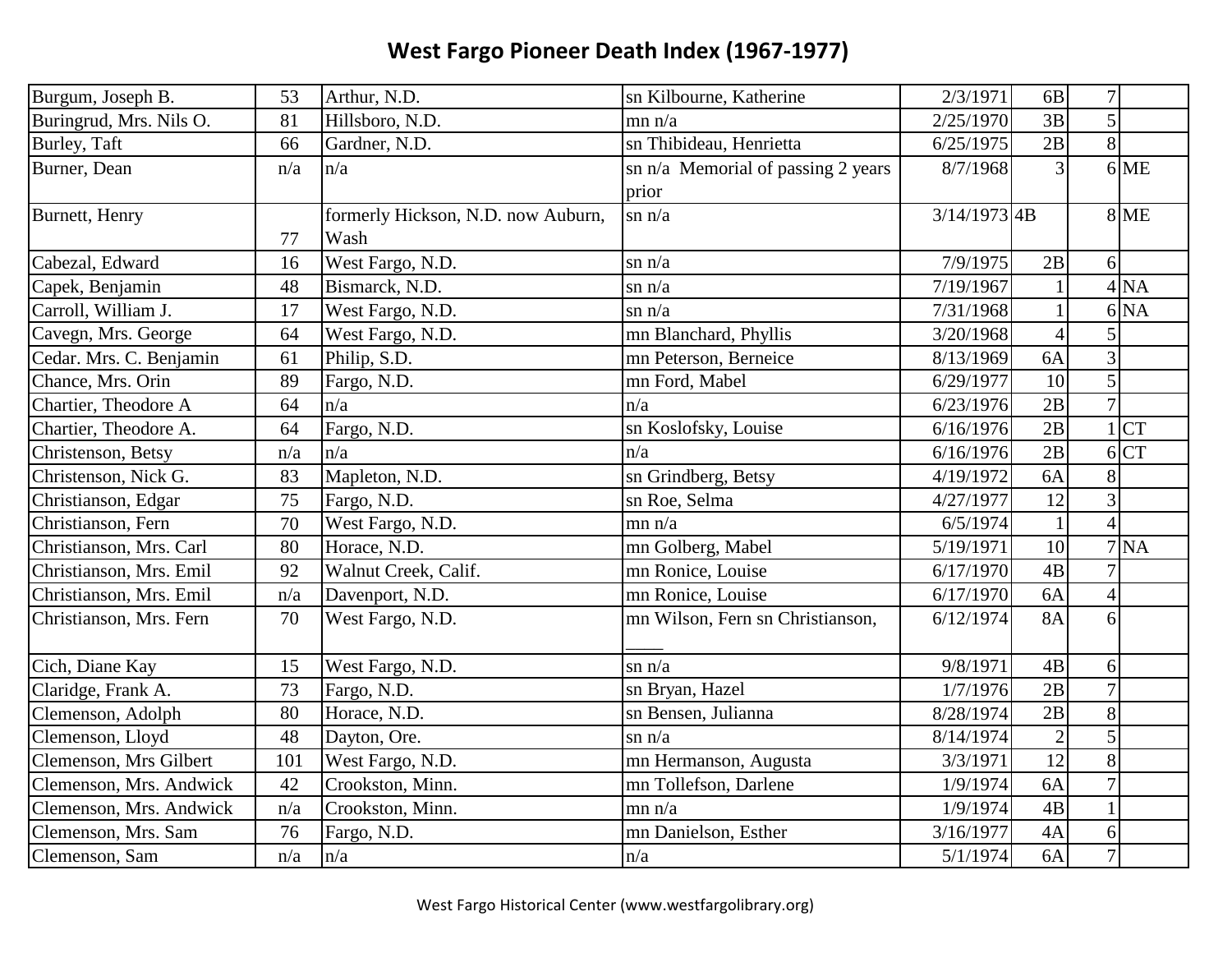| Clemenson, Sam Andrew  | 85  | Fargo, N.D.                                        | sn Danielson, Esther               | 5/1/1974   | 2B             |                        | $6$ PIX         |
|------------------------|-----|----------------------------------------------------|------------------------------------|------------|----------------|------------------------|-----------------|
| Clemson, Ernest        | n/a | Humbolt, Iowa                                      | $\sin n/a$                         | 10/10/1973 | 2A             | 7                      |                 |
| Cliff, Mrs. George     | 80  | formerly Davenport, N.D.                           | mn Borderud, Geneva                | 9/22/1971  | 8C             | $\overline{7}$         |                 |
| Cockerill, Leon        | n/a | n/a                                                | n/a                                | 3/30/1977  | 12             |                        | 3 <sup>CT</sup> |
| Cockerill, Leon Sr.    | 78  | Mapleton, N.D.                                     | sn Bradsby, Irene                  | 3/9/1977   | 12             |                        | $4$ PIX         |
| Colby, Mrs. Jennie     | 78  | formerly Fargo, N.D., now Renton,<br>Wash.         | mn Worman, Jennie / sn Colby,      | 11/4/1970  | 4B             | 8                      |                 |
| Cole, Glen             | 80  | formerly Lisbon, N.D. now Spring<br>Valley, Calif. | $\sin n/a$                         | 4/10/1974  | 2B             | 6                      |                 |
| Conant, Edith          | 85  | Fargo, N.D.                                        | n/a                                | 7/2/1969   | 5A             | 5                      |                 |
| Cook, Mrs. George      | 80  | recently West Fargo, N.D.                          | mn Ulness, Emily                   | 9/18/1968  | 3A             | $\overline{7}$         |                 |
| Cory, Mrs. Fred        | n/a | Harwood, N.D.                                      | , Nell<br>mn                       | 1/10/1968  | $\mathfrak{Z}$ | 6                      |                 |
| Cossette, Alphone      | 67  | Fargo, N.D.                                        | $\sin n/a$                         | 2/7/1973   | 8 <sup>C</sup> | $\overline{7}$         |                 |
| Cossette, Arthur       | 72  | Moorhead, Minn                                     | sn Lord, Eva                       | 5/1/1974   | <b>6A</b>      | 8                      |                 |
| Cossette, Daniel L     | 57  | Detroit Lakes, Minn.                               | sn Lord, Lorraine                  | 9/15/1976  | 10A            | $\overline{3}$         |                 |
| Cossette, Ernest       | 46  | Duvilla, Minn.                                     | sn Gallinger, Betty                | 7/10/1974  | 2B             | 8                      |                 |
| Cossette, Henry        | 72  | Fargo, N.D.                                        | $\sin n/a$                         | 4/11/1973  | 2B             | $\overline{7}$         |                 |
| Cossette, Herman       | 67  | Moorhead, Minn                                     | sn 1. Lavalle, Yvonne 2. Cossette, | 5/28/1975  | 6A             | $\overline{7}$         |                 |
|                        |     |                                                    | Priscilla                          |            |                |                        |                 |
| Cossette, Louis U.     | 83  | Fargo, N.D.                                        | sn Rivard, Delia                   | 7/27/1977  | 12             | 6                      |                 |
| Cossette, Mrs. John P. | 49  | Horace, N.D.                                       | mn Lorenzen, Mildred               | 4/1/1970   | <b>8B</b>      | $\overline{7}$         |                 |
| Cossette, Philip       | 74  | Fargo, N.D.                                        | sn LaVelle, Eva                    | 1/16/1974  | 6A             | 6                      |                 |
| Cossette, Pierre       | 85  | Fargo, N.D.                                        | sn Provovost, Emma                 | 7/21/1976  | 2B             | 5                      |                 |
| Cossette, Severe       | 68  | Horace, N.D.                                       | sn Duval, Agnes                    | 12/7/1977  | 14             |                        |                 |
| Couch, Mrs. Joseph     | 53  | West Fargo, N.D.                                   | Norma<br>mn                        | 10/29/1969 | 4B             | $\boldsymbol{\Lambda}$ |                 |
| Coughlin, James        | n/a | n/a                                                | $\sin n/a$                         | 10/10/1973 | 6A             | 5                      |                 |
| Coughlin, James F.     | 42  | rural Fargo, N.D.                                  | $\sin n/a$                         | 10/17/1973 | 2B             | $\overline{7}$         |                 |
| Dahl, Alvin R.         | 63  | Osage, Minn.                                       | $\sin n/a$                         | 12/5/1973  | 2B             | 8                      |                 |
| Dahl, John             | 84  | Leonard, N.D.                                      | $\sin n/a$                         | 2/19/1969  | 6A             | 5                      |                 |
| Dahl, Theo.            | n/a | West Fargo, N.D.                                   | $\sin n/a$                         | 10/15/1969 | 6 <sub>B</sub> | $\overline{4}$         |                 |
| Dahlen, Selma          | 73  | Kindred, N.D.                                      | $\sin n/a$                         | 7/7/1976   | 2B             | $\mathfrak{Z}$         |                 |
| Dahler, Oscar B        | 82  | Fargo, N.D.                                        | sn Peterson, Ann                   | 2/17/1971  | 10             | $8\,$                  |                 |
| Dahlstrom, P           | 94  | Fargo, N.D.                                        | $\sin n/a$                         | 5/16/1973  | 2B             | $8\,$                  |                 |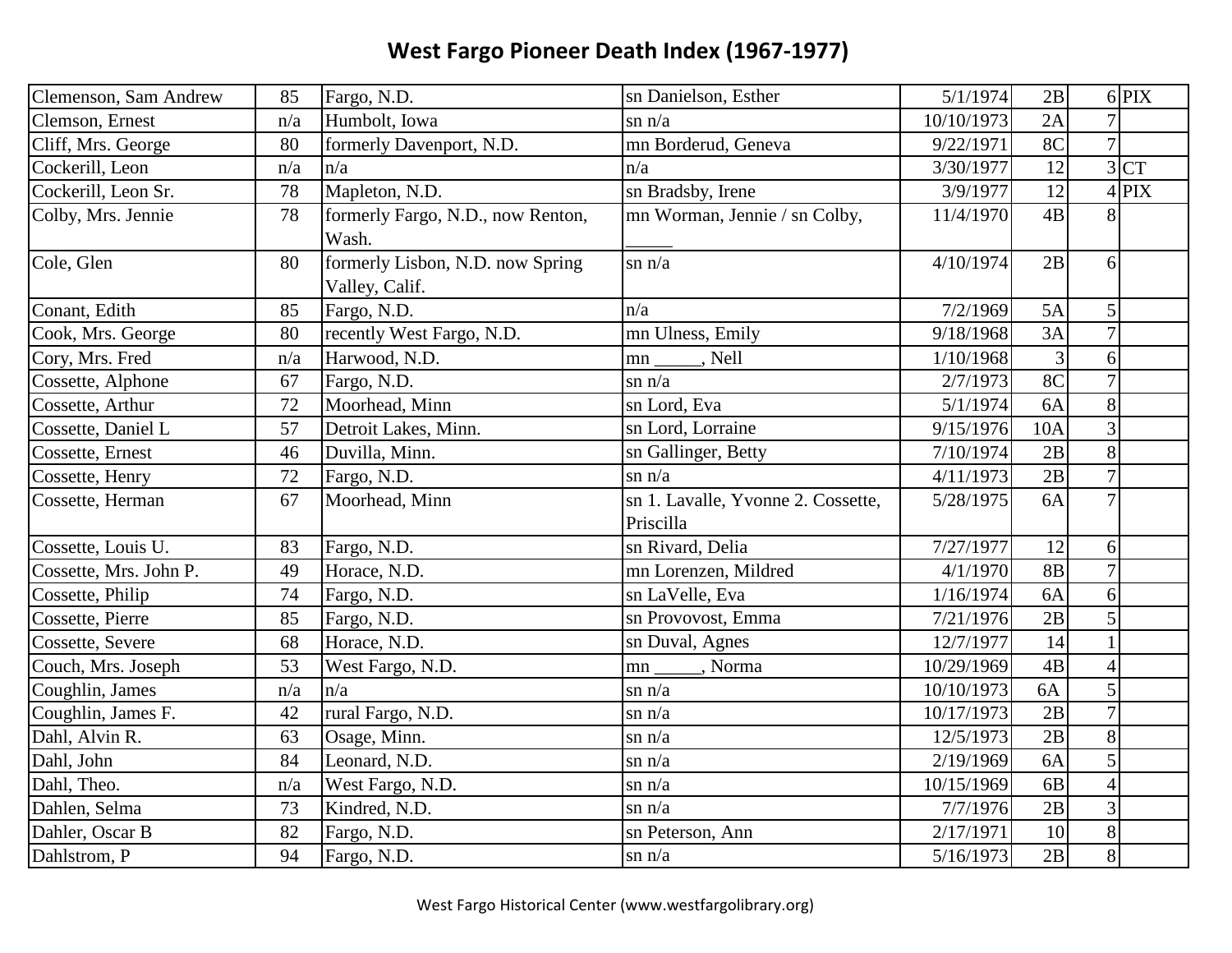| Dale, Annerd E              | 55             | Fargo, N.D.                          | $\sin n/a$                                                 | 11/26/1969 | 4B              | 5 <sup>1</sup> |
|-----------------------------|----------------|--------------------------------------|------------------------------------------------------------|------------|-----------------|----------------|
| Dale, Annerd F              | 64             | Fargo, N.D.                          | $\sin n/a$                                                 | 11/19/1969 | 1A              | $\overline{3}$ |
| Dalrymple, jr, John Stewart | 57             | Minneapolis, Minn.                   | sn Knoblauch, Mary                                         | 11/10/1971 | 2A              | $1$ $NA$       |
| Danielson, Debra            | 19             | Rothsay, Minn.                       | $\sin n/a$                                                 | 1/2/1974   | 4A              |                |
| Danielson, Henry            | 72             | Mesa, Ariz formerly Tower City, N.D. | sn Richman, Agnes                                          | 7/24/1974  | 2B              | 6              |
| Danuser, Mrs. Adelia        | 91             | La Crosse, Wisc.                     | mn _____, Adelia / sn Danuser,<br>Alfred                   | 2/28/1968  | $\overline{3}$  | 5              |
| Daugherty, Leone M.         | 58             | Santa Ynez, Calif.                   | sn Daugherty, Robert                                       | 7/27/1977  | 12              | 6              |
| Davenport, Mrs. Charles     | 43             | Minneapolis, Minn.                   | mn Borderud, Virginia                                      | 7/18/1973  | 8               | $\overline{7}$ |
| Delamater, Renae Denise     | $\overline{2}$ | St. Paul Park, Minn.                 | $\sin n/a$                                                 | 9/8/1976   | 10A             | 8              |
| DeVries, Louis              | n/a            | n/a                                  | n/a                                                        | 11/10/1976 | <b>8B</b>       | $\overline{4}$ |
| DeVries, Louis G.           | 69             | West Fargo, N.D.                     | sn Kensington, Francis                                     | 11/10/1976 | $\overline{2B}$ | 6              |
| Dewitt, Fay                 | n/a            | Minot, N.D.                          | $\sin n/a$                                                 | 4/3/1974   | <b>8B</b>       | $\overline{7}$ |
| Dewitt, Mrs.                | n/a            | Minot, N.D.                          | mn n/a                                                     | 1/21/1970  | 6B              | $\overline{4}$ |
| Diede, Mrs. Reinhold        | n/a            | Minneapolis, Minn.                   | mn n/a                                                     | 1/17/1973  | 12              | $\overline{2}$ |
| Dieterich, Laurence         | 76             | West Fargo, N.D.                     | sn Brownlee, Hazel                                         | 3/7/1973   | 2B              | $\overline{7}$ |
| Dieterich, Mrs. L           | 78             | Fargo, N.D.                          | mn Brownlee, Hazel                                         | 6/18/1975  | 2B              | 5              |
| Dietterich, Lawrence        | n/a            | n/a                                  | $\sin n/a$                                                 | 3/14/1973  | 1B              | $\overline{7}$ |
| Dimmer, Virgil              | n/a            | St. Paul, Minn.                      | $\sin n/a$                                                 | 2/27/1974  | 2B              | $\overline{7}$ |
| Discher, Arnold "Shorty"    | 56             | Lynchburg, ?                         | $\sin n/a$                                                 | 1/19/1972  | 7A              |                |
| Dittmer, Mrs. C.H.          | 77             | Fargo, N.D                           | mn Grant, Inger                                            | 4/16/1975  | 6A              | 6              |
| Dobler, Leonard             | 57             | Fargo, N.D.                          | $\sin n/a$                                                 | 8/15/1973  | 2B              | 6              |
| Dobrinz, Lawrence           | 77             | Mapleton, N.D.                       | sn Cross, Frances                                          | 5/4/1977   | 12              | $\overline{2}$ |
| Dobrinz, Robert             | 44             | rural Fargo, N.D.                    | sn Sherbinske, Elaine                                      | 8/8/1973   | 2B              | 8              |
| Dockter, Fred J             | 71             | West Fargo, N.D.                     | $\sin n/a$                                                 | 8/2/1967   | $\overline{4}$  | 6              |
| Dockter, Jenifer Marie      | $1$ day        | West Fargo, N.D.                     | $\sin n/a$                                                 | 3/2/1977   | 10              | 5              |
| Dockter, Julie Ann          | $1$ day        | West Fargo, N.D.                     | $\sin n/a$                                                 | 3/2/1977   | 10              | 5              |
| Dolder, Mrs. John F.        | 82             | Minneapolis, Minn.                   | Gladys<br>mn                                               | 8/13/1975  | 2B              | $8$ PIX        |
| Dopp, Mrs. George           | n/a            | Ontario, Calif.                      | mn n/a                                                     | 1/7/1976   | 4A              |                |
| Douscette, Mrs. Tom         | 45             | West Fargo, N.D.                     | , Marilyn<br>mn                                            | 11/3/1971  | 2A              | $\overline{5}$ |
| Dowling, Eva Mae            | n/a            | Fargo, N.D.                          | mn Moffitte, Eva Mae or Hamilton,<br>Eva Mae sn Dowling, F | 7/29/1970  | 10B             | $5$ ME         |
| Drenth, Clarence            | 55             | Fargo, N.D.                          | sn Weske, Timmy                                            | 6/12/1974  | <b>8A</b>       | $5$ ME         |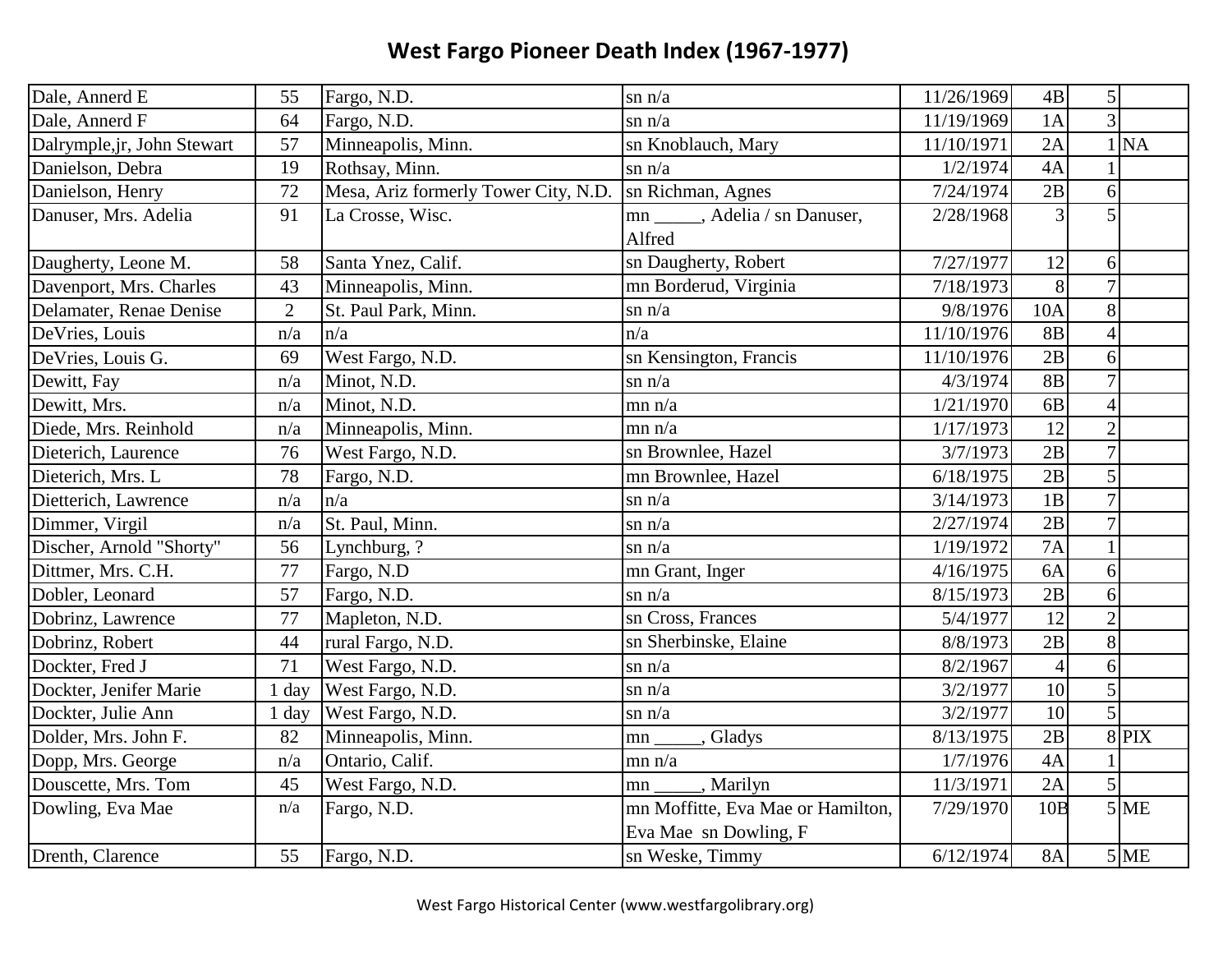| Drenth, Mrs. Cornelius    | 76             | Fargo, N.D.                         | mn Lind, Ellen             | 3/14/1973  | 2B             | 6              |            |
|---------------------------|----------------|-------------------------------------|----------------------------|------------|----------------|----------------|------------|
| Driscoll, Mrs. Joel       | 70             | Fargo, N.D.                         | mn Nyborg, Myrtle          | 3/10/1976  | 2B             | 6              |            |
| Dubord, Elzear            | 84             | Fargo, N.D.                         | sn Brunette, Georgia       | 5/1/1974   | 6A             | 8              |            |
| Dubord, Mrs. Elzear       | 82             | Fargo, N.D.                         | mn Brunette, Georgina      | 1/8/1975   | 3B             | 6              |            |
| Dustrud, H. Arthur        | 81             | Fargo, N.D.                         | sn Husebye, Kezia T.       | 3/1/1972   | 2B             | $\overline{7}$ |            |
| Dustrud, Mrs. H.A.        | 73             | Fargo, N.D.                         | mn Husbye, Keziah          | 4/8/1970   | 4B             | $\overline{7}$ |            |
| Duval, Leon               | 84             | Fargo, N.D.                         | sn Provovost, Antoinette   | 9/29/1976  | 2B             | $\overline{7}$ |            |
| Eames, Mrs. Horace        | 83             | Fargo, N.D.                         | mn Gammel, Eva             | 7/23/1975  | 8              | 6              |            |
| Ebsen, Christopher Donald | $\overline{2}$ | rural Horace, N.D.                  | $\sin n/a$                 | 7/17/1968  | $\overline{3}$ | $\overline{7}$ |            |
| Ede, Mrs. Mylan Verdeene  | 49             | Los Gatos, Calif.                   | mn French, Mylan           | 9/10/1971  | 4B             | 6              |            |
| Edin, Mrs. John           | 68             | West Fargo, N.D.                    | mn Gobernatz, Rose         | 3/24/1971  | 6 <sub>B</sub> | $\overline{7}$ |            |
| Edstrom, Lester A         | 60             | formerly West Fargo now Buena Park, | sn Potter. Arlene          | 8/14/1974  | 8              | 8              |            |
|                           |                | Calif.                              |                            |            |                |                |            |
| Eggen, Rudolph            | 60             | West Fargo, N.D.                    | sn Stensrud, Esther        | 9/9/1970   | 2B             | $\overline{7}$ |            |
| Eggert, Albert            | 74             | Mapleton, N.D.                      | sn Otos, Alice             | 6/14/1972  | $\overline{4}$ | 6              |            |
| Eggert, Robert J          | 31             | Fargo, N.D.                         | $\sin n/a$                 | 3/28/1973  | 2B             | 8              |            |
| Ehnert, Mrs. Mary         | n/a            | Devils Lake, N.D.                   | mn $n/a$ ; sn $n/a$        | 2/21/1973  | 6              |                |            |
| Eicholtz, Mrs. Eldon      | 56             | West Fargo, N.D.                    | mn Johnson, Marie C.       | 7/6/1977   | 12C            |                | <b>PIX</b> |
| Ellingson, Carl H.        | 70             | Kindred, N.D.                       | sn Braaten, Geneva         | 11/10/1976 | 2B             | 6              |            |
| Ellingson, Palmer         | 58             | Kindred, N.D.                       | $\sin n/a$                 | 4/21/1971  | 10             | 8              |            |
| Elliott, Mrs. Jessie      | n/a            | Grandin, N.D.                       | , Jessie sn Elliott,<br>mn | 4/29/1970  | 6              | 8              |            |
| Elliott, Mrs. W. L.       | 70             | formerly Lidgerwood, N.D.           | mn Van Arnum, Josephine    | 2/28/1968  | 3              | $\overline{4}$ |            |
| Ellison, infant           | 7days          | West Fargo, N.D.                    | $\sin n/a$                 | 2/14/1973  | 8              | $\overline{7}$ |            |
| Ellison, Mrs. John R.     | 68             | Mapleton, N.D.                      | , Olive<br>mn              | 6/14/1972  | $\overline{4}$ | $\overline{7}$ |            |
| Elner, Mattie             | 89             | Oakes, N.D.                         | $\sin n/a$                 | 11/9/1977  | 16             | 5              |            |
| Eng, Harold Stanley       | 58             | West Fargo, N.D.                    | sn Jendro, Lucille         | 6/11/1969  | $\overline{4}$ | $\overline{7}$ |            |
| Engelter, Hilberg "Bert"  | 63             | West Fargo, N.D.                    | sn Otos, Florence          | 11/20/1974 | 2B             | 6              |            |
| Enger, Alma               | 86             | West Fargo, N.D.                    | $\sin n/a$                 | 3/10/1976  | 2B             | 6              |            |
| Enger, Clara              | 88             | West Fargo, N.D.                    | $\sin n/a$                 | 12/18/1974 | 3B             | 3              |            |
| Enger, George E.          | 81             | rural Fargo, N.D.                   | $\sin n/a$                 | 9/17/1969  | 4A             | $\overline{4}$ |            |
| Engh, Gilbert C           | 73             | Kindred, N.D.                       | sn Jacobson, Beatrice M.   | 7/3/1974   | 2C             | 8              |            |
| England, Emil             | n/a            | Thief River Falls, Minn             | $\sin n/a$                 | 9/1/1971   | 1B             | 3              |            |
| Erickson, Emil            | 64             | West Fargo, N.D.                    | sn Amundson, Laura         | 11/25/1970 | 4B             | 8              |            |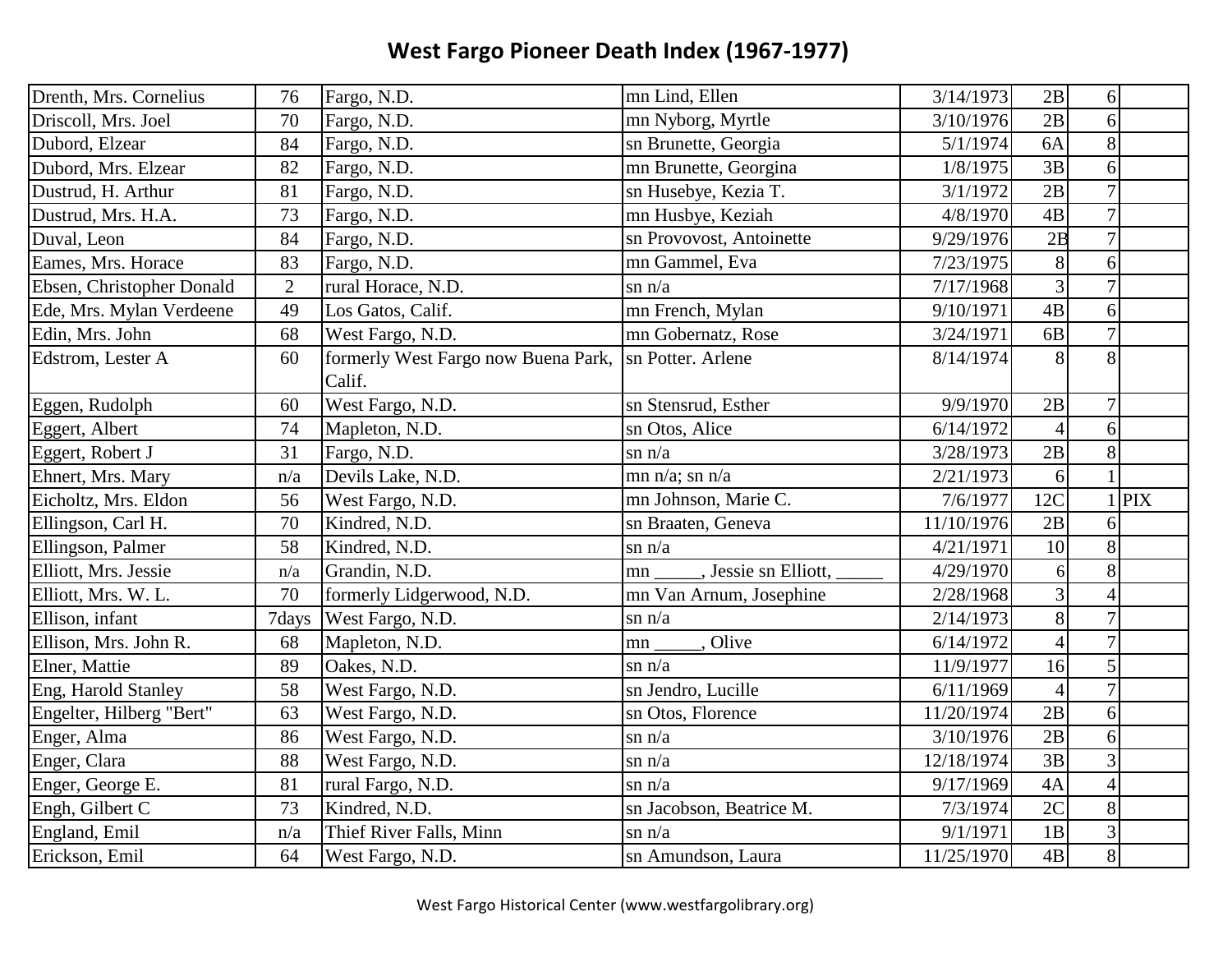| Erickson, Mrs. Theodore | 88  | Renton, Wash.         | mn Graalum, Marith                                                   | 6/1/1977   | 12             | $\mathfrak{Z}$           |         |
|-------------------------|-----|-----------------------|----------------------------------------------------------------------|------------|----------------|--------------------------|---------|
| Erickson, Paul          |     | 17 mos. Kindred, N.D. | $\sin n/a$                                                           | 3/24/1971  | 6 <sub>B</sub> | $\overline{7}$           |         |
| Ernst, Jacob            | 74  | West Fargo, N.D.      | sn Schnabel, Ella                                                    | 1/14/1970  | 6A             | 8                        |         |
| Erstad, Olaf A. (Ole)   | 82  | Argusville, N.D.      | sn Ohnstad, Louise                                                   | 7/23/1969  | 4A             | $\overline{\mathcal{A}}$ |         |
| Esperum, George         | 66  | West Fargo, N.D.      | sn Helgeson, Lucille                                                 | 2/7/1973   | $8\,$          | 8                        |         |
| Esperum, George         | n/a | West Fargo, N.D.      | $\sin n/a$                                                           | 2/7/1973   | 12             | $\overline{7}$           |         |
| Etiman, Mrs. John       | 100 | Mapleton, N.D.        | mn Elliott, Clara                                                    | 7/28/1971  | 6A             | 3                        |         |
| Etter, Mrs. Wayne       | 32  | New Hall, Calif.      | mn Klitzke, Katherine Margarette                                     | 6/18/1975  | 2B             | 5                        |         |
| Euren, Oscar            | 89  | formerly Fargo, N.D.  | sn 1. Staples, Lillian 2. Borthwick,<br>Elizabeth                    | 3/15/1972  | 2B             | 8                        |         |
| Evans, Sgt. Ward C      | 28  | Fargo, N.D.           | sn Macholz, Emily                                                    | 2/19/1969  | <b>7A</b>      | $\mathbf{2}$             |         |
| Fahlsing, Mrs. Albert   | 74  | West Fargo, N.D.      | mn Lunneborg, Emma                                                   | 4/28/1971  | 12             | 8                        |         |
| Fahlsing, Mrs. Albert   | 66  | West Fargo, N.D.      | mn Smith, Abbie sn 1. Skoglund,<br>Ingvald 2. Fahlsing, Albert       | 10/17/1973 | 2B             | $\overline{7}$           |         |
| Falk, Gary A.           | 23  | Kindred, N.D.         | $\sin n/a$                                                           | 8/12/1970  | 6              | 6                        |         |
| Farrell, infant son     | day | West Fargo, N.D.      | $\sin n/a$                                                           | 4/8/1970   | 4B             | $\overline{7}$           |         |
| Ferber, Mrs. Waldemar   | 79  | Fargo, N.D.           | mn n/a                                                               | 8/22/1973  | $\overline{4}$ | 6                        |         |
| Fey, Fred               | n/a | Lodi, Calif.          | $\sin n/a$                                                           | 1/29/1975  | 6 <sub>B</sub> | 5                        |         |
| Fischer, Francis H.     | 64  | Horace, N.D.          | sn Clemenson, Mary                                                   | 4/19/1972  | 6A             | 8                        |         |
| Fischer, Mrs. August    | n/a | Fargo, N.D.           | mn n/a                                                               | 7/27/1977  | 16             | 3                        |         |
| Fischer, Mrs. Francis   | 74  | n/a                   | mn Anderson, Mary / sn 1.<br>Clemenson, Oscar 2. Fischer,<br>Francis | 11/22/1972 | 8              | 8                        |         |
| Fischer, Ruben D        | 51  | Eureka, S.D.          | $\sin n/a$                                                           | 9/18/1968  | 3A             | 8                        |         |
| Fjeld, Mrs. Oline       | 83  | West Fargo, N.D.      | $\sin n/a$                                                           | 2/23/1977  | 12             | 6                        |         |
| Fjeld, Mrs. Oline       | n/a | n/a                   | n/a                                                                  | 3/2/1977   | 14             | 6                        |         |
| Fjeld, Oline            | 83  | West Fargo, N.D.      | mn Stigen, Oline sn Fjeld, Ole M.                                    | 3/2/1977   | 10             |                          | $5$ PIX |
| Fjelstad, Mrs. Oscar J. | 74  | Fargo, N.D.           | mn Wahlberg, Mabel                                                   | 2/9/1977   | 10             |                          |         |
| Fjelstad, Oscar E.      | 38  | Fargo, N.D.           | sn Sandbeck, Carol                                                   | 5/13/1970  | 14A            | 5                        |         |
| Flagg, Norman           | 84  | West Fargo, N.D.      | $\sin n/a$                                                           | 3/17/1971  | 14             | 8                        |         |
| Flaming, Mrs. Leo       | 58  | West Fargo, N.D.      | mn Wessel, Vera M.                                                   | 5/13/1970  | 14A            | 5                        |         |
| Flury, Mrs. Jesse W.    | 61  | Detroit Lakes, Minn.  | mn Fagerlie, Carol                                                   | 3/23/1977  | 13             | 3                        |         |
| Folden, Haakon          | 65  | Glyndon, Minn.        | $\sin n/a$                                                           | 10/10/1973 | 2A             | 6                        |         |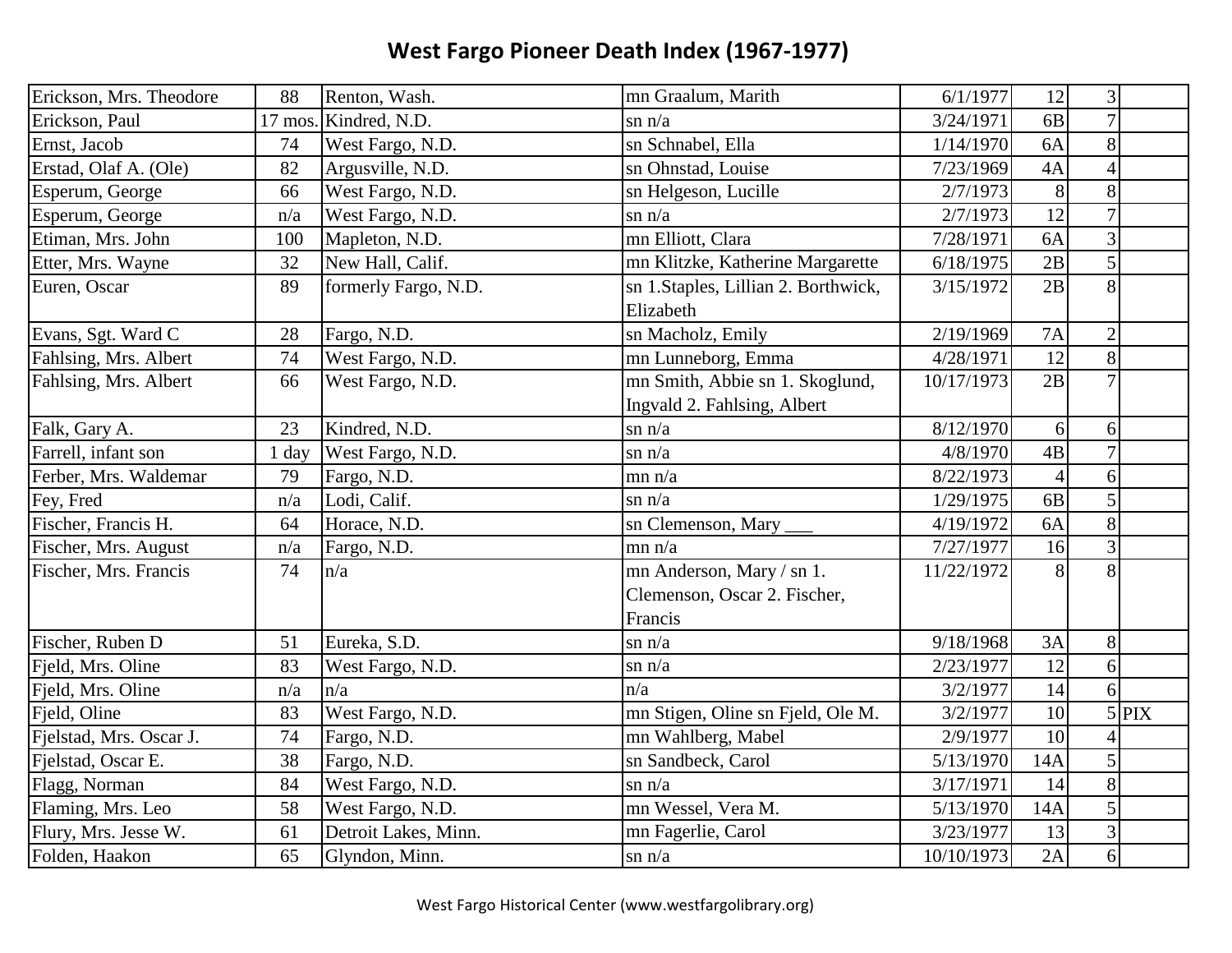| Forde, James              | n/a     | Warwick, N.D.                            | $\sin n/a$                                          | 1/10/1973  | 6 <sub>B</sub> |                |                 |
|---------------------------|---------|------------------------------------------|-----------------------------------------------------|------------|----------------|----------------|-----------------|
| Formaneck, Mrs. Cecelia   | n/a     | Wahpeton, N.D.                           | mn $n/a$ sn $n/a$                                   | 2/13/1974  | 5B             | $\overline{2}$ |                 |
| Fosse, Mrs. Anton         | 84      | Fargo, N.D.                              | mn Hilde, Tillie                                    | 5/8/1974   | 7A             | $\overline{7}$ |                 |
| Fraase, Theodore          | 75      | West Fargo, N.D.                         | sn 1. Ottow, Clara 2. Dimmer,                       | 5/26/1971  | 6A             | $\overline{7}$ |                 |
|                           |         |                                          | Elizabeth                                           |            |                |                |                 |
| Frederick, Emilie Marie   | 90      | formerly Davenport, N.D.                 | mn Hagen, Emilie Marie / sn                         | 7/24/1968  | $\overline{7}$ | 5              |                 |
|                           |         |                                          | Frederick, Otto                                     |            |                |                |                 |
| Frederick, John C.        | 64      | Park Rapids, Minn                        | sn Schoessow, Violet Mabel                          | 7/6/1977   | 12C            |                | $3$ PIX         |
| Fredrickson, Ralph        | 77      | Fargo, N.D.                              | sn Roseland, Stella R.                              | 4/14/1976  | 2B             |                | $5$ PIX         |
| Freed, Mrs. Oscar         | 92      | Ulen, Minn.                              | mn Johnson, Tillie                                  | 7/23/1975  | 8              | 8              |                 |
| Freed, William A          | 31      | Horace, N.D.                             | sn Marquardt, Janet                                 | 1/28/1970  | 6A             | 6              |                 |
| Freed, William A          | n/a     | Lewistown, Mont                          | $\sin n/a$                                          | 1/28/1970  | <b>8A</b>      | $\overline{4}$ |                 |
| Freese, Donald            | 71      | Davenport, N.D.                          | $\sin n/a$                                          | 11/10/1971 | <b>8A</b>      | 8              |                 |
| Friese, Adele Emma        | 73      | Fargo, N.D.                              | $\sin n/a$                                          | 9/15/1976  | 10A            | $\mathbf{1}$   |                 |
| Frisk, Mrs. A.B.          | 81      | West Fargo, N.D.                         | mn Nelson, Elna                                     | 2/14/1973  | $8\,$          | 8              |                 |
| Fugere, Arthur J.         | 73      | recently Breckenridge, Minn.             | $\overline{\text{sn}}$ 1. Tessier, Cecile 2. Duval, | 10/22/1969 | 6 <sub>B</sub> | $\overline{4}$ |                 |
|                           |         |                                          | Antoinette                                          |            |                |                |                 |
| Fugere, Medde             | n/a     | n/a                                      | $\sin n/a$                                          | 8/6/1975   | 3B             | 3              |                 |
| Fugere, Mrs. Julius       | 84      | Fargo, N.D.                              | mn Ouellette, Zephise                               | 9/29/1976  | 2B             | $\overline{6}$ |                 |
| Fuller, Rudolph           | 19      | West Fargo, N.D.                         | $\sin n/a$                                          | 5/7/1975   |                |                | 4 <sub>NA</sub> |
| Furnberg, Carl            | 72      | formerly Fargo, N.D. now Portland, Ordsn | Corrine                                             | 7/3/1974   | 2C             | 8              |                 |
| Fuss, Timmy               | 18      | West Fargo, N.D.                         | $\sin n/a$                                          | 2/9/1977   |                |                | $5$ NA PIX      |
| Gaasland, Mrs. Peder      | 55      | Marion, N.D.                             | mn Otos, Florence                                   | 3/27/1968  | 10             | 3              |                 |
| Gagner, Mrs. Albert       | n/a     | n/a                                      | mn n/a                                              | 11/19/1975 | <b>8B</b>      | $\overline{7}$ |                 |
| Gebhard, H.F.             | 72      | Moorhead, Minn                           | sn Nissen, Anna                                     | 10/22/1975 | 2B             | 5              |                 |
| Gertz, Robert             | 43      | West Fargo, N.D.                         | sn Brooks, Donna                                    | 10/15/1969 | 6B             | 3              |                 |
| Gibson, Mrs. Ralph W.     | 81      | West Fargo, N.D.                         | mn Olson, Anne Lillie                               | 3/17/1976  | 2B             | 6              |                 |
| Giddings, Elmer S.        | 86      | Davenport, N.D.                          | sn Papke, Lucy                                      | 9/17/1975  | 2B             |                | $7$ PIX         |
| Gilbert, Oscar            | n/a     | Jamestown, N.D.                          | $\sin n/a$                                          | 7/3/1974   | 4A             | $\overline{2}$ |                 |
| Gilberts, Troy Joseph     | $1$ day | West Fargo, N.D.                         | $\sin n/a$                                          | 5/8/1968   | 3              | $\overline{7}$ |                 |
| Gilbertson, Mrs.          | 78      | Velva, N.D.                              | mn Herbranson, Mathilda sn<br>Gilbertson,           | 7/3/1974   | 2C             | 8              |                 |
| Gilbertson, Mrs. Mathilda | 78      | formerly Kindred, N.D.                   | mn $n/a$ sn $n/a$                                   | 7/3/1974   | 11C            | $\mathbf{1}$   |                 |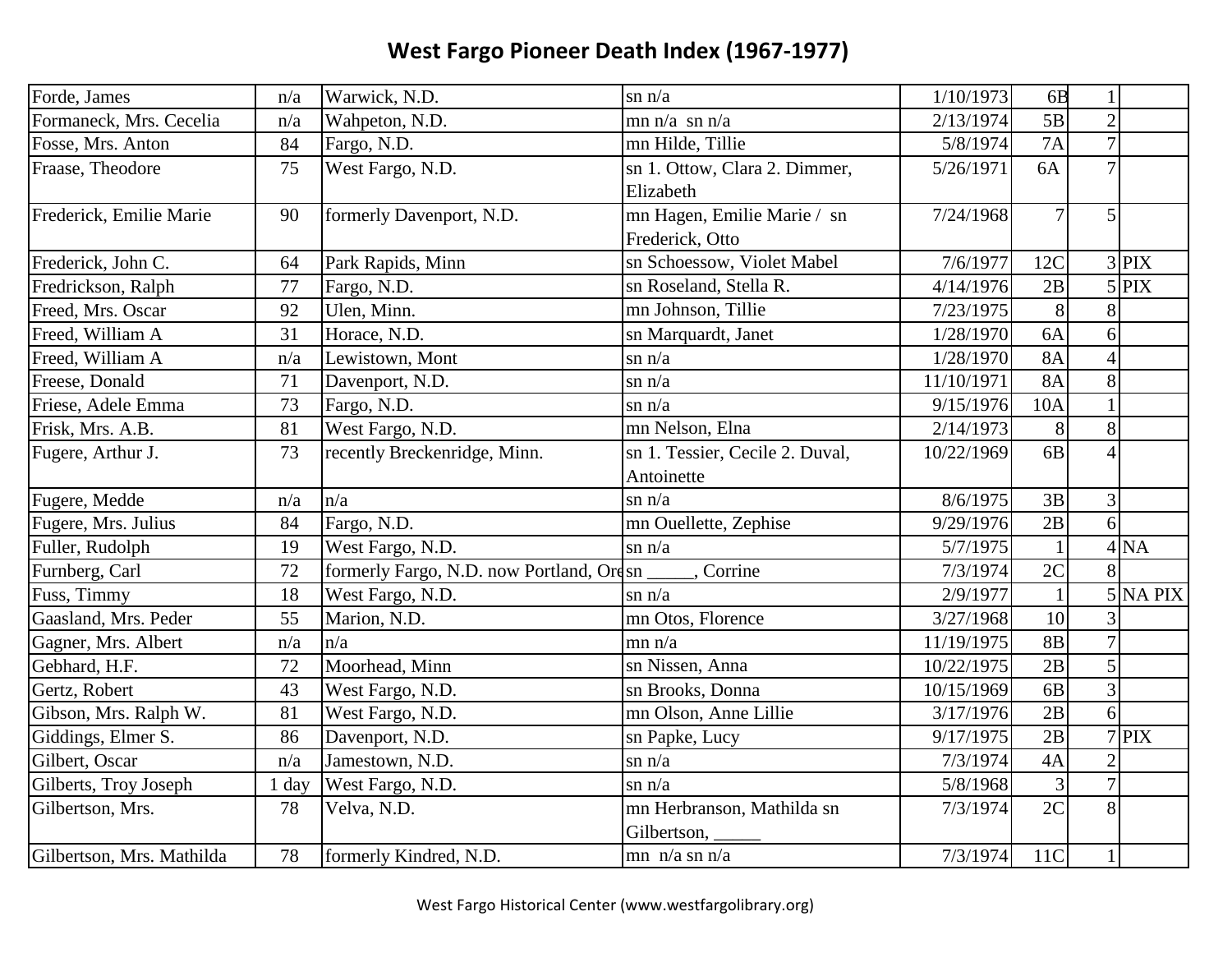| Gillette, Duane             | n/a | Grand Forks, N.D.       | sn Abrahamson, Bonnie | 7/14/1971  | 6A             | $\overline{4}$ |           |
|-----------------------------|-----|-------------------------|-----------------------|------------|----------------|----------------|-----------|
| Gisi, Harvey Gregory        | 23  | Leola, S.D.             | sn Kindelspire, Faye  | 5/15/1968  | $\overline{4}$ | $\overline{4}$ |           |
| Glock, Albert A             | 85  | Hankinson, N.D.         | sn Kelly, Edna        | 5/1/1974   | 2B             | $\overline{7}$ |           |
| Gohdes, Bernard C           | 77  | Addison-Durbin, N.D.    | sn Koepsel, Selma     | 10/18/1967 | $\overline{7}$ |                |           |
| Gohdes, Mrs. Arnold         | 80  | Mapleton, N.D.          | mn Miller, Ida        | 4/21/1976  | 2B             | $\overline{7}$ |           |
| Gohdes, O. Ezra             | 64  | Davenport, N.D.         | $\sin n/a$            | 6/28/1967  | $\overline{4}$ | $\overline{4}$ |           |
| Gohdes, Theobold            | 77  | Durbin, N.D.            | sn Schulz, Elizabeth  | 5/21/1975  | 6A             | $\overline{7}$ |           |
| Goodwin, Mrs. Carl          | 82  | formerly Mapleton, N.D. | mn Mattson, Ora Jane  | 10/13/1971 | 4A             | $\overline{7}$ |           |
| Gordon, Terry               | n/a | n/a                     | n/a                   | 10/18/1967 | $\overline{7}$ | 6              | <b>CT</b> |
| Gorski, James J             | 36  | West Fargo, N.D.        | sn Davidson, Judy     | 5/8/1974   | 7A             | 6              |           |
| Gowenlock, Mrs. George      | 89  | Garrison, N.D.          | mn Warner, Blanche    | 11/3/1976  | 2B             | $\overline{4}$ |           |
| Grace, Doreen               | 4   | Lisbon, N.D.            | $\sin n/a$            | 3/13/1968  | 5              | 3              |           |
| Graff, Ingvald O.           | 82  | Kindred, N.D.           | sn Helgeson, Elvina   | 10/21/1970 | 6 <sub>B</sub> | 6              |           |
| Graff, Mrs. Ingvald E.      | 95  | Kindred, N.D.           | mn Hansen, Martha     | 7/13/1977  | 12A            | $\overline{4}$ |           |
| Graff, Mrs. Sven            | 72  | Kindred, N.D.           | mn Braaten, Clara     | 12/17/1969 | 5A             | $\overline{7}$ |           |
| Gran, Mrs. Morton           | 56  | Minneapolis, Minn.      | mn Wester, Theresa    | 4/20/1977  | 12             |                |           |
| Gran, Mrs. Morton           | 56  | Minneapolis, Minn.      | mn Wester, Theresa    | 4/27/1977  | 12             | $\overline{2}$ |           |
| Gran, Mrs. Nels             | 75  | Horace, N.D.            | mn Fjelstad, Emma     | 4/23/1969  | 7A             | $\overline{4}$ |           |
| Grandbois, Joseph           | 79  | West Fargo, N.D.        | sn Boisjolie, Mary    | 3/12/1969  | 7A             | 8              |           |
| Grant, Melvin               | 77  | Kindred, N.D.           | sn Myhra, Leva        | 2/17/1971  | 10             | 8              |           |
| Graves, Harry               | n/a | Fargo, N.D.             | $\sin n/a$            | 8/7/1968   | 3              | 5              |           |
| Grieger, Richard J.         | 85  | Fargo, N.D.             | sn Priewe, Selma      | 4/9/1975   | <b>8A</b>      | 6              |           |
| Griesen, Sharol             | 16  | West Fargo, N.D.        | $\sin n/a$            | 7/23/1969  | 4A             |                | $4$ PIX   |
| Griffin, Robert E.          | n/a | n/a                     | n/a                   | 2/16/1977  | 12             | $\Delta$       |           |
| Grindberg, Clarence G.      | 75  | Mapleton, N.D.          | sn Lutes, Elizabeth   | 2/10/1971  | 4B             | 8              |           |
| Grindberg, Emil             | n/a | Mapleton, N.D.          | $\sin n/a$            | 2/23/1977  | 5              | 6              |           |
| Grindberg, Mrs. Clarence G. | 67  | Mapleton, N.D.          | mn Lutes, Elizabeth   | 4/14/1971  | 10             | 8              |           |
| Grondahl, Mrs. Leonard      | 84  | Fargo, N.D.             | mn n/a                | 1/29/1975  | 6 <b>B</b>     | 5              |           |
| Gronlund, Olaf              | 89  | Fargo, N.D.             | sn Samuelson, Selina  | 5/30/1973  | 8              | 6              |           |
| Grosz, Leo                  | 49  | West Fargo, N.D.        | sn Geffre, Alma       | 11/7/1973  | 2B             | 6              |           |
| Groth, Mrs. Amy             | n/a | Wallingford, Iowa       | mn n/a                | 5/8/1974   | 4B             | $\overline{2}$ |           |
| Grove, Orris T.             | 65  | Climax, Minn.           | $\sin n/a$            | 12/3/1975  | 8B             | $\overline{4}$ |           |
| Gunderson, Edwin            | 35  | Fargo, N.D.             | sn Lee, Judy          | 6/8/1977   | 12             |                |           |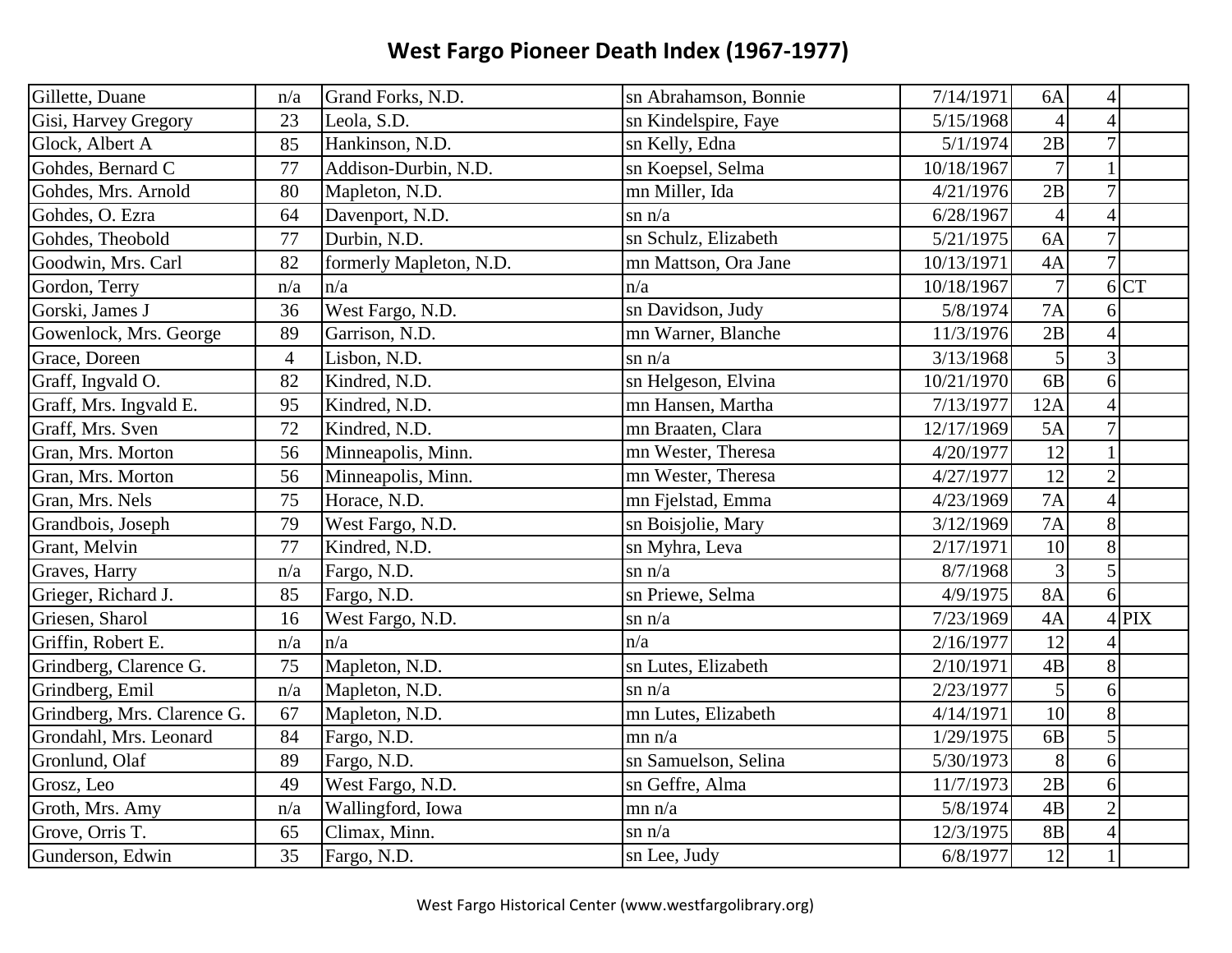| Gust, Justin Daniel      |     | 19 days Fargo, N.D.                | $\sin n/a$                  | 8/10/1977  | 4B              | 5 <sup>1</sup>           |         |
|--------------------------|-----|------------------------------------|-----------------------------|------------|-----------------|--------------------------|---------|
| Gust, Mrs. Rheinhard     | n/a | Embden, N.D.                       | mn n/a                      | 9/5/1973   | 2A              |                          |         |
| Gust, Mrs. Richard       | 70  | West Fargo, N.D.                   | mn Janke, Grace             | 10/30/1968 | 4B              |                          | $4$ PIX |
| Haaland, Elroy           | 20  | Fargo, N.D.                        | $\sin n/a$                  | 10/4/1972  | 2A              | 8                        |         |
| Haar, Herbert F.         | 51  | West Fargo, N.D.                   | sn Schneider, Frieda        | 8/21/1974  | 2B              | 5                        |         |
| Hagemeister, Phillip W   | 53  | Yakama sic, Wash.                  | $\text{sn}$ ______, Betty   | 3/23/1977  | 13              | $\overline{2}$           |         |
| Hagen, Julia             | 96  | Horace, N.D.                       | $\sin n/a$                  | 3/23/1977  | 13              | $\overline{2}$           |         |
| Hagen, Mabel             | n/a | n/a                                | n/a                         | 2/19/1975  | <b>8B</b>       | $\overline{A}$           |         |
| Hagen, Mrs. Hartvik      | 81  | West Fargo, N.D.                   | mn Alberts, Mabel           | 2/19/1975  | 2B              |                          | $7$ PIX |
| Hager, Mrs. Michael      | 78  | Fargo, N.D.                        | mn Miltenberger, Julia      | 9/17/1975  | 2B              | $\overline{7}$           |         |
| Hagge, Mabel             | n/a | n/a                                | n/a                         | 2/19/1975  | <b>8B</b>       | $\overline{\mathcal{L}}$ |         |
| Hagge, Mrs. Carl         | 75  | West Fargo, N.D.                   | mn Smith, Mabel             | 2/26/1975  | 2B              | 8                        |         |
| Hagge, Mrs. Mabel        | 75  | West Fargo, N.D.                   | mn n/a                      | 2/19/1975  | 2B              | $\overline{7}$           |         |
| Hahn, Mrs. Warren        | n/a | Modesto, Calif.                    | mn Qualley, Dorothy         | 7/31/1974  | 6A              | 8                        |         |
| Hahn, Mrs. Warren        | 50  | Modesto, Calif.                    | mn Qualley, Dorothy         | 7/31/1974  | 2B              | 6                        |         |
| Hall, Mrs. Oscar         | 73  | Hermiston, Ore formerly Davenport, | mn Sorenson, Olga           | 7/5/1972   | 10C             |                          |         |
|                          |     | N.D.                               |                             |            |                 |                          |         |
| Halvorson, Gerhard       | n/a | Clarkfield, Minn.                  | $\sin n/a$                  | 7/3/1974   | $\overline{9C}$ |                          |         |
| Halvorson, Helmer        | 92  | Horace, N.D.                       | $\sin n/a$                  | 7/18/1973  | 8               |                          |         |
| Halvorson, Mrs. Fred     | 76  | Fargo, N.D.                        | mn Rockstad, Hannah         | 1/27/1971  | 4B              | $\overline{7}$           |         |
| Halvorson, Oscar         | 84  | Horace, N.D.                       | $\sin n/a$                  | 10/8/1975  | 2B              | $\overline{7}$           |         |
| Hamilton, Eva Mae        | n/a | Fargo, N.D.                        | mn Moffitte, Eva Mae ? / sn | 7/29/1970  | 10B             |                          | $5$ ME  |
|                          |     |                                    | Dowling, F.                 |            |                 |                          |         |
| Hamilton, Robert F       | n/a | n/a                                | $\sin n/a$                  | 3/7/1973   | 6A              |                          | $7$ ME  |
| Hammar, Blanda           | 83  | Fargo, N.D.                        | $\sin n/a$                  | 3/17/1976  | 2B              | $\overline{7}$           |         |
| Hammett, Mrs. William G. | 95  | formerly Fargo, N.D.               | mn Morton, Florence         | 11/13/1968 | 6A              | 6                        |         |
| Hampton, Mrs. M          | n/a | Lancaster, Wisc.                   | mn n/a                      | 5/2/1973   | $\overline{2C}$ | $\overline{7}$           |         |
| Hans, Clemens C.         | 69  | Davenport, N.D.                    | $\sin n/a$                  | 10/11/1967 | 8               | $\overline{3}$           |         |
| Hans, Hubert Walter      | 71  | Davenport, N.D.                    | sn Glasow, Cecelia          | 6/22/1977  | 12              | 3                        |         |
| Hansen, Mrs. Charles     | 84  | West Fargo, N.D.                   | mn Freemott, Clara          | 1/27/1971  | 4B              | $\overline{7}$           |         |
| Hansen, Mrs. Earl        | 53  | Leeds, Ala                         | mn Martin, Marjorie         | 5/9/1973   | 2B              | 6                        |         |
| Hanson, Albert           | 91  | formerly Hickson, N.D. now Sparta, | sn Haugstad, Julia          | 2/21/1973  | 8               |                          |         |
|                          |     | Wisc.                              |                             |            |                 |                          |         |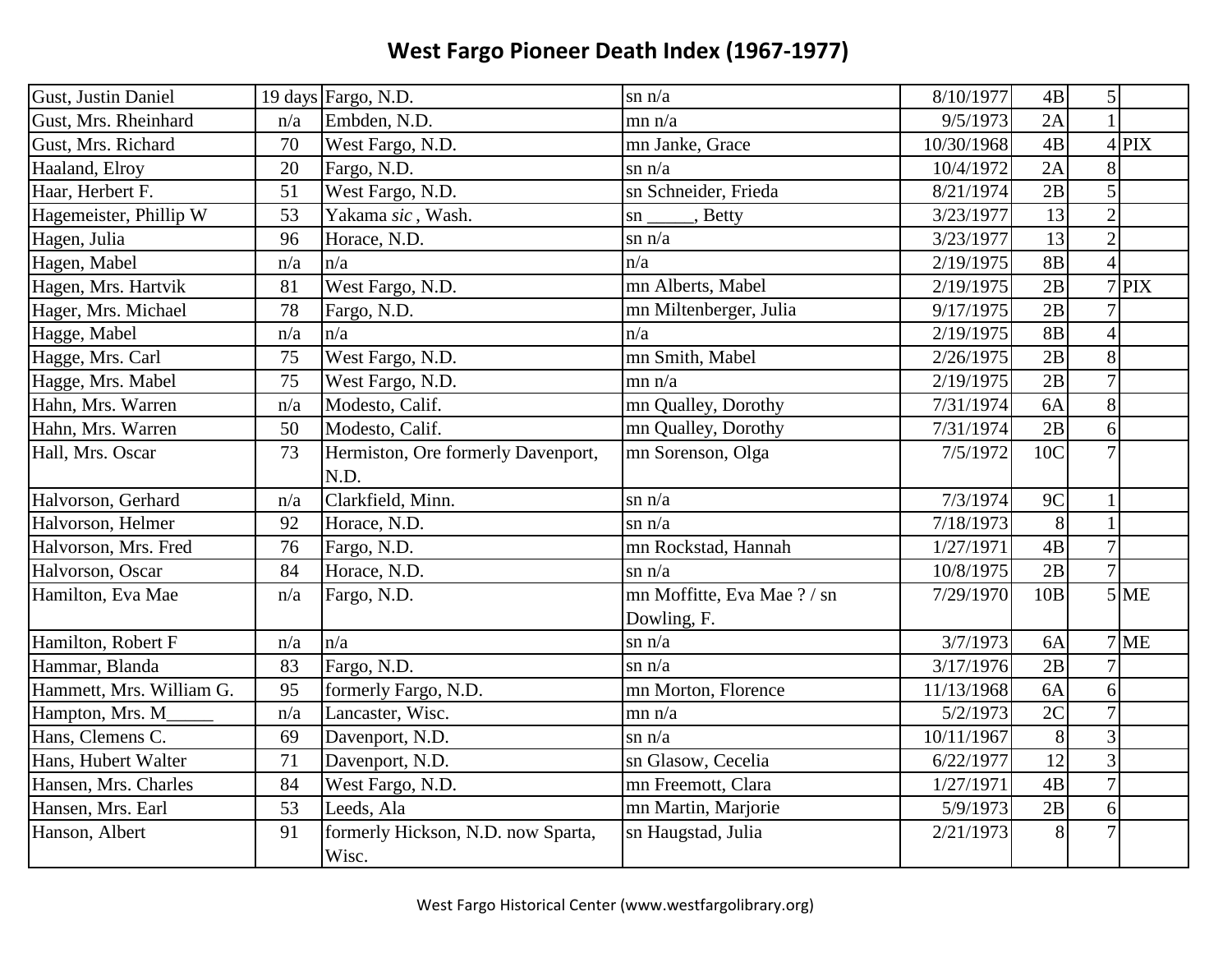| Hanson, Lawrence T.     | 58     | West Fargo, N.D.          | sn Winter, Vera         | 4/8/1970   | $4\mathrm{B}$   | $\overline{7}$ |         |
|-------------------------|--------|---------------------------|-------------------------|------------|-----------------|----------------|---------|
| Hanson, Mrs. Albert     | 86     | Sparta, Wisc.             | mn Haugstad, Julia      | 11/10/1976 | 2B              | 6              |         |
| Hanson, Mrs. Alfred     | 7s     | Oakes, N.D.               | mn n/a                  | 4/24/1974  | <b>8B</b>       | 8              |         |
| Hanson, Mrs. Allan      | 37     | Mapleton, N.D.            | mn Christensen, Phyllis | 1/5/1972   | 3A              | 3              |         |
| Hanson, Mrs. Ludvig     | $77\,$ | Fargo, N.D.               | mn Anderson, Nora       | 5/8/1968   | 3               | 8              |         |
| Hanson, Mrs. Nils       | 83     | West Fargo, N.D.          | mn Huseth, Hilda        | 3/27/1974  | 6A              | 8              |         |
| Hanson, Mrs. Nils       | n/a    | n/a                       | mn n/a                  | 4/3/1974   | 2A              | $\overline{2}$ |         |
| Hanson, Ralph           | 54     | rural Fargo, N.D.         | $\sin n/a$              | 10/31/1973 | 8               | 6              |         |
| Hanusch, Edmund L.      | 62     | West Fargo, N.D.          | sn Murrey, Lillian      | 12/30/1970 | 12              | 8              |         |
| Hapala, Ben             | 58     | Ludden, N.D.              | $\sin n/a$              | 6/19/1974  | $\overline{5B}$ | 6              |         |
| Harness, Mrs. Ronald L. | 48     | Casselton, N.D.           | mn Bernstein, Marjorie  | 6/2/1971   | 10B             | 8              |         |
| Harsager, Roy W.        | 59     | Enderlin, N.D.            | sn Ronning, Inga        | 4/30/1975  | 6A              | 8              |         |
| Hart, Mrs. Bert         | 65     | Grand Marais, Minn.       | mn Hagemeister, Kathryn | 5/10/1972  | 6A              | 6              |         |
| Haskins, Mrs. Albert    | 43     | Fargo, N.D.               | mn Perez, Mary Louise   | 9/3/1969   | 4A              | 3              |         |
| Haskins, Russell C.     | 51     | West Fargo, N.D.          | sn Zinck, Dorothy       | 6/11/1975  | 6A              | 5              |         |
| Hatlie, Nelius          | 73     | Abercrombie, N.D.         | sn Thompson, Lillian    | 2/2/1972   | 8               | 8              |         |
| Hauge, August           | 88     | Davenport, N.D.           | sn Kolten, Natalie      | 5/3/1967   | $\overline{4}$  | $\overline{7}$ |         |
| Haugen, Ardell          | n/a    | ln/a                      | n/a                     | 10/15/1975 | 2A              | $\overline{2}$ |         |
| Haugen, Ardell          | 51     | Fargo, N.D.               | sn Hoie, Lucille        | 10/15/1975 | 4A              | 6              |         |
| Haugen, John            | 5      | Hannaford, N.D.           | $\sin n/a$              | 3/3/1971   | 12              | $\overline{7}$ |         |
| Haugen, Mrs. August     | 93     | West Fargo, N.D.          | mn Colton, Nathalie     | 7/13/1977  | 12A             |                | $3$ PIX |
| Hayden, Derek M.        |        | $1/2$ mo West Fargo, N.D. | $\sin n/a$              | 10/8/1975  | 2B              |                |         |
| Hayek, Clarence F.      | 67     | West Fargo, N.D.          | sn Adams, Mabel         | 5/5/1976   | 2E              | 6              |         |
| Hebert,                 | n/a    | St Cloud, Minn            | , Rose<br>sn            | 11/10/1976 | <b>8B</b>       | $\overline{4}$ |         |
| Hebert, Joseph          | 80     | West Fargo, N.D.          | sn Fugere, Agnes        | 3/24/1971  | 6 <sub>B</sub>  | $\overline{7}$ |         |
| Hebert, Leon G.         | 80     | West Fargo, N.D.          | sn Fugere, Rose Mary    | 11/10/1976 | 2B              | 5              |         |
| Hedland, Alex           | 71     | Kindred, N.D.             | sn Swenson, Katherine   | 6/9/1976   | 2B              | $\overline{4}$ |         |
| Heiden, Herman          | 77     | rural Fargo, N.D.         | sn Nelson, Clara        | 2/10/1971  | 4B              | $\overline{7}$ |         |
| Heinen, Gerald          | n/a    | Lake Park, Minn.          | $\sin n/a$              | 1/14/1970  | <b>8A</b>       | 3              |         |
| Heinrichson, Mrs. Emil  | 58     | West Fargo, N.D.          | mn n/a                  | 2/19/1975  | 2B              | $\overline{7}$ |         |
| Heinrichson, Mrs. Emil  | 58     | West Fargo, N.D.          | mn Diede, Martha        | 2/26/1975  | 2B              |                | $7$ PIX |
| Helling, Mrs. Eric      | n/a    | Moorestown, N. J.         | mn n/a                  | 6/26/1974  | 1B              | 8              |         |
| Helling, Mrs. Martin    | 77     | West Fargo, N.D.          | mn Van Arnum, Myrtle    | 2/28/1973  | 8               | 8              |         |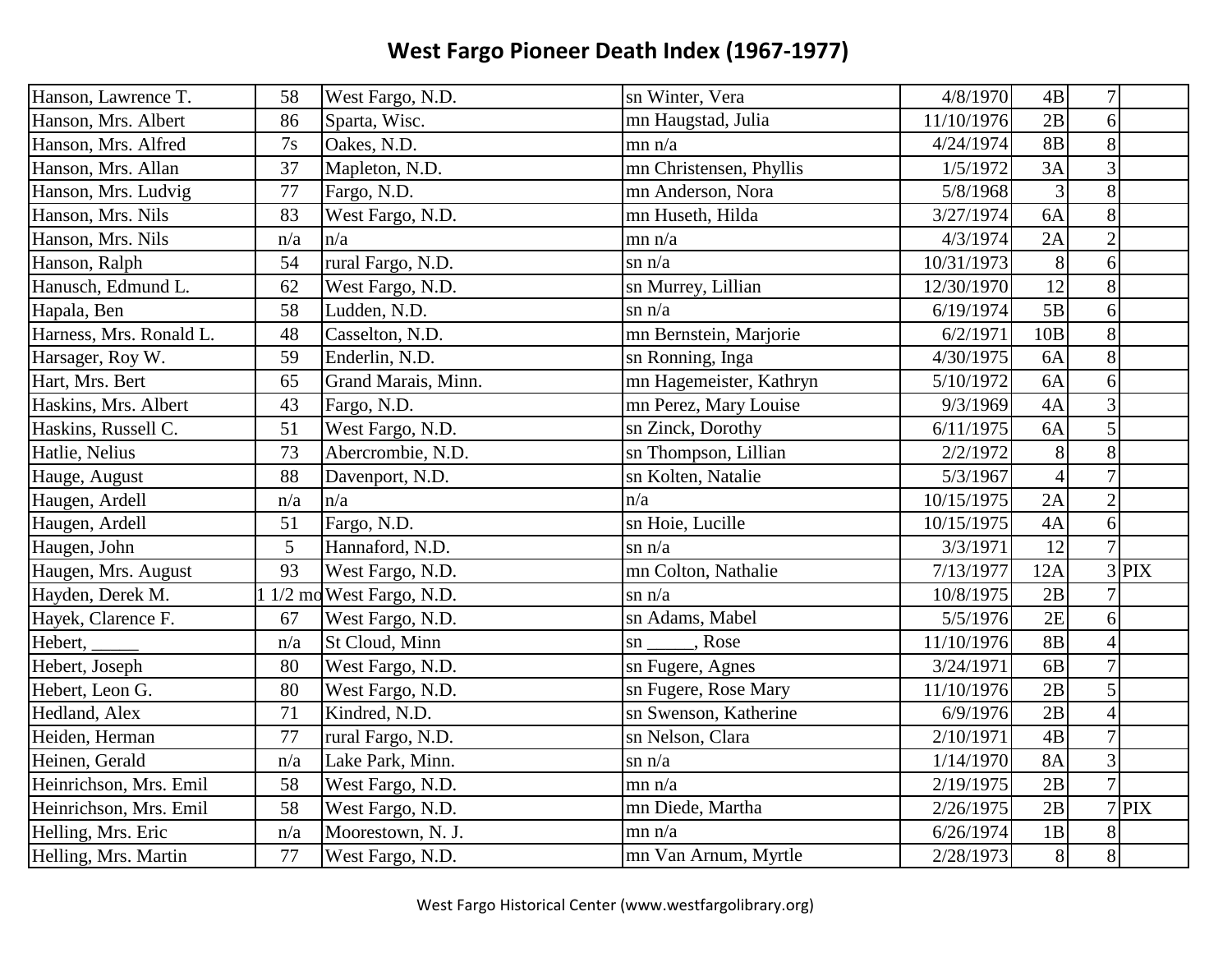| Helling, Mrs. Martin      | n/a     | n/a                                         | mn n/a              | 3/7/1973   | 6A           | $\overline{4}$ |                      |
|---------------------------|---------|---------------------------------------------|---------------------|------------|--------------|----------------|----------------------|
| Helling, Mrs. Myrtle      | n/a     | n/a                                         | $mn n/a$ ; sn $n/a$ | 3/7/1973   | 6A           | 6              |                      |
| Helling, Myrtle           | n/a     | n/a                                         | $\sin n/a$          | 2/28/1973  | 6A           | 6              |                      |
| Hemysel, Mrs. Paul        | n/a     | Fargo, N.D.                                 | $\sin n/a$          | 4/17/1974  | <b>8B</b>    | 8              |                      |
| Herbranson, Ole           | 76      | Horace, N.D.                                | $\sin n/a$          | 1/10/1968  | 6            | $\overline{3}$ |                      |
| Herfindahl, Alfred        | 64      | formerly Battle Lake, Minn.                 | $\sin n/a$          | 7/17/1968  | 3            | 8              |                      |
| Herk, Richard             | n/a     | formerly Davenport, N.D.                    | $\sin n/a$          | 1/21/1970  | 6A           | 8              |                      |
| Hersch, Carl              | n/a     | Flasher, N.D.                               | $\sin n/a$          | 1/28/1970  | 7A           | $\overline{A}$ |                      |
| Herstgaard, H.O. Hendrick | n/a     | Fargo, N.D.                                 | sn Ulness, Gilla    | 3/20/1974  | 2B           | 6              |                      |
| Hestbeck, Jake, Sr.       | n/a     | $\ln/a$                                     | $\sin n/a$          | 10/21/1970 | 5B           | $\overline{2}$ |                      |
| Hildebrandt, Ella         | 84      | formerly Davenport, N.D. now Detroit Sn n/a |                     | 8/21/1974  | 2B           | 5              |                      |
|                           |         | Lakes, Minn.                                |                     |            |              |                |                      |
| Hill, Gene                | n/a     | Valley City, N.D.?                          | $\sin n/a$          | 4/4/1973   | 12           | 3              |                      |
| Hinz, Steve               | 19      | Mapleton, N.D.                              | $\sin n/a$          | 10/4/1972  | 2A           | 8              |                      |
| Hochalter, Mrs. Eddie     | n/a     | Fargo, N.D.                                 | , Beulah<br>mn      | 2/28/1973  | 8A           | 5              |                      |
| Hocking, Newt             | n/a     | Absaraka, N.D.                              | $\sin n/a$          | 3/25/1970  | <b>8A</b>    | 3              |                      |
| Hoff, Francis L.          | n/a     | n/a                                         | sn Evenson, Avis    | 9/9/1970   | 2B           | $\overline{7}$ |                      |
| Hoff, Frank L.            | 64      | rural Fargo, N.D.                           | sn Evenson, Avis    | 9/2/1970   | 4B           | 6              |                      |
| Hoffman, Mrs. Richard     | n/a     | Embden, N.D.                                | mn n/a              | 11/12/1975 | 2B           | 8              |                      |
| Hofsommer, Henry          | n/a     | Oakes, N.D.                                 | $\sin n/a$          | 1/2/1974   | 4B           | $\overline{7}$ |                      |
| Hogan, Robbie Jo          | $1$ day | Cedar Falls, Ia                             | $\sin n/a$          | 1/14/1970  | 7A           | $\mathfrak{Z}$ |                      |
| Hoganson, Clarence        | 71      | West Fargo, N.D.                            | sn Robinson, Mary   | 12/7/1977  | 14           |                |                      |
| Hoglund, Mrs. Emma        | n/a     | n/a                                         | mn n/a              | 12/5/1973  | 2B           | 8              |                      |
| Holman, John              | 96      | Horace, N.D.                                | $\sin n/a$          | 6/18/1975  | 2B           | 5              |                      |
| Holmen, Elmer O.          | 91      | Horace, N.D.                                | sn Neptrom, Alma    | 1/17/1973  | 8            | $\overline{7}$ |                      |
| Holmen, Mrs. Elmer        | 86      | Horace, N.D.                                | mn Nystrom, Alma    | 12/23/1970 | 11A          |                | $4$ PIX              |
| Hooper, Mrs. Sidney W     | 77      | West Fargo, N.D.                            | mn Brownlee, Olive  | 1/29/1969  | 1B           | 3              |                      |
| Horn, Carl G.             | 64      | Nome, Alas.                                 | sn Piper, Myrtle    | 6/29/1977  | 10           | $\overline{4}$ |                      |
| Horn, Scott               | 5       | rural West Fargo, N.D.                      | $\sin n/a$          | 12/1/1971  | $\mathbf{1}$ | 5              |                      |
| Horn, Scott Dewayne       | 5       | n/a                                         | $\sin n/a$          | 12/8/1971  | $\mathbf{1}$ |                | $5\overline{\rm NA}$ |
| Hovelson, infant          | 1 day   | Fargo, N.D.                                 | $\sin n/a$          | 7/14/1976  | 2B           | 8              |                      |
| Howard, Mrs. Marvin       | 58      | n/a                                         | mn Grace, Bernice   | 12/1/1971  | 3            | $\overline{7}$ |                      |
| Hudson, Mrs. William      | 83      | Wahpeton, N.D.                              | mn Forness, Thea    | 2/4/1970   | 4B           | 6              |                      |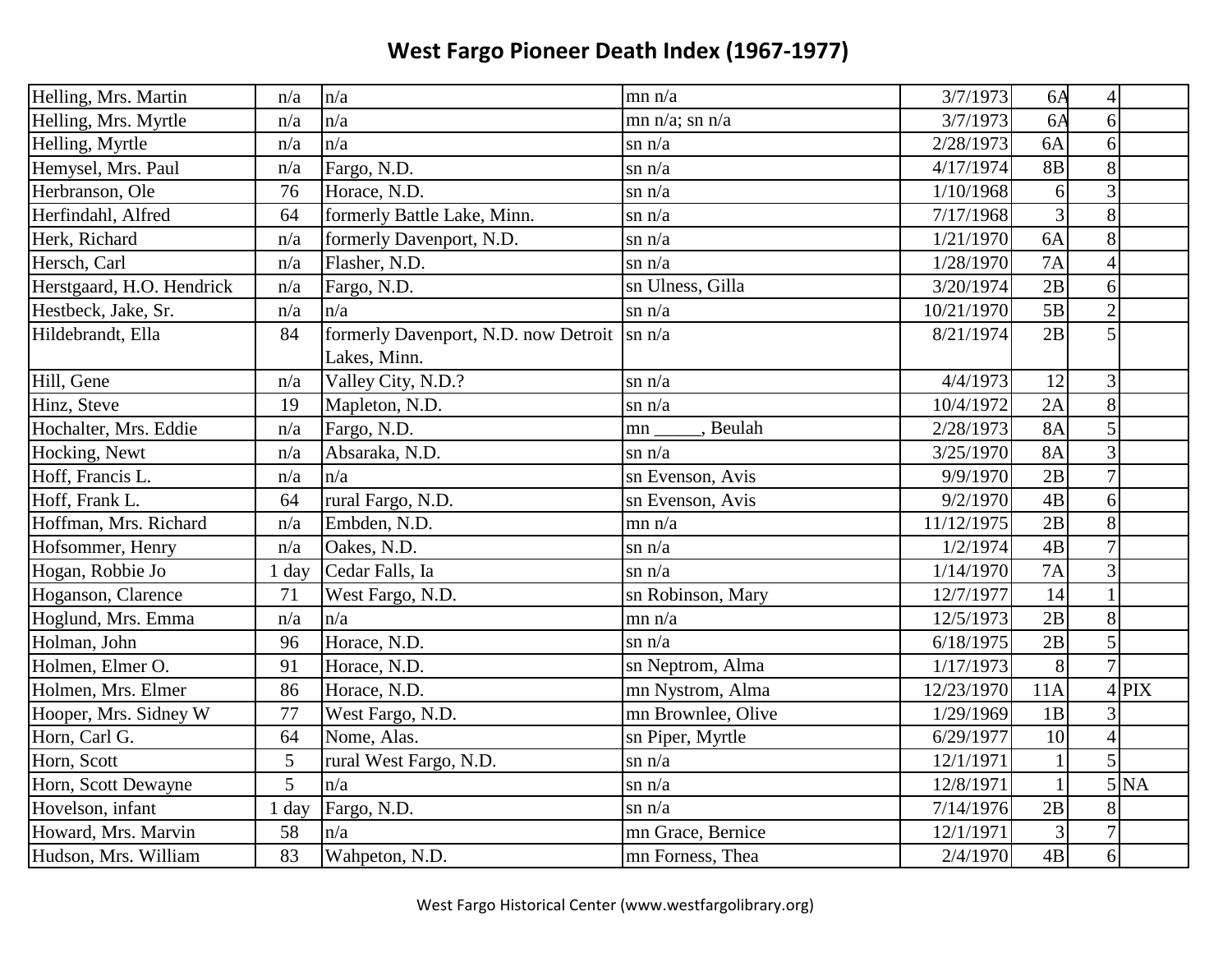| Huhner, Mrs.           | 77  | Davenport, N.D.                           | mn Carstenson, Edith / sn Huhner,<br>Reinhold | 1/7/1970   | 2B              | 5                  |
|------------------------|-----|-------------------------------------------|-----------------------------------------------|------------|-----------------|--------------------|
| Huntley, Mrs. Oliver   | n/a | Minneapolis, Minn.                        |                                               | 7/8/1970   | $\overline{4}$  | 3                  |
| Huslid, Mrs. Marta     | n/a | Clinton, Minn.                            | mn n/a                                        | 9/26/1973  | 4A              | $\overline{c}$     |
| Hustoft, Edward        | 76  | West Fargo, N.D.                          | sn Moen, Myrtle                               | 8/29/1973  | 8               | 8                  |
| Indergaard, Vernon     | 48  | West Fargo, N.D.                          | sn Uggla, Leola                               | 2/16/1972  | $\vert 4 \vert$ | $\overline{7}$     |
| Iszler, Arthur         | 63  | West Fargo, N.D.                          | sn Haupt, Martha                              | 9/29/1976  | 2B              | 6                  |
| Iverson, Mrs. Lewis    | 94  | Binford, N.D.                             | mn Rinde, Nettie                              | 4/11/1973  | 2B              | $\overline{7}$     |
| Iwen, Hazel G.         | 80  | West Fargo, N.D.                          | , Hazel sn Iwen, Walter<br>mn                 | 12/29/1976 | 2B              | $\overline{4}$     |
| Jacobson, Ovidia       | 70  | Bellevue, Wash. formerly Kindred,<br>N.D. | n/a                                           | 2/11/1970  | 6A              | 8<br><b>PIX</b>    |
| Jahnke, Eldon Curtis   | 65  | Durbin, N.D.                              | $\sin n/a$                                    | 1/15/1975  | 8               | 8                  |
| Jahnke, Eldon Curtis   | 65  | Durbin, N.D.                              | sn McPherson, Maybelle                        | 1/15/1975  | 2B              | 5                  |
| Jahnke, Mrs. Walter    | 69  | Fargo, N.D.                               | mn Kizer, Hazel                               | 2/26/1975  | 2B              | $\overline{7}$ PIX |
| Jahnke, Otto A.        | 84  | formerly Granville, N.D.                  | sn 1. Jennings, Phoebe 2. Leach,<br>Florence  | 11/17/1971 | 7A              | 8                  |
| Jaskowski, Edward      | n/a | Jamestown, N.D.                           | $\sin n/a$                                    | 2/11/1970  | 7A              | $\overline{3}$     |
| Jenkins, Bernard       | 48  | n/a                                       | $\overline{E}$ . Ellen<br>$\mathbf{sn}$       | 1/10/1968  | $\mathbf{1}$    | 1 NA               |
| Jenkins, Bruce         | 10  | n/a                                       | $\sin n/a$                                    | 1/10/1968  |                 | 1 <sub>NA</sub>    |
| Jenkins, Ellen         | 45  | n/a                                       | sn Jenkins, Bernard                           | 1/10/1968  |                 | <b>NA</b>          |
| Jenkins, Steven        | 12  | n/a                                       | $\sin n/a$                                    | 1/10/1968  |                 | <b>NA</b>          |
| Jensen, Mrs. Edward    | 77  | Kindred, N.D.                             | mn Engh, Marie                                | 9/15/1976  | 10A             |                    |
| Jermstad, Clarence Sr. | 68  | Kindred, N.D.                             | sn Alber, Marie                               | 9/15/1976  | 10A             | $\overline{2}$     |
| Johnk, Raymond         | 37  | West Fargo, N.D.                          | sn Theis, Phyllis                             | 12/11/1968 | 5A              | $\overline{4}$     |
| Johnson, Adolph E      | 80  | Horace, N.D.                              | sn Halvorson, Anna                            | 9/7/1977   | 12              | $\overline{2}$     |
| Johnson, Alan H.       | n/a | Fargo, N.D.                               | $\sin n/a$                                    | 6/7/1967   | $\mathbf{1}$    | 1 <sub>NA</sub>    |
| Johnson, Albert T      | 76  | Modesto, Calif.                           | sn Radcliffe, Helen                           | 4/3/1974   | 2B              | 8                  |
| Johnson, Alfred Elder  | 75  | West Fargo, N.D.                          | sn Simenson, Esther                           | 2/13/1974  | 2B              | 8                  |
| Johnson, Alfred M.     | 84  | Horace, N.D.                              | sn Clemenson, Mabel                           | 5/31/1972  | $\overline{4}$  | 6                  |
| Johnson, David F.      | 19  | West Fargo, N.D.                          | $\sin n/a$                                    | 5/27/1970  | 10B             | $\overline{7}$     |
| Johnson, David F.      | 19  | West Fargo, N.D.                          | $\sin n/a$                                    | 6/3/1970   | 1B              | $\mathbf{1}$       |
| Johnson, Dewey         | 73  | formerly Horace, N.D.                     | sn Samuelson, Lorine                          | 8/18/1971  | 4B              | 6                  |
| Johnson, E.H.          | 69  | Fargo, N.D.                               | $\sin n/a$                                    | 3/20/1974  | 2A              | 8                  |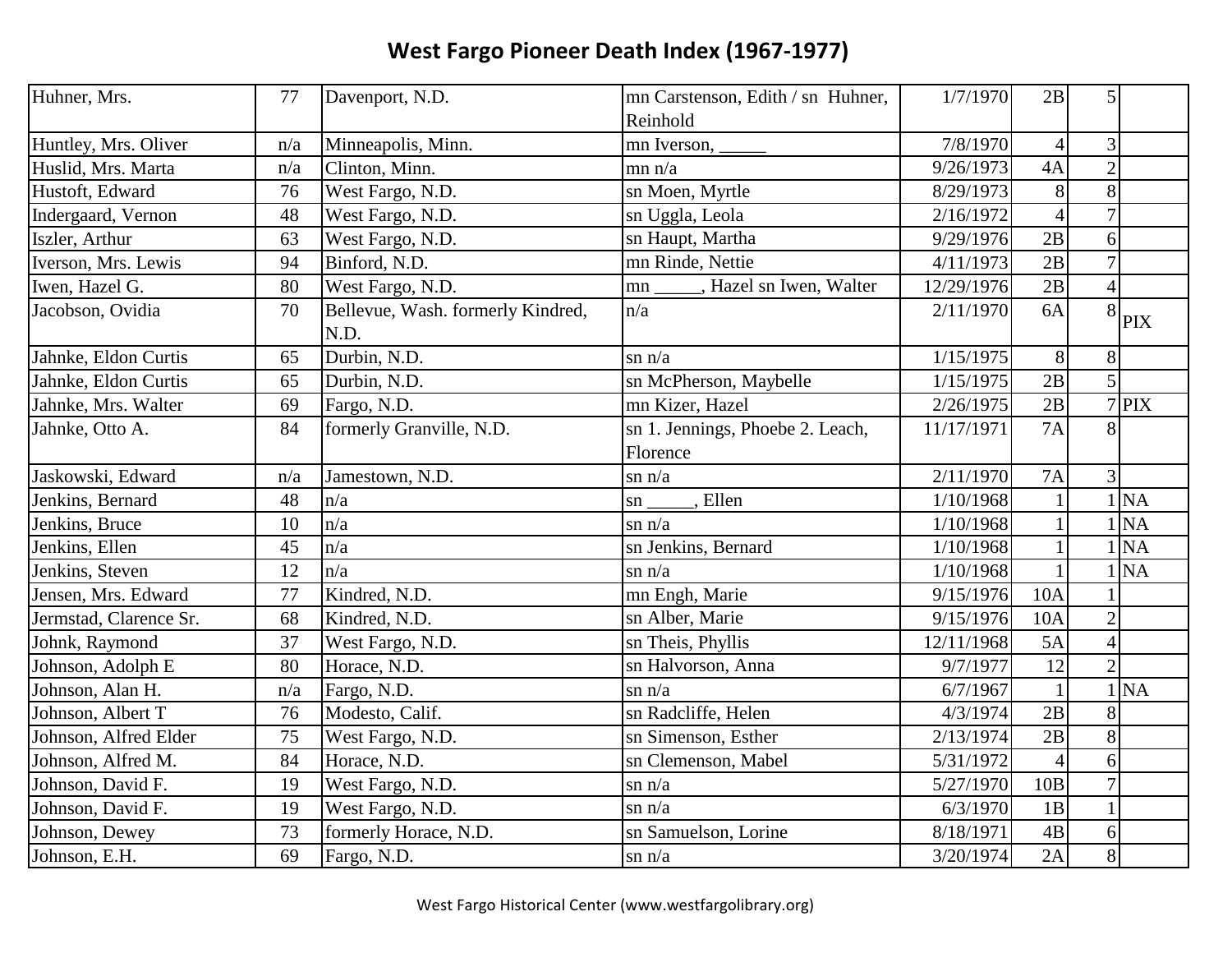| Johnson, Emmett             | n/a | Rugby, N.D.             | $\sin n/a$                    | 4/22/1970  | 3A             | $\overline{4}$ |           |
|-----------------------------|-----|-------------------------|-------------------------------|------------|----------------|----------------|-----------|
| Johnson, Kenneth            | 52  | Lidgerwood, N.D.        | sn Grangaard, Bernice         | 4/23/1969  | 7A             | $\overline{4}$ |           |
| Johnson, Latimer E          | 70  | Fargo, N.D.             | sn Hoff, Lottie               | 4/9/1969   | <b>7A</b>      | $\overline{4}$ |           |
| Johnson, Melvin             | n/a | Moses Lake, Wash.       | $\sin n/a$                    | 7/22/1970  | 4A             | $\overline{4}$ |           |
| Johnson, Mrs. Adolph        | 75  | Horace, N.D.            | mn Halvorson, Anna            | 12/19/1973 | 4B             | 6              |           |
| Johnson, Mrs. Albert        | 74  | Harwood, N.D.           | mn Johanson, Esther / sn 1.   | 4/28/1971  | 12             | 8              |           |
|                             |     |                         | Hagman, 2. Johnson, Albert    |            |                |                |           |
| Johnson, Mrs. Alfred        | 69  | West Fargo, N.D.        | mn Simenson, Esther           | 2/26/1975  | 2B             | $\overline{7}$ |           |
| Johnson, Mrs. Andrew        | n/a | Kindred, N.D.           | mn ______, Verna              | 12/9/1970  | 5A             |                | $6$ PIX   |
| Johnson, Mrs. Harold        | 72  | Mesa, Ariz.             | mn Olson, Ruth                | 12/3/1975  | 2B             | $\overline{7}$ |           |
| Johnson, Mrs. Howard (Donna | n/a | San Bernardino, Calif.  | mn Johnson, Donna             | 12/1/1976  | 10             | 5              |           |
| Johnson, Mrs. J.A.          | 75  | Fargo, N.D.             | mn Hexom, Viola               | 5/14/1975  | 6A             | 5              |           |
| Johnson, Mrs. L.C.          | 77  | Fargo, N.D.             | mn Johnson, Anne              | 6/4/1975   | 6A             |                | 7 NA      |
| Johnson, Mrs. Orin          | n/a | n/a                     | mn n/a                        | 7/10/1968  | $\overline{7}$ | $\overline{3}$ |           |
| Johnson, Mrs. Vernon        | 56  | Renton, Wash.           | mn Kyllo, Marion              | 3/24/1971  | 6 <b>B</b>     | 8              |           |
| Johnson, Pollie             | 16  | West Fargo, N.D.        | $\sin n/a$                    | 8/31/1977  | $\mathbf{1}$   | 5              |           |
| Johnson, Pollie Lynn        | 16  | West Fargo, N.D.        | $\sin n/a$                    | 12/21/1977 | $\mathbf{1}$   | $\mathbf{1}$   | <b>NA</b> |
| Johnson, Polly              | 16  | West Fargo, N.D.        | $\sin n/a$                    | 11/16/1977 | $\mathbf{1}$   |                | 3 NA      |
| Johnson, Polly Lynn         | 16  | West Fargo, N.D.        | $\sin n/a$                    | 8/11/1976  | $\mathbf{1}$   |                | 6 NA      |
| Johnson, Warren             | n/a | n/a                     | $\sin n/a$                    | 6/16/1971  | 10             | 6              |           |
| Johnson, William            | 64  | Amenia, N.D.            | sn Dale, Mable                | 11/18/1967 | 5              | 8              | <b>CT</b> |
| Jones, Mrs. Ann             | n/a | $\ln/a$                 | mn n/a                        | 11/14/1973 | <b>7A</b>      |                | 5 CT      |
| Jossund, Ole                | 76  | formerly Mapleton, N.D. | $\sin n/a$                    | 7/10/1968  | $\mathfrak{Z}$ | 8              |           |
| Jostad, Thorvald            | 88  | Kindred, N.D.           | $\sin n/a$                    | 7/24/1974  | 2B             | $\overline{7}$ |           |
| Kale, Albert                | 71  | West Fargo, N.D.        | sn Johnson, Corrine           | 3/10/1971  | 12             | $\overline{7}$ |           |
| Kalheff, Mrs. Peter S.      | 67  | Argusville, N.D.        | mn Anderson, Mae              | 11/25/1970 | 4B             | $\overline{7}$ |           |
| Kangas, Henry               | n/a | $\ln/a$                 | $\sin n/a$                    | 12/5/1973  | 2B             | 8              |           |
| Kapaun, Mrs. Marie          | 92  | West Fargo, N.D.        | mn Schmidt, Marie sn Kaupaun, | 6/23/1976  | 2B             | 8              |           |
|                             |     |                         | Gustav                        |            |                |                |           |
| Kaupaun, Julie Ann          | n/a | n/a                     | n/a                           | 5/15/1974  | 2B             | 5              |           |
| Kayle, Mrs. Floyd           | n/a | Sargent Bluff, Ia       | mn n/a                        | 4/10/1974  | 2B             |                | 6 CT      |
| Keblar, Edward              | 57  | West Fargo, N.D.        | sn Almer, Ida                 | 7/7/1971   | 14B            | $\overline{4}$ |           |
| Keegan, Janice              | 41  | Fargo, N.D.             | n/a                           | 8/2/1967   | $\mathbf{1}$   | 5              |           |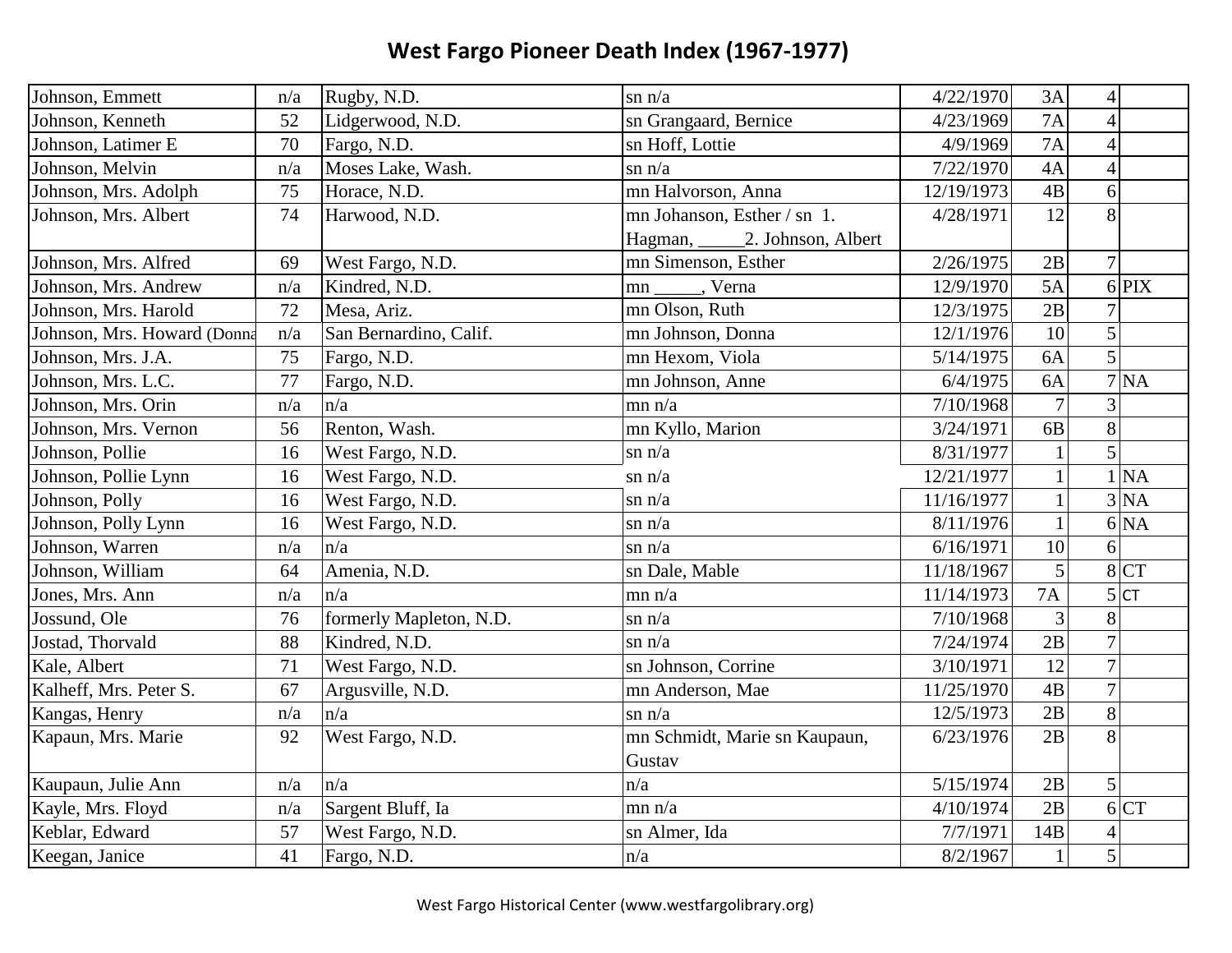| Kees, Clarence             | 71             | Mapleton, N.D.                              | sn Dale, Hazel                      | 4/2/1975   | 2B             | $\overline{7}$ |         |
|----------------------------|----------------|---------------------------------------------|-------------------------------------|------------|----------------|----------------|---------|
| Kees, Clarence M           | 71             | Mapleton, N.D.                              | $\sin n/a$                          | 3/26/1975  | 2B             | 6              |         |
| Kees, Richard Wayne        | 5 days         | Mapleton, N.D.                              | $\sin n/a$                          | 5/6/1970   | 10             | 6              |         |
| Keller, Charles            | 62             | West Fargo, N.D.                            | sn Grotte, Estelle                  | 10/6/1971  | 6A             | $\overline{7}$ |         |
| Keller, William, Sr.       | 60             | West Fargo, N.D.                            | sn Messenger, Etta                  | 1/28/1970  | 6A             | 5              |         |
| Kellerman, Mrs. Fred       | 84             | formerly Davenport, N.D. now Fargo,<br>N.D. | mn Gohdes, Hilda                    | 10/25/1972 | 2B             | $\overline{7}$ |         |
| Kelly, Myrle               | 80             | West Fargo, N.D.                            | sn 1. King, Mazie 2. Larson, Hilder | 11/24/1976 | 2B             | 6              |         |
| Kelsch, Dennis             | 17             | Fargo, N.D.                                 | $\sin n/a$                          | 6/4/1969   | 1A             | $\overline{4}$ |         |
| Kennedy, Fred              | n/a            | Fingal, N.D.                                | $\sin n/a$                          | 4/3/1968   | $\overline{7}$ |                | 4 NA    |
| Kenney, Mrs. Norman        | 72             | Horace, N.D.                                | mn Trybula, Elizabeth               | 4/12/1972  | 6A             | 6              |         |
| King, William A.           | 86             | West Fargo, N.D.                            | $\sin n/a$                          | 12/3/1975  | 2B             | 8              |         |
| Kittelson, Heidi Jo        | $\overline{4}$ | St. Louis Park, Minn.                       | $\sin n/a$                          | 6/23/1976  | 2B             | $\overline{7}$ |         |
| Kittelson, William O.      | 62             | formerly Davenport, N.D.                    | sn Gould, Florence Roxena           | 3/22/1972  | 6A             | 8              |         |
| Kittock, Mrs. Martha's mom | n/a            | Ostman, S.D.                                | mn n/a / sn n/a                     | 2/11/1970  | 3A             | $\overline{4}$ |         |
| Kjelland, Mrs. Lloyd       | n/a            | n/a                                         | mn n/a                              | 5/6/1970   | 10             | 8              |         |
| Kjenstad, Emma C.          | 73             | West Fargo, N.D.                            | mn Nygren, Emma C.                  | 3/19/1975  | 2B             | 6              |         |
| Kjesbo, Ronald John        | 40             | West Fargo, N.D.                            | sn Hoff, Janice C                   | 6/19/1974  | 2B             |                | $7$ PIX |
| Kjolstad, Karl J.          | 81             | West Fargo, N.D.                            | sn Badraun, Marie                   | 7/2/1976   | 2B             |                |         |
| Kjos, Edward               | 84             | Kindred, N.D.                               | $\sin n/a$                          | 4/21/1971  | 10             | 8              |         |
| Kleiv, Alvin               | 60             | West Fargo, N.D.                            | sn Strass, Lillian                  | 12/11/1968 | 5A             | $\overline{7}$ |         |
| Klimek, Mrs. Rudolph       | 61             | Moorhead, Minn                              | mn Lenary, Helen                    | 6/5/1974   | 2B             | 8              |         |
| Klovstad, Arthur O.        | 94             | Moorhead, Minn                              | sn Mickelson, Gurine                | 8/10/1977  | 4B             | 6              |         |
| Klovstad, Mrs. Arthur      | 93             | Fargo, N.D.                                 | mn Mickelson, Gurine                | 8/1/1973   | 2B             | 8              |         |
| Knudsen, Mrs. Elvena       | 85             | West Fargo, N.D.                            | mn Palmer, Elvena; sn Knudsen, C.   | 6/9/1971   | 10             | 6              |         |
|                            |                |                                             | Hector                              |            |                |                |         |
| Knudson, Lulu              | 82             | West Fargo, N.D.                            | sn Knudson, Salmer                  | 1/24/1968  | 3              | $\overline{4}$ |         |
| Knudson, Melvin            | 70             | West Fargo, N.D.                            | sn Hemauer, Catherine               | 8/12/1970  | 6              | 6              |         |
| Knutson, Mrs. Olger        | 82             | Fargo, N.D.                                 | mn Anderson, Ruth                   | 9/21/1977  | 12             | 6              |         |
| Knutson, Peder             | 85             | Kindred, N.D.                               | $\sin n/a$                          | 11/20/1974 | 6A             | 8              |         |
| Koern, Carl                | 77             | Fergus Falls, Minn                          | $\sin n/a$                          | 4/8/1970   | 4B             | $\overline{7}$ |         |
| Kopp, John D.              | 17             | West Fargo, N.D.                            | $\sin n/a$                          | 2/11/1976  | 2B             | $\overline{7}$ |         |
| Kounovsky, Edward F.       | n/a            | Minot, N.D.                                 | $\sin n/a$                          | 11/10/1971 | <b>8A</b>      | 8              |         |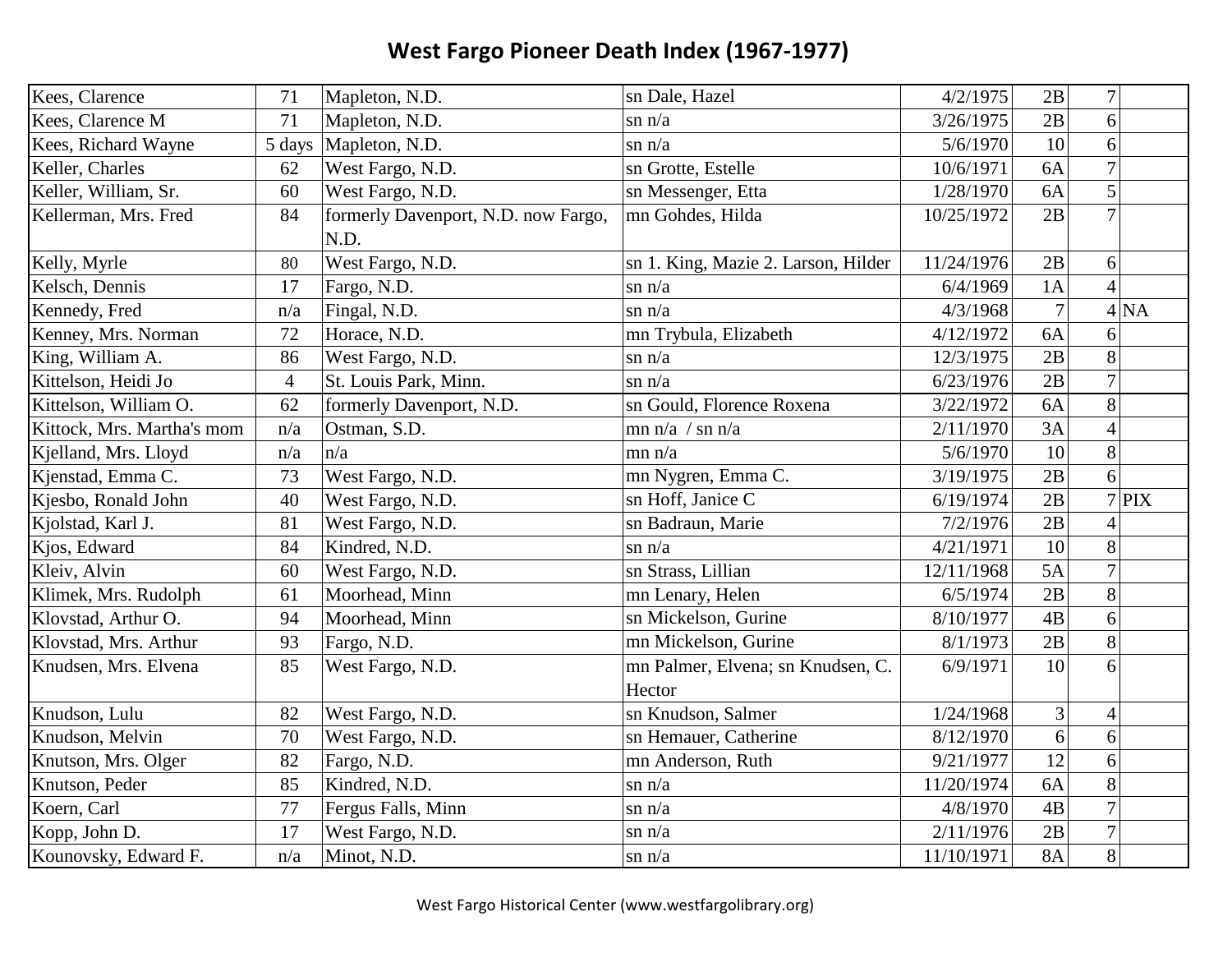| Krabbenhoft, Geraldine | 45     | West Fargo, N.D.        | mn Sprecher, Geraldine / sn     | 6/28/1967  | $\overline{4}$ | 6                        |           |
|------------------------|--------|-------------------------|---------------------------------|------------|----------------|--------------------------|-----------|
|                        |        |                         | Krabbenhoft, Donald F.          |            |                |                          |           |
| Krenz, Austin          | n/a    | Bertha, Minn.           | $\sin n/a$                      | 1/28/1970  | 6A             | 6                        |           |
| Krueger, Mrs. Ralph    | 41     | West Fargo, N.D.        | mn Martin, Ruby                 | 9/15/1971  | 6A             | $\overline{7}$           |           |
| Kruse, Martin George   | 77     | Kindred, N.D.           | sn Strehlow, Dorothy            | 11/10/1976 | 2B             | $\boldsymbol{\Lambda}$   |           |
| Kuball, Mrs. Alvin     | 55     | Fargo, N.D.             | mn Aagemeister, Paulina         | 2/5/1975   | 2B             |                          | $6$ PIX   |
| Kulland, 1st Lt. Byron | 25     | New Town, N.D.          | sn ______, Leona                | 5/30/1973  | $\overline{4}$ | 6                        |           |
| Kvamme, Mrs. Rasmus    | 78     | West Fargo, N.D.        | mn Kvenshagen, Belle            | 5/8/1968   | 3              | $\overline{7}$           |           |
| Lahren, Morris         | 68     | Kindred, N.D.           | sn Jensven, Julia Charlotte     | 7/2/1969   | 4A             | $\overline{4}$           |           |
| Lahren, Oline B        | 82     | Davenport, N.D.         | $\sin n/a$                      | 6/8/1977   | 12             |                          |           |
| Lajoie, Blanch         | 84     | Fargo, N.D.             | $\sin n/a$                      | 1/24/1973  | <b>8A</b>      | 8                        |           |
| Lambertz, Hubert M     | 73     | Breckenridge, Minn.     | sn Puetz, Irmine                | 5/22/1968  | 5              | 6                        |           |
| Lampe, Dennis          | 22     | Norman, Okla            | $\sin n/a$                      | 2/18/1970  | 3A             | 3                        |           |
| Langager, Andrew H.    | 92     | West Fargo, N.D.        | sn Anderson, Helen              | 3/5/1975   | 2B             |                          | $7$ PIX   |
| Lange, Henry Richard   | 90     | Mapleton, N.D.          | sn Herman, Lillian              | 12/22/1971 | 11A            | 8                        |           |
| Langer, Mrs. Emil      | 83     | Alice, N.D.             | mn Knack, Lena                  | 9/10/1975  | 2B             | 5                        |           |
| Langer, Mrs. Emil      | n/a    | n/a                     | n/a                             | 9/17/1975  | 1B             |                          |           |
| Langseth, Martha       | n/a    | n/a                     | n/a                             | 8/25/1976  | 2D             |                          | 8 CT      |
| Langseth, Mrs. Oluf    | 78     | Horace, N.D.            | mn Brandum, Jennie              | 1/2/1974   | <b>7A</b>      | 6                        |           |
| Larghe, Mrs. Letha     | 74     | Huron, S.D.             | mn n/a                          | 11/23/1977 | 8              | $\boldsymbol{\varDelta}$ |           |
| Larson, Arthur W.      | 60     | East Grand Forks, Minn. | $\sin n/a$                      | 5/28/1969  | 6B             |                          | 5 NA      |
| Larson, Kathleen Marie | 25     | Breckinridge, Minn      | $\sin n/a$                      | 12/28/1977 | 12B            | 6                        |           |
| Larson, Lawrence       | 79     | Fargo, N.D.             | $\sin n/a$                      | 2/5/1975   | 2B             | 6                        |           |
| Larson, Mrs. Earl      | 50     | Fargo, N.D.             | mn Olson, Hannah                | 7/19/1971  | 10             | $\overline{7}$           |           |
| Larson, Sarah Lynne    | 16 mon | Grand Forks, N.D.       | $\sin n/a$                      | 1/7/1970   | 3A             | 5                        |           |
| Laske, Arthur          | 77     | Davenport, N.D.         | sn Grant, Gunhild               | 3/15/1972  | 2B             | 8                        |           |
| Lattimore, Theodore    | n/a    | Moorhead, Minn          | $\sin n/a$                      | 1/31/1973  | 6A             | 8                        |           |
| Laugeness, Mrs. Lewis  | 77     | West Fargo, N.D.        | mn Mattice, Alice               | 12/2/1970  | 6 <b>B</b>     | $\overline{7}$           |           |
| Lautt, Mrs. Katherina  | 79     | Fredonia, N.D.          | mn Lang, Katherina / sn Lautt,  | 3/8/1972   | 6A             | 8                        |           |
| Lautt, Riney R.        | 65     | West Fargo, N.D.        | sn Stuber, Agnes                | 10/20/1976 | 2B             | 8                        |           |
| Lawrence, Mrs. Mabel   | 77     | Madison, Wisc.          | mn ______, Mabel / sn Lawrence, | 1/21/1970  | 6A             | 6                        | <b>CT</b> |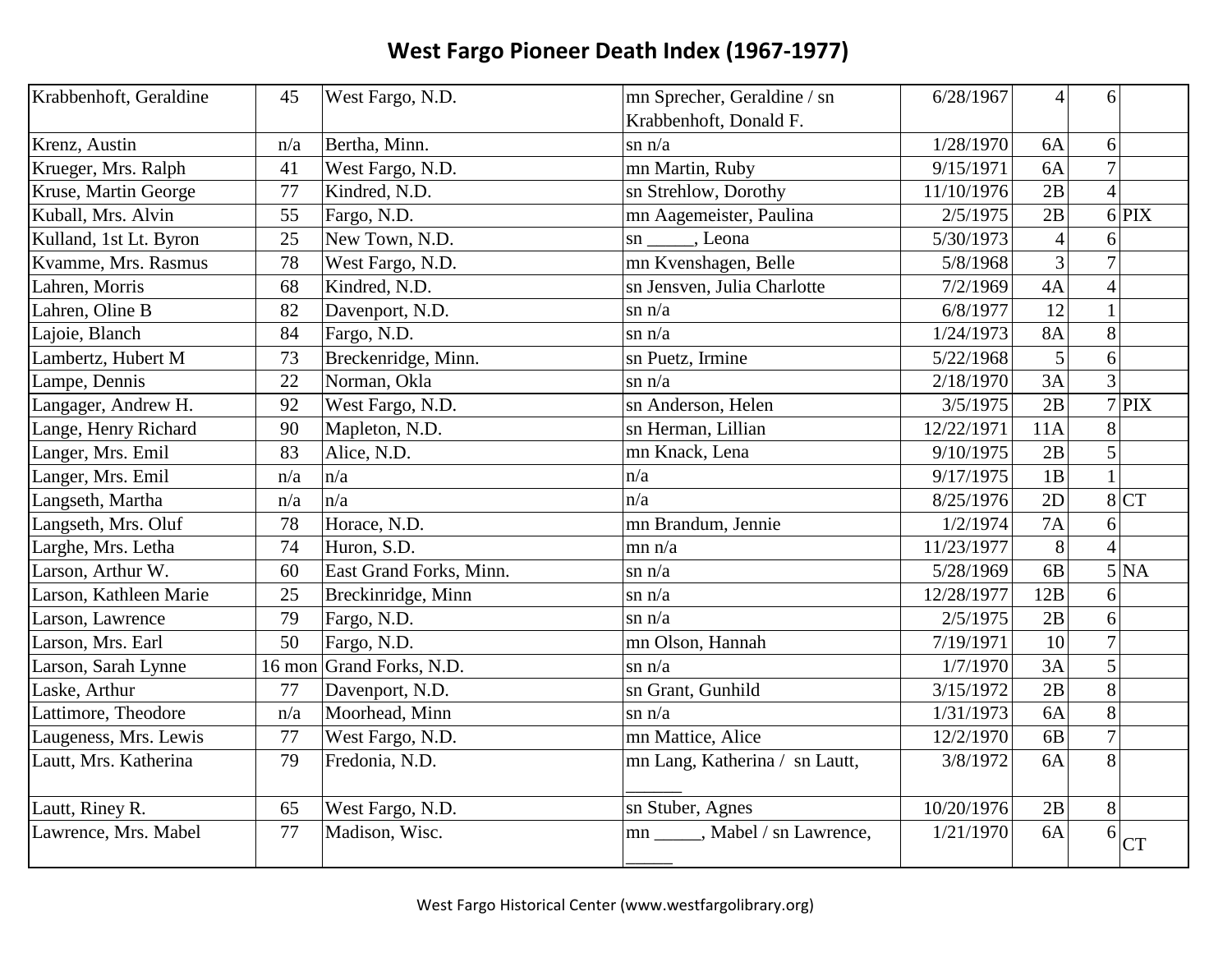| Lawrence, Thomas          | n/a            | n/a                       | n/a                              | 6/22/1977  | 12             | $3\vert$        |
|---------------------------|----------------|---------------------------|----------------------------------|------------|----------------|-----------------|
| Lawrence, Thomas W        | 79             | West Fargo, N.D.          | sn Thorburn, Leora M             | 6/15/1977  | 10             | $3$ PIX         |
| Leander, John Einer       | 78             | Argusville, N.D.          | sn Johnson, Ella                 | 12/4/1974  | 2B             | 6               |
| Leigh, Giles Gary         | 69             | West Fargo, N.D.          | sn Crabtree, Selma Elizabeth     | 8/30/1967  | 3              | 4               |
| Lein, Mrs. Chas.          | 61             | Arthur, N.D.              | mn Catlin, Harriet               | 7/23/1969  | 4A             | 5               |
| Lerum, Mrs. Lars          | 84             | Hannaford, N.D.           | mn Erikson, Gina                 | 4/10/1974  | 2B             | 6               |
| Lewis, Rollo              | 60             | Fargo, N.D.               | sn Winjum, Cora                  | 10/7/1970  | 6 <sub>B</sub> | $\overline{7}$  |
| Liedahl, Mrs. Anton       | 91             | Leonard, N.D.             | mn Versdahl, Gertrude            | 7/24/1974  | 2B             | $\vert 6 \vert$ |
| Linblad, Lester Ridgeway  | 63             | West Fargo, N.D.          | sn Anderson, Ethelyn             | 6/25/1975  | $\mathbf{1}$   | 6 NA            |
| Lindblad, Lester Ridgeway | 63             | West Fargo, N.D.          | mn Anderson, Ethelyn             | 6/25/1975  | $\mathbf{1}$   | 6               |
| Lindblad, Mrs. Richard    | 82             | n/a                       | sn Martinson, Bessie             | 6/11/1969  | 4A             | $\overline{5}$  |
| Linde, Louis S.           | 72             | Churchs Ferry, N.D.       | sn Frovarp, Ella                 | 5/15/1968  | $\overline{4}$ | 5               |
| Lindsay, Albert W.        | 55             | Fargo, N.D.               | sn McCasland, Doris              | 2/10/1971  | 4B             | 8               |
| Litzau, Leonard LaVanne   | $\overline{2}$ | West Fargo, N.D.          | $\sin n/a$                       | 9/6/1967   | 8              | $\overline{4}$  |
| Liudahl, Oscar            | 83             | Davenport, N.D.           | $\sin n/a$                       | 2/7/1968   | $\overline{3}$ | $\overline{7}$  |
| Livdahl, Mrs. Peter       | 85             | West Fargo, N.D.          | mn Nokken, Emma                  | 11/28/1973 | $\overline{8}$ | 6               |
| Livdahl, Peter            | 85             | West Fargo, N.D.          | sn Nokken, Emma                  | 2/27/1974  | 6A             | 8               |
| Liversage, Ethel          | 72             | West Fargo, N.D.          | mn Seeley, Ethel / sn Liversage, | 1/3/1968   | 8              | 8               |
|                           |                |                           | Hubert                           |            |                |                 |
| Livingston, Lorenzo A     | 62             | Fargo, N.D.               | $\sin n/a$                       | 12/3/1975  | 2B             | $8$ PIX         |
| Livingston, Lorenzo A     | 62             | Fargo, N.D.               | sn Johnson, Edna Olivia          | 12/10/1975 | 2B             | 8               |
| Loberg, Arthur            | 79             | rural Fargo, N.D.         | $\sin n/a$                       | 1/12/1972  | 6A             | $7$ PIX         |
| Loberg, Burton            | 48             | rural West Fargo, N.D.    | $\sin n/a$                       | 6/5/1974   | $\mathbf{1}$   |                 |
| Loberg, Burton            | n/a            | n/a                       | n/a                              | 6/12/1974  | 4A             | $\overline{2}$  |
| Loberg, Donald C          | 19             | Wahpeton, N.D.            | $\sin n/a$                       | 4/25/1973  | 2B             | 6               |
| Loberg, Harvey            | 55             | West Fargo, N.D.          | $\sin n/a$                       | 12/13/1972 | 8              | 8               |
| Lockhardt, Lloyd B        | n/a            | Los Angeles, Calif.       | $\sin n/a$                       | 4/22/1970  | 3A             | $\Delta$        |
| Longie, James             | 18             | Fargo, N.D.               | $\sin n/a$                       | 7/16/1969  | 2A             | 6 NA            |
| Loranger, Mrs. Edwin      | n/a            | Compton, Calif.           | mn n/a                           | 11/7/1973  | 6A             | 6               |
| Loseth, Harvey P.         | 46             | Grand Forks, N.D.         | sn Hemmak, Mildred               | 5/22/1968  | 5              | $\overline{7}$  |
| Loseth, Julius E.         | 52             | formerly West Fargo, N.D. | sn Smedstad, Harriet             | 9/22/1971  | 8C             | 8               |
| Lund, Daniel              | n/a            | Bismarck, N.D.            | $\sin n/a$                       | 2/18/1970  | 6A             | $\overline{7}$  |
| Lunder, Edwin             | 64             | rural Kindred, N.D.       | sn Nelson, Synora                | 1/26/1972  | $\overline{4}$ | 8               |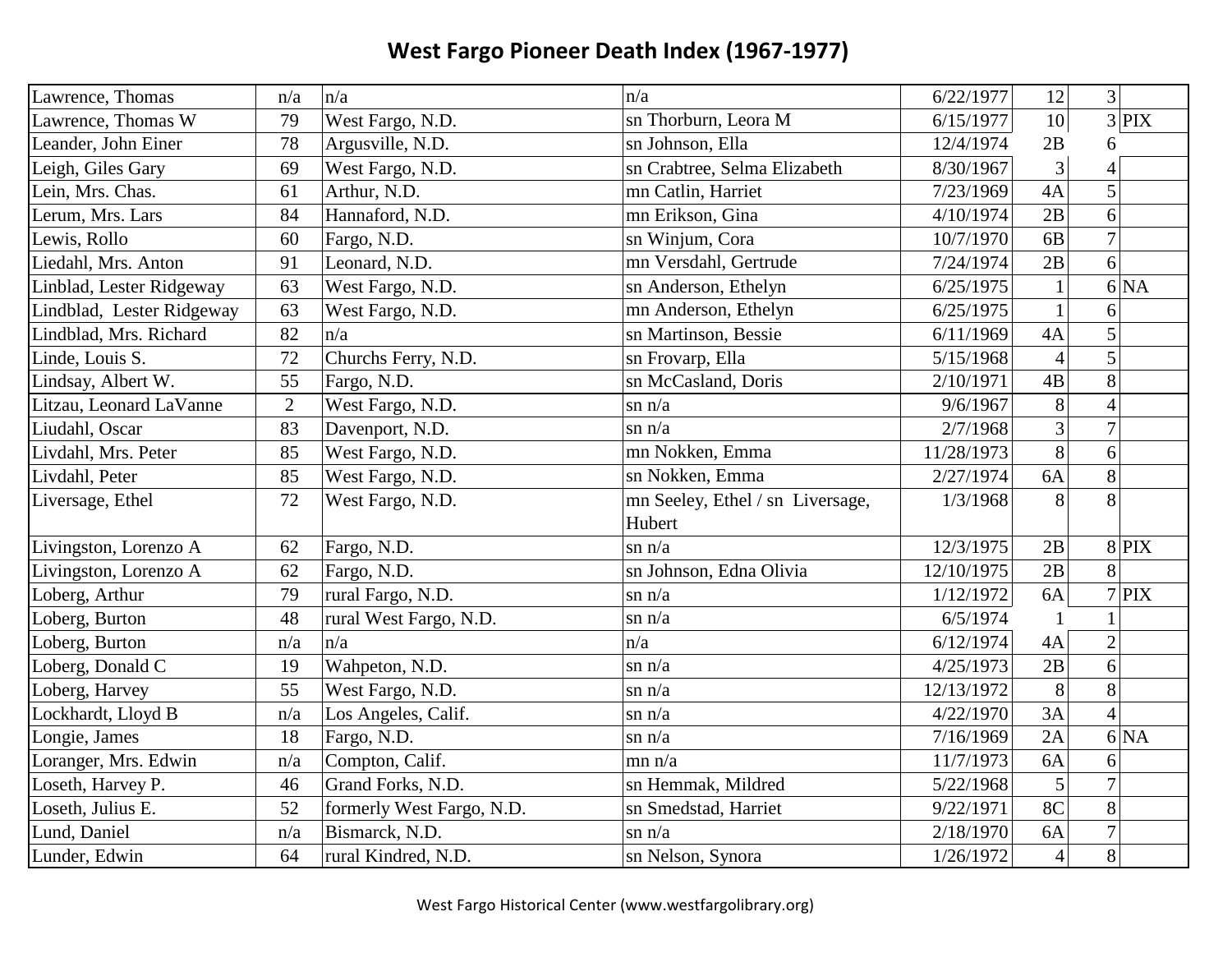| Lundy, Mrs. E.          | n/a    | Renton, Wash.                      | mn n/a                            | 2/14/1968  | 8               | $\overline{4}$ |  |
|-------------------------|--------|------------------------------------|-----------------------------------|------------|-----------------|----------------|--|
| Luptak, Charles Roy     | 41/2 m | West Fargo, N.D.                   | $\sin n/a$                        | 2/9/1972   | 6A              | 8              |  |
| Lybeck, Helmer C.       | 70     | Kindred, N.D.                      | $\sin n/a$                        | 12/24/1969 | 4B              | 3              |  |
| Lykken, Oscar           | 81     | Kindred, N.D.                      | sn Mortwed, Ruby                  | 10/6/1976  | 12              | 6              |  |
| Lykken, Peter           | 79     | Kindred, N.D.                      | sn Monson, Alvida                 | 3/17/1976  | 2B              | 8              |  |
| Lynnes, Helmer          | 70     | Fargo, N.D.                        | $\sin n/a$                        | 9/9/1970   | 2B              | 8              |  |
| Lynnes, Iver Benhard    | 87     | Walcott, N.D.                      | sn Anderson, Carrie               | 6/9/1976   | 2B              | $\overline{4}$ |  |
| Lynnes, Mrs. Ben        | 77     | Walcott, N.D.                      | mn Anderson, Carrie               | 7/23/1975  | 8               | $\overline{7}$ |  |
| Lynnes, Mrs. Carl       | 74     | Leonard, N.D.                      | mn Spelhaug, Lilly                | 10/20/1976 | 2B              | $\overline{7}$ |  |
| Lynnes, Norris Clayton  | 55     | Walcott, N.D.                      | $\sin n/a$                        | 1/8/1975   | 3B              | 8              |  |
| Lynnes, Peter N.        | 76     | Kindred, N.D.                      | sn Lunder, Magnhild               | 4/7/1971   | 12              | 8              |  |
| Maaden, Mrs. Burton     | 53     | West Fargo, N.D.                   | mn Schwartz, Margaret             | 7/27/1977  | 12              | 5              |  |
| Madsen, Alice           | 77     | Kindred, N.D.                      | $mn n/a$ / sn $n/a$               | 3/3/1976   | 2B              | 6              |  |
| Madsen, Alice           |        |                                    |                                   |            |                 |                |  |
| Mahlke, Betty Clarissa  | 70     | Fargo, N.D.                        | mn Lansted, Betty sn Mahlke, Fred | 7/2/1975   | 2B              | 6              |  |
|                         |        |                                    | S.                                |            |                 |                |  |
| Mahlkow, Otto Emil      | 90     | Davenport, N.D.                    | $\sin n/a$                        | 9/17/1975  | 2B              | $\tau$         |  |
| Mahlkow, Otto Emil      | 90     | Davenport, N.D.                    | sn Friese, Elsie                  | 9/24/1975  | 2B              | 6              |  |
| Malone, James K         | 74     | Davenport, N.D.                    | sn Berg, Ingas                    | 4/21/1976  | 2B              | 8              |  |
| Malstrom, Mrs. Deforest | 72     | Mapleton, N.D.                     | mn Stenberg, Edna                 | 3/25/1970  | 4A              | $\overline{4}$ |  |
| Mannes, Arne K.         | 77     | West Fargo, N.D.                   | sn McDaniel, Bertha               | 7/16/1969  | 4B              | 3              |  |
| Mannes, Henry O.        | 87     | Fargo area                         | sn ______, Nora                   | 10/16/1974 | 4B              | 5              |  |
| Marck, John C.          | 74     | n/a                                | $\sin n/a$                        | 3/24/1971  | 6B              | 8              |  |
| Marek, Jerald F.        | 42     | Riverside, N.D.                    | sn McLaren, Joan D.               | 8/10/1977  | 4B              | 5              |  |
| Marek, John J.          | 17     | West Fargo, N.D.                   | $\sin n/a$                        | 11/18/1970 | 6B              | 8              |  |
| Marion, Joseph          | 86     | Detroit Lakes, Minn.               | sn Hendrickson, Anna              | 1/31/1968  | $\overline{4}$  | 5              |  |
| Mark, Ada Elizabeth     | 82     | Sheldon, N.D.                      | $\sin n/a$                        | 7/3/1974   | 2C              | 8              |  |
| Markwood, Eugene B.     | 73     | Northwood, N.D.                    | sn Langdahl, Grace                | 4/9/1975   | <b>8A</b>       | 6              |  |
| Martinson, Mrs. Martin  | 80     | Menominie, Wisc., formerly Horace, | mn Johnson, Mabel                 | 3/4/1970   | 6 <sub>B</sub>  | 8              |  |
|                         |        | N.D.                               |                                   |            |                 |                |  |
| Mathison, Joseph J.     | 56     | Hickson, N.D.                      | sn Kragnes, Lucille               | 4/14/1971  | 10              | $\overline{7}$ |  |
| Matthys, Paul           | 60     | rural Fargo, N.D.                  | sn Nodsle, Nora                   | 9/11/1968  | $\mathfrak{Z}$  | $\overline{7}$ |  |
| Mattson, Victor E.      | 87     | Fargo, N.D.                        | sn Sullivan, Alice                | 1/12/1977  | $\overline{10}$ | 5              |  |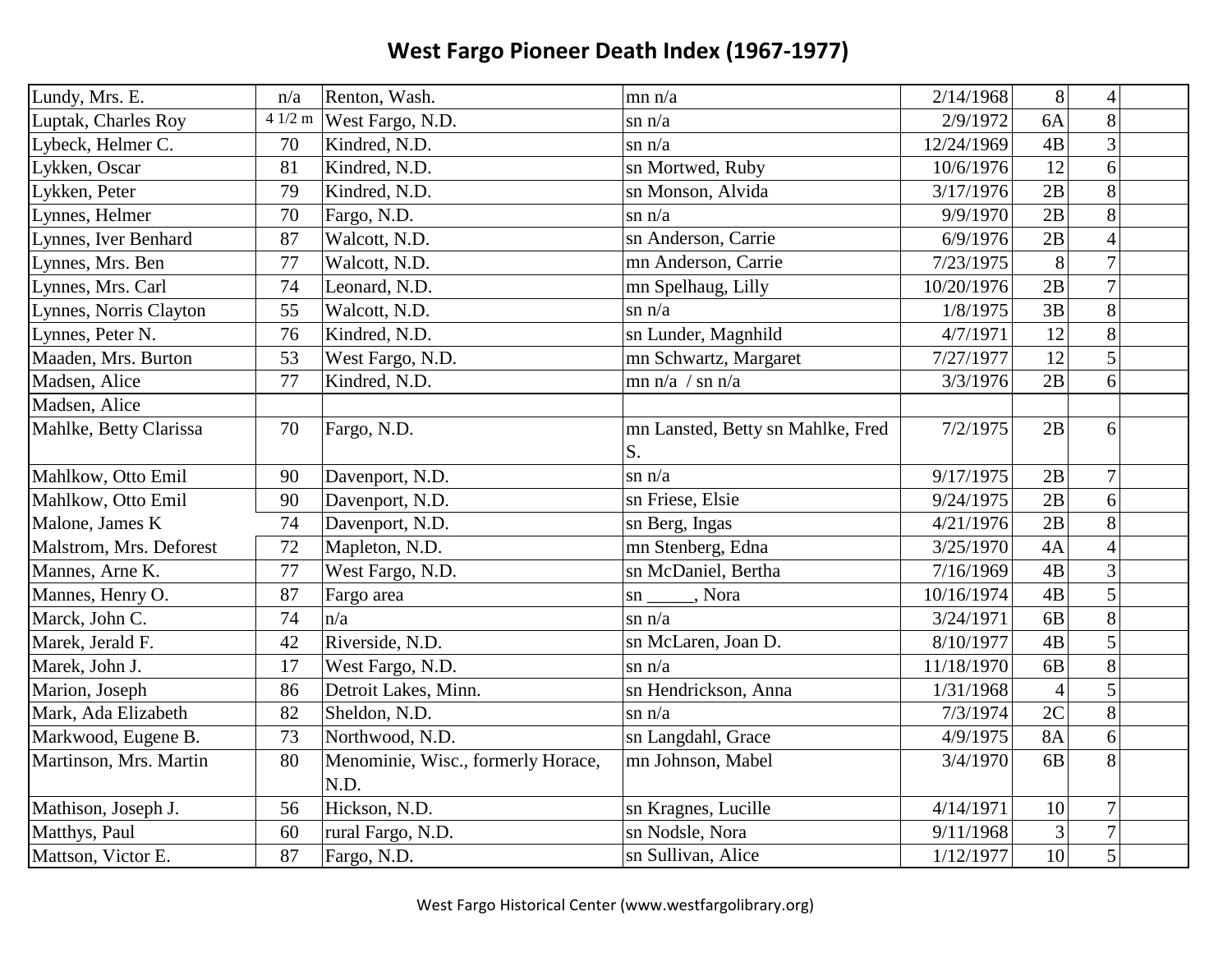| Matz, Mrs. Adline        | n/a     | California, formerly Fargo, N.D.                                | mn ______, Adline / sn Matz, ______ | 1/28/1970  | 3A             | 5              |  |
|--------------------------|---------|-----------------------------------------------------------------|-------------------------------------|------------|----------------|----------------|--|
| Maurer, Mrs. Edward      | 81      | West Fargo, N.D.                                                | mn ______, Alice                    | 3/15/1972  | 2B             | 8              |  |
| Maxwell, Mrs. Lyle       | n/a     | Fargo, N.D.                                                     | mn n/a                              | 1/14/1970  | 7A             | 6              |  |
| McClary, Genevieve       | n/a     | Sioux City, Iowa                                                | $\sin n/a$                          | 2/28/1973  | <b>7A</b>      | $\overline{4}$ |  |
| McDaniel, Arthur E.      | 73      | Davenport, N.D.                                                 | sn Koenecke, Adeline                | 10/6/1976  | 12             | 8              |  |
| McKenna, Charles Patrick | 88      | Harwood, N.D.                                                   | $\sin n/a$                          | 11/16/1977 | 10             | $\overline{4}$ |  |
| McKenzie, James          | n/a     | Grandin, N.D.                                                   | $\sin n/a$                          | 2/14/1973  | 9              | $\overline{4}$ |  |
| McKenzie, James          | n/a     | n/a                                                             | n/a                                 | 2/21/1973  | $\overline{5}$ | $\overline{4}$ |  |
| McKinnon, Clifford James | 58      | Mapleton, N.D.                                                  | sn Otos, Helen                      | 12/25/1968 | 5A             | $\overline{7}$ |  |
| McMahon, Mrs. Emily      | 73      | Whittier, Calif.                                                | mn Qualley, Emily sn McMahon,       | 4/30/1975  | 6A             | 8              |  |
|                          |         |                                                                 | Richard                             |            |                |                |  |
| McMahon, Walter T.       | 74      | rural Fargo, N.D.                                               | $\sin n/a$                          | 11/15/1972 | 2B             | 8              |  |
| McMullen, Mrs.           | 73      | West Fargo, N.D.                                                | mn Bernard, Dorothy                 | 1/16/1974  | 6A             | 8              |  |
| Meadows, Mrs. R.W.       | 89      | Carrington, N.D. formerly Davenport, Nmn Tiegen or Teigen, Sara |                                     | 6/12/1968  | $\overline{4}$ | 5              |  |
| Meinecke, Mrs. Albert    | 89      | formerly Davenport, N.D.                                        | mn Gohdes, Hedwig                   | 5/15/1974  | 2B             | 6              |  |
| Melby, Mrs. Albert       | 61      | rural Fargo, N.D.                                               | mn Anderson, Verna                  | 12/20/1972 | 8              | 8              |  |
| Melbye, Albert           | n/a     | n/a                                                             | $\sin n/a$                          | 6/19/1970  | 10             | 6              |  |
| Merrick, Mrs. Wilmet     | n/a     | West Fargo, N.D.                                                | mn n/a                              | 1/2/1974   | 4B             | 8              |  |
| Merrigan, Donald         | n/a     | Fargo, N.D.                                                     | $\sin n/a$                          | 4/29/1970  | 6              | 8              |  |
| Merrigan, Ronald         | 27      | Cedar Rapids, Iowa                                              | sn Lass, Margaret Ann               | 8/9/1972   | 6A             | 8              |  |
| Meyer, Laurence          | 66      | West Fargo, N.D.                                                | sn Coad, Elaine                     | 2/14/1973  | 8              | $\overline{7}$ |  |
| Mickelson, Milford       | 79      | Davenport, N.D.                                                 | sn Liudahl, Nora                    | 3/26/1975  | 2B             | 5              |  |
| Mickelson, Mrs. Milford  | 89      | Davenport, N.D., now Iowa                                       | mn Liudahl, Nora                    | 12/22/1976 | 3 <sup>C</sup> |                |  |
| Mickelson, Mrs. Nels     | 83      | Detroit Lakes, Minn.                                            | mn Knudson, Pauline                 | 5/28/1975  | 6A             | $\overline{7}$ |  |
| Miller, Albert           | 79      | West Fargo, N.D.                                                | sn Buswell, Beulah                  | 11/10/1971 | <b>8A</b>      | $\overline{7}$ |  |
| Miller, Angus            | 68      | Detroit Lakes, Minn.                                            | sn Ehnert, Evangeline               | 6/19/1968  | 3              | $\overline{4}$ |  |
| Miller, Emil             | 74      | Durbin, N.D.                                                    | sn Miller, Clara                    | 1/26/1972  | $\overline{4}$ | 8              |  |
| Miller, Ewald Friedrich  | 60      | Durbin, N.D.                                                    | sn Hennings, Esther Henrietta       | 11/1/1972  | 6A             | 8              |  |
| Miller, infant son       | $1$ day | Durbin, N.D.                                                    | $\sin n/a$                          | 9/8/1971   | 4B             | 6              |  |
| Mitchell, Fred           | 83      | West Fargo, N.D.                                                | sn Moug, Irene                      | 6/16/1976  | 2B             | $\overline{2}$ |  |
| Moen, Obert              | 71      | formerly West Fargo, N.D. now Grand                             | sn 1. Olson, Alice H. 2. Ducidame,  |            |                |                |  |
|                          |         | Forks, N.D.                                                     | Lena                                | 5/19/1976  | 2B             | $\overline{4}$ |  |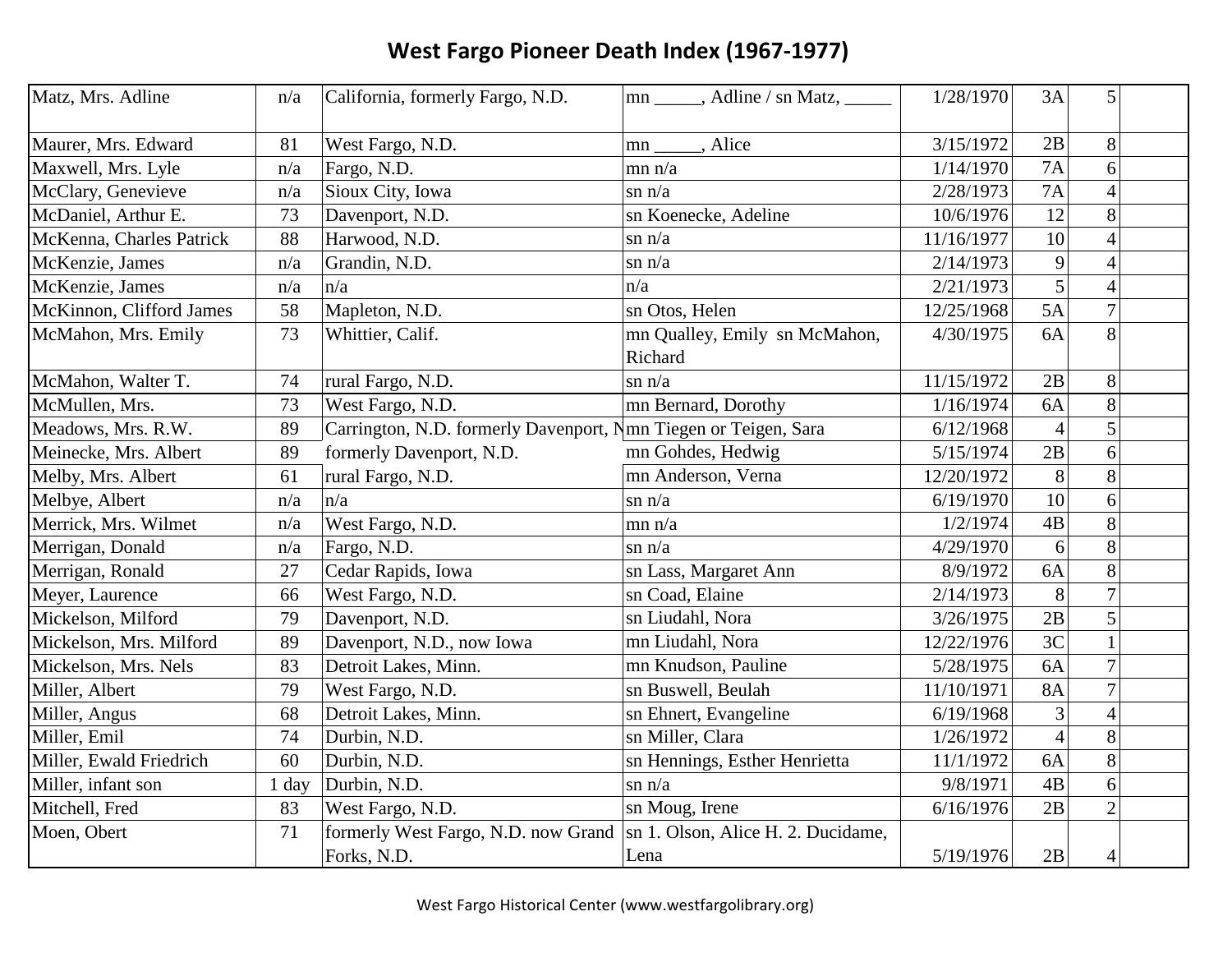| Mohelski, Stanley       | 78    | rural Kindred, N.D.       | sn Prybyslki, Elizabeth       | 9/19/1973  | 2B              | $\overline{7}$ |       |
|-------------------------|-------|---------------------------|-------------------------------|------------|-----------------|----------------|-------|
| Montgomery, Dale J.     | 72    | West Fargo, N.D.          | sn Scott, Evelyn              | 11/5/1975  | $\mathbf{1}$    | $\overline{7}$ |       |
| Montplaisir, Leanard J. | 50    | Barnesville, Minn         | sn Desing, Vivian "Sis"       | 9/21/1977  | 12              | 5              |       |
| Muhs, Ralph             | 66    | Argusville, N.D.          | $\sin n/a$                    | 1/20/1971  | 6 <sub>B</sub>  | $\overline{7}$ |       |
| Mulvaney, Mrs. William  | 81    | Fargo, N.D.               | mn Sloan, Edith               | 6/14/1972  | $\overline{4}$  | 6              |       |
| Mund, Mrs. Anna         | 79    | Kulm, N.D.                | mn ______, Anna / sn Mund, __ | 2/28/1968  | $\overline{3}$  | $\overline{4}$ |       |
| Munro, Oscar            | 58    | West Fargo, N.D.          | sn Aronson, Agnes             | 11/10/1971 | <b>8A</b>       | 8              |       |
| Munter, Gary W.         | 19    | West Fargo, N.D.          | $\sin n/a$                    | 8/2/1967   | 3               | $\overline{4}$ |       |
| Myers, Rev. Russell     | 62    | Fargo, N.D.               | sn Anderson, Olga             | 1/29/1975  | 2B              | 5              |       |
| Myhra, Harry B.         | 71    | formerly Davenport, N.D.  | $\sin n/a$                    | 3/20/1968  | 9               | $\overline{3}$ |       |
| Nealon, W.C.            | 84    | West Fargo, N.D.          | $\sin n/a$                    | 4/28/1976  | 2A              | 8              |       |
| Nelson, Adolph E        | 80    | area resident             | $\sin n/a$                    | 2/21/1968  | 4               | 3              |       |
| Nelson, Bert            | 80    | Great Falls, Mont.        | sn Stone, Anne                | 4/16/1975  | 6A              | $\overline{7}$ |       |
| Nelson, James W.        | 63    | Vancouver, Wash.          | $\sin n/a$                    | 11/24/1976 | 2B              | 5              |       |
| Nelson, Leonard         | n/a   | n/a                       | $\sin n/a$                    | 12/6/1972  | 4A              | 6              |       |
| Nelson, Lynette Gayle   | 1 day | Hunter, N.D.              | $\sin n/a$                    | 8/5/1970   | 12              | 8              |       |
| Nelson, Mrs. Gena       | 64    | Fargo, N.D.               | mn Korum, Gena / sn Nelson,   | 2/26/1969  | 4B              | $\overline{4}$ |       |
|                         |       |                           | Hjalmer                       |            |                 |                |       |
| Nelson, Mrs. N.H.       | 73    | Fargo, N.D.               | mn Ulness, Myrtle             | 2/7/1973   | 8               | 8              |       |
| Nelson, Mrs. N.P.       | 100   | formerly Cass County, now | mn ______, Amelia             | 12/6/1972  | 4A              | 6              |       |
|                         |       | Minneapolis, Minn.        |                               |            |                 |                |       |
| Nelson, Roger           | n/a   | California                | $\sin n/a$                    | 12/1/1976  | 11A             | 4              |       |
| Nerby, Tom              | 82    | Robinson, N.D.            | sn Johnson, Olga              | 3/7/1973   | 2B              | $\overline{7}$ |       |
| Nesemier, Fred E.       | 75    | Fargo, N.D.               | sn Elliot, Myrtle             | 11/4/1970  | $\overline{AB}$ | $\overline{7}$ |       |
| Neubauer, Mrs. John A.  | 72    | West Fargo, N.D.          | mn Mitchell, Mable            | 3/6/1968   | $\overline{4}$  | 3              |       |
| Niemi, Michael D.       | 22    | Glyndon, Minn.            | $\sin n/a$                    | 8/6/1975   | 2B              | 5              |       |
| Nilles, Mrs. Herbert T. | 71    | Casselton, N.D.           | mn Kuklok, Mary               | 8/31/1977  | 12              | $\overline{3}$ |       |
| Nitschke, Edward        | 73    | West Fargo, N.D.          | sn Sperle, Christina          | 4/12/1972  | 6A              | 6              |       |
| Noben, Mrs. Charles     | 96    | Fargo, N.D.               | mn Tingdahl, Martha           | 7/2/1969   | 5A              |                | 5 PIX |
| Nokken, Mrs. Gladys     | n/a   | Moorhead, Minn            | mn n/a                        | 4/25/1973  | 4A              | $\overline{2}$ |       |
| Nokleberg, Alvin        | 47    | Kindred, N.D.             | sn Leiseth, Shirley           | 2/21/1973  | 8               | $\overline{7}$ |       |
| Nokleberg, Lauris       | 66    | Davenport, N.D.           | $\sin n/a$                    | 5/6/1970   | $\overline{4}$  | 6              |       |
| Nokleberg, Lauris       | 66    | Davenport, N.D.           | $\sin n/a$                    | 5/13/1970  | 8C              | $\overline{7}$ |       |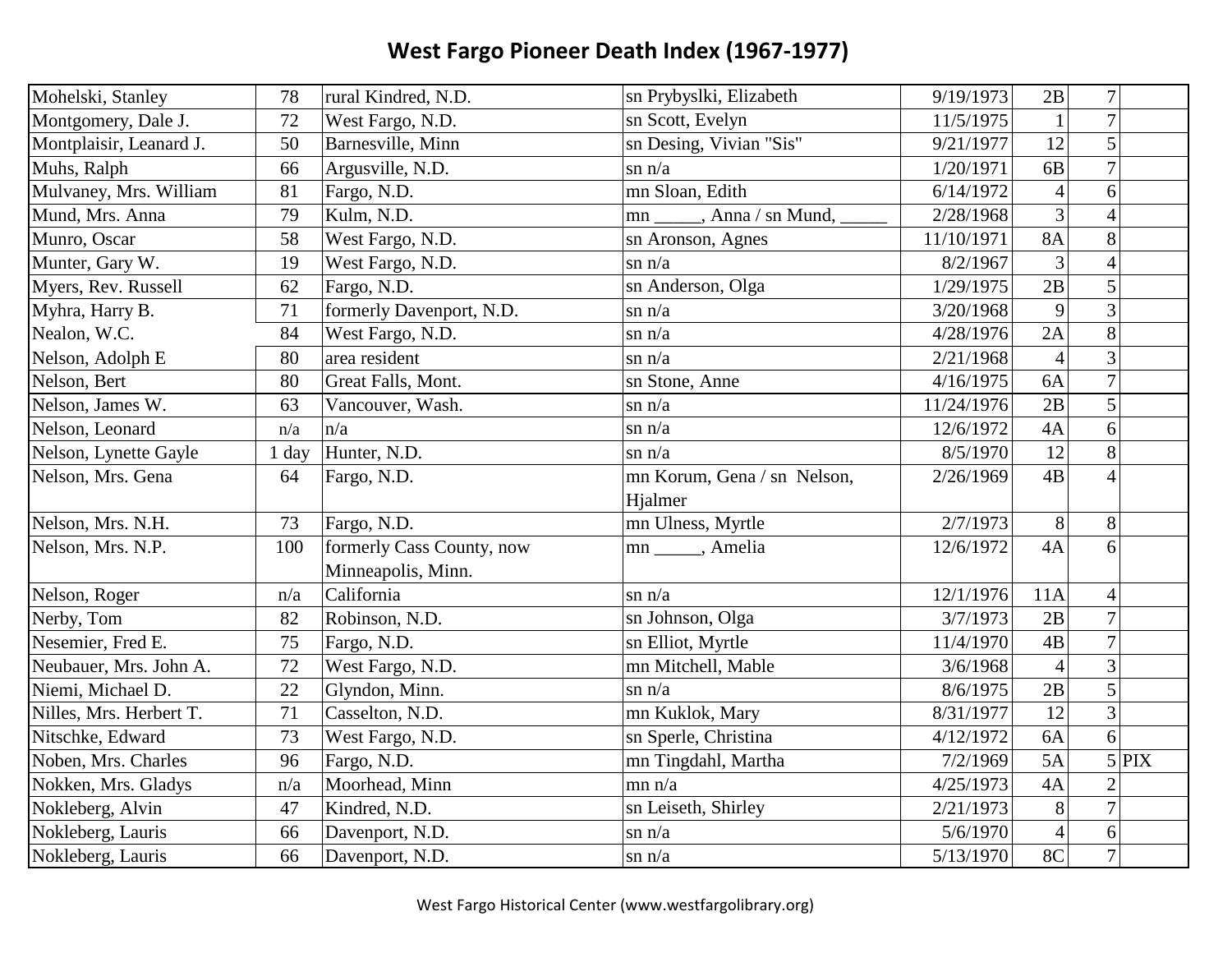| Nokleberg, Otto         | 90  | Davenport, N.D.          | sn Aaslea, Oline                | 3/12/1969  | <b>7A</b>                | $7\vert$          |
|-------------------------|-----|--------------------------|---------------------------------|------------|--------------------------|-------------------|
| Nokleberg, Otto         | 89  | Davenport, N.D.          | $\sin n/a$                      | 3/19/1969  | 7A                       | 8                 |
| Nygard, Floyd           | 64  | Kindred, N.D.            | sn Giddings, Dorothy            | 3/9/1977   | 12                       | $5$ PIX           |
| Nystol, Mrs. Adolph     | 88  | Fargo, N.D.              | mn Lynnes, Helmine              | 3/31/1976  | 2B                       |                   |
| Nystrom, George         | 75  | Fargo, N.D.              | sn Loebrick, Alma               | 3/4/1970   | 6B                       | 8                 |
| Odegaard, Melvin        | 71  | Kindred, N.D.            | $\sin n/a$                      | 9/4/1974   | 7A                       | 3                 |
| Odegaard, Melvin        | 71  | Kindred, N.D.            | sn Braaten, Olive               | 9/11/1974  | 2B                       | 8                 |
| Offerdahl, Mrs. Henry B | 77  | Davenport, N.D.          | mn Hansel, Mabel                | 1/9/1974   | 6A                       | $6\vert$          |
| Offner, Herman L.       | 81  | Fargo, N.D. ?            | $\sin n/a$                      | 3/5/1975   | 2B                       | 7                 |
| Ohnstad, Severin        | n/a | n/a                      | n/a                             | 4/27/1977  | 12                       | $\overline{4}$    |
| Olmstad, Mrs. William   | 83  | Boulder, Colo.           | mn Sjulli, Elvira               | 4/30/1975  | 6A                       | $6\vert$          |
| Olsgard, Mrs. Ole       | 72  | Kindred, N.D.            | , Ellen<br>mn                   | 5/31/1972  | $\overline{\mathcal{A}}$ | 6                 |
| Olson, Dixie            | 29  | West Fargo, N.D.         | mn Hansen, Dixie sn Olson, Gary | 1/26/1977  | $\mathbf{1}$             | $4\overline{NA}$  |
| Olson, Dixie            | 29  | West Fargo, N.D.         | sn Olson, Gary                  | 2/16/1977  | $\mathbf{1}$             | $\overline{5}$ NA |
| Olson, Dixie            | 29  | West Fargo, N.D.         | sn Olson, Gary Dean             | 3/30/1977  | $\mathbf{1}$             | 1 NA              |
| Olson, Dixie            | 29  | West Fargo, N.D.         | $\sin n/a$                      | 4/20/1977  | $\mathbf{1}$             | 4 NA              |
| Olson, Dixie            | 29  | West Fargo, N.D.         | $\sin n/a$                      | 6/22/1977  | $\mathbf{1}$             | 4 NA              |
| Olson, Ed K.            | 79  | Casselton, N.D.          | $\sin n/a$                      | 10/14/1970 | 6 <sub>B</sub>           | 6                 |
| Olson, Edgar            | n/a | Fargo, N.D.              | $\sin n/a$                      | 1/15/1974  | 4B                       |                   |
| Olson, Elaine S.        | 57  | Sheyboygan, Wisc.        | $\sin n/a$                      | 8/7/1974   | 2B                       | 6                 |
| Olson, Emmett           | 63  | n/a                      | sn Mayer, Pearl                 | 4/26/1967  | 6                        | $\overline{4}$    |
| Olson, Gordon A.        | 46  | Fargo, N.D.              | sn Berg, Delsie                 | 3/10/1971  | 12                       | 8                 |
| Olson, Gunder C.        | 89  | Barnesville, Minn        | sn Rust, Amelia                 | 11/30/1977 | $\overline{2}$           |                   |
| Olson, Mrs. Oscar E.    | 60  | West Fargo, N.D.         | mn Jordheim, Rose               | 9/1/1971   | 6A                       | $\overline{7}$    |
| Olson, Mrs. Raymond     | 65  | Davenport, N.D.          | mn Stone, Margaret Lorraine     | 10/23/1974 | 2B                       | 6                 |
| Olson, Oscar            | 89  | Fargo, N.D.              | sn Dahlstrom, Alma              | 1/15/1975  | 2B                       | 6                 |
| Olson, Ron              | n/a | West Fargo, N.D.         | $\sin n/a$                      | 5/15/1974  | 2B                       | $5$ ME            |
| Olson, Ronald           | 15  | West Fargo, N.D.         | $\sin n/a$                      | 6/14/1972  | $\overline{4}$           | 8                 |
| Olson, Rudolph          | 86  | formerly Davenport, N.D. | $\sin n/a$                      | 9/5/1973   | 2B                       | $7$ ME            |
| Olson, Thomas           | 25  | West Fargo, N.D.         | $\sin n/a$                      | 12/25/1974 | $\mathbf{1}$             | <b>7 NA</b>       |
| Olson, Tom              | n/a | n/a                      | n/a                             | 1/8/1975   | 2B                       | 4                 |
| Olstad, Mrs. Hjalmer    | 70  | formerly Horace, N.D.    | mn Brink, Olga                  | 11/10/1971 | <b>8A</b>                | $\overline{7}$    |
| O'Marro, Walter J.      | 60  | Leonard, N.D.            | $\sin n/a$                      | 9/29/1976  | 2B                       | 8                 |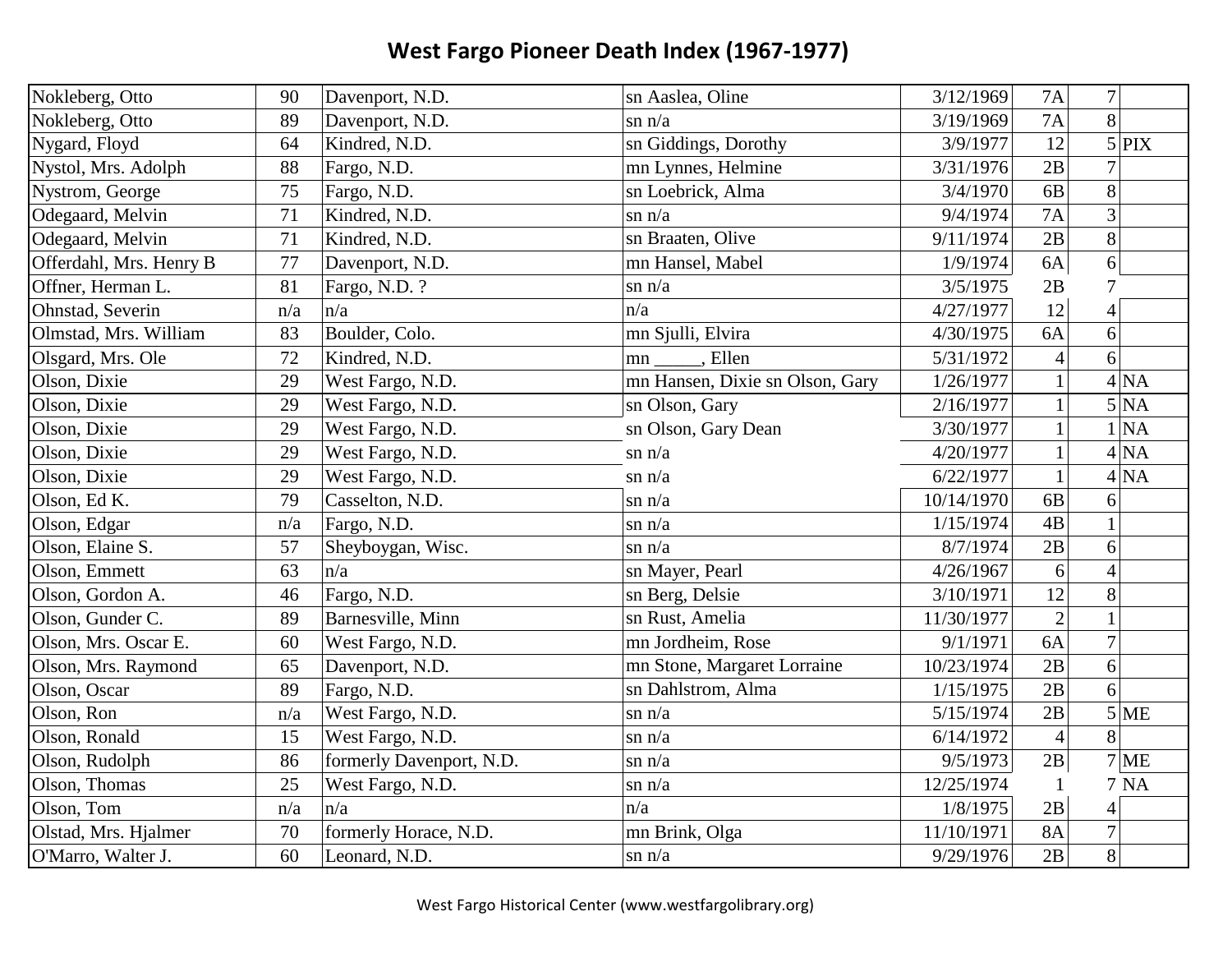| O'Marro, Walter O. "Shorty" | 79    | West Fargo, N.D.   | sn Higgins, Rose Mary              | 8/19/1970  | 10C            | 8              |            |
|-----------------------------|-------|--------------------|------------------------------------|------------|----------------|----------------|------------|
| Ordway, Ernest C.           | 91    | Harwood, N.D.      | sn Purdy, Nellye                   | 5/12/1976  | 2B             | 5              |            |
| Ordway, Mrs. Ernest C.      | 86    | Harwood, N.D.      | mn Purdy, Nellye Mae               | 12/1/1976  | 10             | $\overline{4}$ |            |
| Orman, Carmen L.            | n/a   | Minneapolis, Minn. | mn Moen, Carmen sn Orman,          | 2/18/1976  | 2B             | 6              |            |
|                             |       |                    | Steven                             |            |                |                |            |
| Orson, Roger                | 29    | St. Paul, Minn.    | $\sin n/a$                         | 8/6/1975   | 2A             | 3              |            |
| Orth, Shane Daniel          | 5 mos | Fargo, N.D.        | $\sin n/a$                         | 12/11/1968 | 5A             | 6              |            |
| Ostby, Harry                | 78    | Fargo, N.D.        | sn Bemis, Catherine                | 3/31/1971  | 10             | 8              |            |
| Osterdahl, Mrs. Nels        | 85    | West Fargo, N.D.   | mn Rygg, Margaret                  | 4/16/1975  | 6A             | $\overline{7}$ |            |
| Ostrum, Mrs. Ida            | n/a   | n/a                | mn ______, Ida / sn Ostrum, ______ | 3/12/1969  | 7A             | 6              |            |
| Otterson, Julius            | 81    | Kindred, N.D.      | sn Olson, Theoline                 | 11/25/1970 | 4B             | $\overline{7}$ |            |
| Otterson, Mrs. Ingvald      | 62    | Kindred, N.D.      | mn Lybeck, Ada                     | 7/13/1977  | 12A            | $\overline{4}$ |            |
| Otto, Oscar A               | 87    | West Fargo, N.D.   | sn Rauch, Tracey                   | 4/3/1974   | 2B             |                | 8 PIX      |
| Owen, Joseph G              | 72    | Kindred, N.D.      | $\sin n/a$                         | 11/17/1971 | 7A             | $\overline{7}$ |            |
| Paeper, Vernon              | 65    | West Fargo, N.D.   | sn Frederick, Margaret             | 10/27/1976 | 2B             | 5              |            |
| Pals, Mrs. Henry            | 76    | West Fargo, N.D.   | mn Davidson, Ruby                  | 5/31/1972  | 6              |                | <b>PIX</b> |
| Parent, Mrs. Joseph         | 82    | Scobey, Mont.      | mn Duval, Amelia                   | 5/19/1971  | 10             | $\tau$         |            |
| Parkhouse, George Thomas    | 72    | Arthur, N.D.       | sn Bahl, Cecelia                   | 3/6/1974   | 2A             | $\overline{4}$ |            |
| Paulson, Arthur             | 76    | West Fargo, N.D.   | sn Amundson, Laura                 | 1/1/1975   | 4B             | 5              |            |
| Paulson, Laura              | 68    | West Fargo, N.D.   | mn Amundson, Laura sn Paulson,     | 1/1/1975   | 4B             | 5              |            |
|                             |       |                    | Arthur                             |            |                |                |            |
| Paulson, Mrs. Andrew        | 85    | West Fargo, N.D.   | mn Graalum, Clara                  | 3/29/1972  | 6A             |                | 6 NA       |
| Paulson, Mrs. Andrew        | 85    | West Fargo, N.D.   | mn Graalum, Clara                  | 4/5/1972   | 6A             |                |            |
| Paulson, Oscar H.           | 77    | Fargo, N.D.        | sn Eidsvig, Anna                   | 8/20/1969  | 4A             | $\overline{2}$ |            |
| Pearson, Mrs. Lawrence      | 69    | Fargo, N.D. area   | mn Rustan, Alice                   | 9/4/1968   | $\overline{4}$ | $\overline{7}$ |            |
| Peck, Mrs. George E.        | 96    | Fargo, N.D.        | mn Larson, Clara                   | 6/29/1977  | 10             | 6              |            |
| Pederson, Eb                | 64    | rural Fargo, N.D.  | sn Lund, Marie                     | 9/2/1970   | 4B             | 6              |            |
| Pederson, Kathryn Ann       | 22    | West Fargo, N.D.   | $\sin n/a$                         | 1/5/1972   | 3A             | 3              |            |
| Pederson, Mrs. Conrad       | n/a   | Valley City, N.D.  | mn n/a                             | 6/16/1976  | 3B             | 3              |            |
| Pederson, Peder C.          | 77    | Lisbon, N.D.       | sn Seim, Inga                      | 11/29/1972 | 2B             | $\overline{7}$ |            |
| Perhus, Mrs. Hannah         | 83    | Kindred, N.D.      | mn Ulness, Hannah sn Perhus,       | 9/1/1976   | 2B             | $\overline{4}$ |            |
|                             |       |                    | Louis A                            |            |                |                |            |
| Perhus, Mrs. Leon           | 48    | Kindred, N.D.      | mn Barfuss, Yvonne                 | 12/10/1975 | 2B             |                | $7$ PIX    |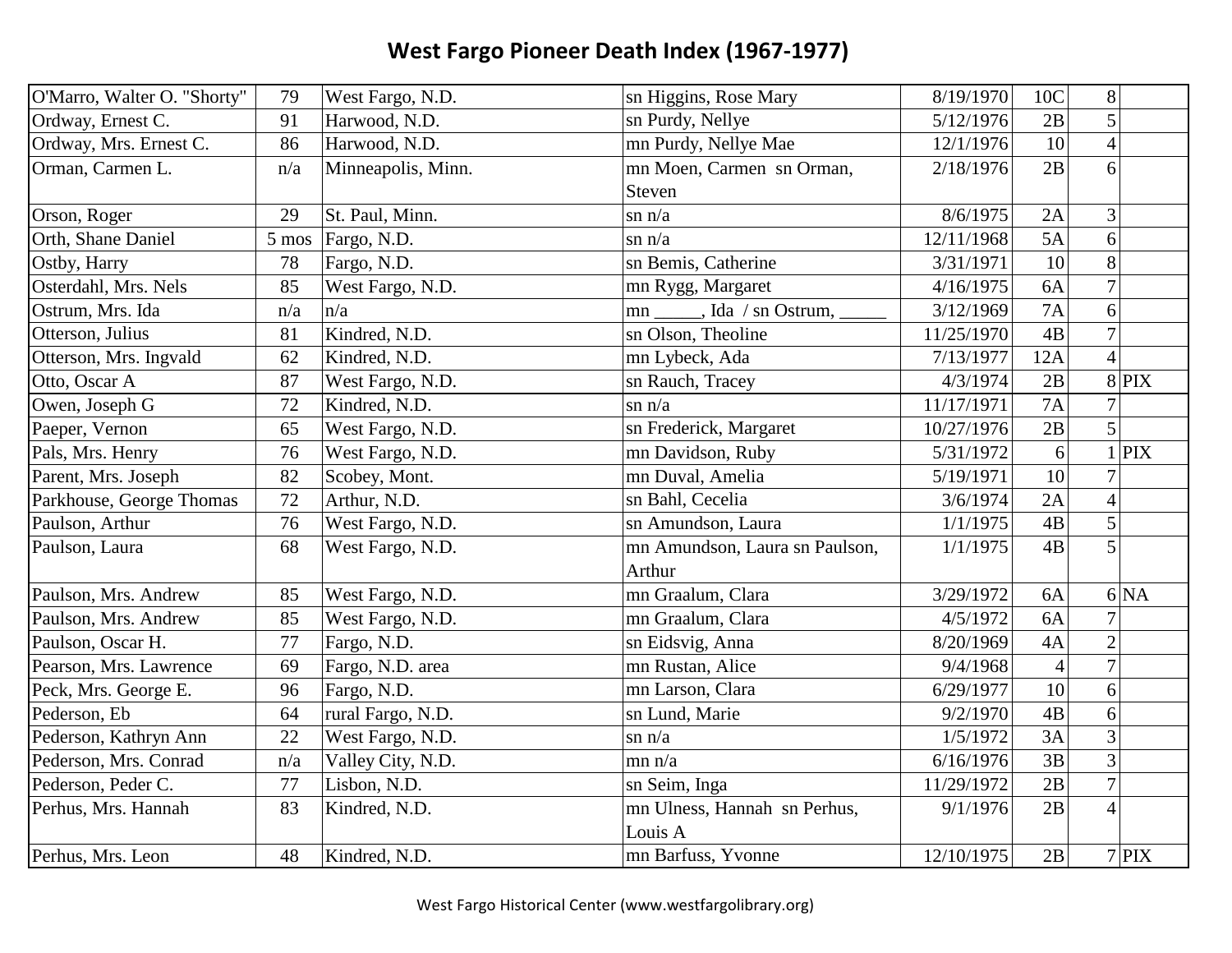| Peter, Rev. Philip        | 97  | Fargo, N.D.        | $\sin n/a$                        | 3/3/1976   | 2B             |                | 6 CT                      |
|---------------------------|-----|--------------------|-----------------------------------|------------|----------------|----------------|---------------------------|
| Peterson, Carl            | 72  | Moorhead, Minn     | sn Loberg, Mable                  | 9/19/1973  | 2B             |                | $6$ PIX                   |
| Peterson, Edward R        | 51  | West Fargo, N.D.   | sn Anderson, Juella               | 12/17/1969 | 3A             |                | 3 NA                      |
| Peterson, Ella A.         | 81  | Buffalo, N.D.      | mn Grondahl, Ella sn Peterson,    | 1/12/1977  | 10             |                | $4$ PIX                   |
|                           |     |                    | Johan                             |            |                |                |                           |
| Peterson, George          | n/a | Everett, Wash.     | $\sin n/a$                        | 4/3/1974   | <b>8B</b>      | 6              |                           |
| Peterson, Lyle            | 65  | Hillsboro, N.D.    | $\sin n/a$                        | 11/18/1970 | 6 <b>B</b>     |                | $8\overline{\mathrm{NA}}$ |
| Peterson, Napoleon        | 71  | Englevale, N.D.    | sn Kyle, Mary                     | 1/21/1976  | 2B             |                | $6$ PIX                   |
| Petterson, Vernon Lee     | 37  | West Fargo, N.D.   | sn Landis, Donna Lou              | 12/16/1970 | 6B             | 8              |                           |
| Piersall, Charles Orville | 62  | Hettinger, N.D.    | $\sin n/a$                        | 8/13/1969  | 6A             | $\overline{7}$ |                           |
| Piper, Irvin              | 53  | Durbin, N.D.       | sn Harmon, Marian                 | 4/5/1972   | 2A             | 8              |                           |
| Piper, Mrs. Irvin         | 51  | Durbin, N.D.       | , Marian<br>mn                    | 3/22/1972  | 6A             | $\overline{7}$ |                           |
| Piper, Theodore           | 73  | Durbin, N.D.       | sn Lindner, Elizabeth             | 3/31/1976  | 2B             | 6              |                           |
| Plath, Maxine Evelyn      | 62  | Davenport, N.D.    | $\sin n/a$                        | 2/21/1968  | $\overline{4}$ | $\overline{2}$ |                           |
| Pleines, Arnold           | 40  | Pettibone, N.D.    | $\sin n/a$                        | 8/11/1971  | $\overline{c}$ |                | 5 NA                      |
| Pommerer, Harold          | 45  | Oriska, N.D.       | $\sin n/a$                        | 7/19/1967  | $\mathbf{1}$   | $\overline{4}$ |                           |
| Poppie, Mrs. Myrtle       | n/a | West Fargo, N.D.   | mn n/a                            | 4/30/1975  | 5A             | $\overline{4}$ |                           |
| Poppie, Mrs. William F.   | 74  | West Fargo, N.D.   | mn Sjulli, Myrtle                 | 4/30/1975  | 6A             | $\overline{7}$ |                           |
| Potter, Jas. H.           | 75  | West Fargo, N.D.   | sn Starr, Hattie                  | 10/9/1968  | 4A             | 5              |                           |
| Potter, Mrs. James H.     | 80  | West Fargo, N.D.   | mn Starr, Hattie                  | 7/19/1972  | 2B             | $\mathfrak{S}$ |                           |
| Priewe, Mrs. Helen Powers | 78  | Eureka, Calif.     | mn ______, Helen or Powers, Helen | 2/19/1969  | 6A             | 6              |                           |
|                           |     |                    | / sn Priewe, _____                |            |                |                |                           |
| Pronovost, J.J.           | 92  | Horace, N.D.       | sn Rheault, Anna                  | 3/20/1974  | 2B             | 5              |                           |
| Pyle, Clifford            | 66  | Ortonsville, Minn. | , Hazel<br>sn                     | 3/31/1971  | 10             | 8              |                           |
| Pyle, Guy                 | 74  | Harwood, N.D.      | $\sin n/a$                        | 7/19/1967  | $\overline{4}$ | 6              |                           |
| Pyle, Mrs. Kenneth        | n/a | West Fargo, N.D.   | mn n/a                            | 4/1/1970   | 6A             | 8              |                           |
| Pyle, Mrs. Kenneth        | 71  | West Fargo, N.D.   | mn Roden, Isabelle E              | 4/1/1970   | 6 <sub>B</sub> | $\overline{7}$ |                           |
| Pyle, Walter W.           | 70  | West Fargo, N.D.   | sn Anderson, Esther M.            | 7/20/1977  | 12A            |                | $5$ PIX                   |
| Qualley, William          | 9a  | Winnepeg, Man.     | sn Clemenson, Martha              | 4/24/1974  | <b>8B</b>      | 8              |                           |
| Qually, Mrs. Agnes        | 74  | Grafton, N.D.      | mn ______, Agnes / sn Qually,     | 5/24/1972  | 6A             | 8              |                           |
|                           |     |                    | Palmer                            |            |                |                |                           |
| Rabideau, Mrs.            | 42  | Fargo, N.D.        | mn n/a                            | 8/10/1977  | 4A             | $\mathfrak{Z}$ |                           |
| Rabideaux, Clarence       | n/a | Fargo, N.D.        | sn n/a                            | 11/16/1977 | 3              | $\mathbf{1}$   |                           |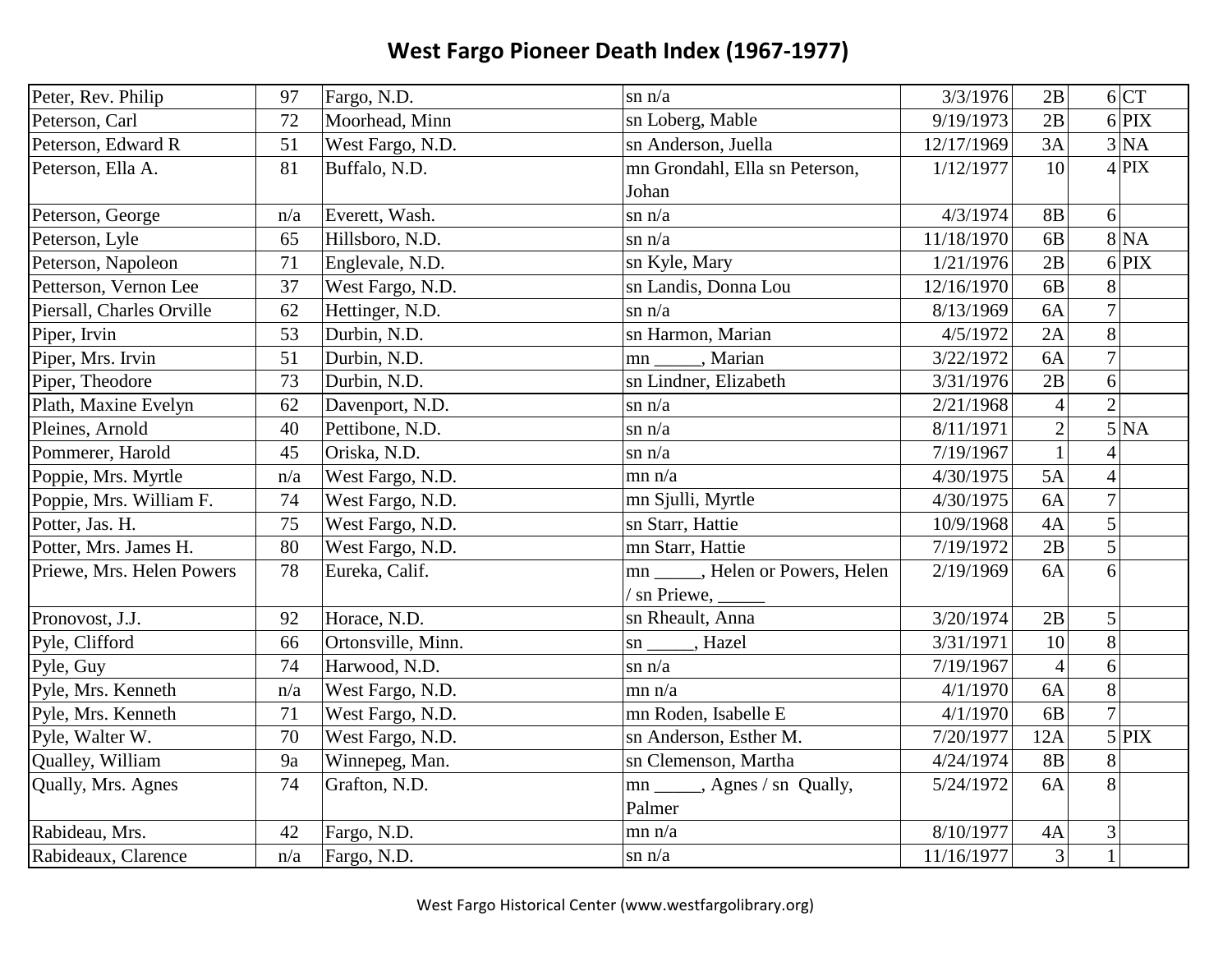| Radke, Carl A                 | 70    | Grand Forks, N.D.    | sn Holweger, Alma                | 7/7/1976   | 2B             | $\overline{4}$ |      |
|-------------------------------|-------|----------------------|----------------------------------|------------|----------------|----------------|------|
| Radke, Carl A                 | n/a   | Grand Forks, N.D.    | $\sin n/a$                       | 7/7/1976   | <b>8B</b>      | $\overline{4}$ |      |
| Ramsett, Corolene             | n/a   | West Fargo, N.D.     | mn ______, Corolene /sn Ramsett, | 7/12/1967  | $\overline{4}$ | 5              |      |
|                               |       |                      | Richard                          |            |                |                |      |
| Ramsett, Janice M.            | 15    | Horace, N.D.         | $\sin n/a$                       | 4/23/1969  | <b>7A</b>      | 5              |      |
| Ramsett, Rachel Rose Marie    | 3 mon | Fargo, N.D.          | $\sin n/a$                       | 12/20/1972 | 8              | $\overline{7}$ |      |
| Ramstad, Hilda                | 77    | Hickson, N.D.        | $\sin n/a$                       | 3/18/1970  | 4B             | $\overline{7}$ |      |
| Ranten, Helmer                | 73    | West Fargo, N.D.     | $\sin n/a$                       | 8/2/1967   | 8              | $\overline{2}$ |      |
| Rasmusen, Mrs. Fred           | 75    | West Fargo, N.D.     | mn Oakland, Catherine            | 9/30/1970  | 6 <b>B</b>     | $\overline{7}$ |      |
| Ray, Mrs. Robert              | n/a   | Mission Hill, S.D.   | mn n/a                           | 9/25/1974  | 6A             | $\mathbf{1}$   |      |
| Reise, Julius                 | 69    | Davenport, N.D.      | sn Kaggerud, Mary                | 1/3/1968   | 8              | $\overline{7}$ |      |
| Reise, Mrs. Julius            | 65    | Fargo, N.D.          | mn Kaggerud, Mary                | 1/16/1974  | 6A             | 6              |      |
| Reitan, Carlot                | 67    | Horace, N.D.         | $\sin n/a$                       | 9/7/1977   | 12             | $\overline{2}$ |      |
| Rekken, Johnny                | 57    | Horace, N.D.         | sn Jostad, Mildred               | 10/10/1973 | 2B             | 8              |      |
| Rekken, Oswald M              | 54    | Fargo, N.D.          | sn Hallick, Dorothy              | 10/25/1972 | 2B             | 8              |      |
| Ressler, Allen J.             | 68    | West Fargo, N.D.     | sn Sell, Martha                  | 6/26/1968  | 3A             | $\overline{7}$ |      |
| Retzlaff, Mrs. William (Minni | 92    | Fargo, N.D.          | mn Kiese, Minnie                 | 11/24/1976 | 2B             | 6              |      |
| Rheault, Beatrice             | 50    | Fargo, N.D.          | mn n/a                           | 6/25/1975  | 2B             | $\overline{7}$ |      |
| Rheault, Ernest               | 76    | rural Fargo, N.D.    | sn Pronovost, Georgina           | 11/12/1969 | 6 <sub>B</sub> | $\overline{7}$ |      |
| Rheault, Mrs. Leon            | 82    | Wild Rice, N.D.      | mn Trottier, Ernestine           | 1/8/1975   | 3B             | $\overline{7}$ |      |
| Riehm, Paul Martin            | 24    | West Fargo, N.D.     | sn Olson, Gertrude               | 12/6/1967  | $\mathbf{1}$   | $\overline{3}$ |      |
| Ringdahl, Gary                | 28    | formerly Fargo, N.D. | sn Houkom, Patty                 | 11/13/1974 | 8              |                | 6 CT |
| Ritter, Joachem               | n/a   | Venturia             | $\sin n/a$                       | 5/15/1974  | 1B             |                |      |
| Robertson, Mrs. Stuart        | n/a   | Baudette, Minn.      | mn n/a                           | 6/19/1974  | 5B             | 8              |      |
| Robillard, Robert             | 54    | Wild Rice, N.D.      | sn Blakely, Tillie               | 5/3/1972   | 2B             | 8              |      |
| Robinson, Ed                  | 86    | West Fargo, N.D.     | sn Thompson, Letitia             | 7/10/1974  | 2B             | 8              |      |
| Rodriguez, Leo                | 73    | Denver, Colo         | sn ______, Betty aka Meza,       | 11/24/1976 | 2B             | 5              |      |
|                               |       |                      | Leopoldo Rodriguez               |            |                |                |      |
| Roehrich, Wendelin            | 43    | Lodi, Calif.         | sn Tessier, Lucille              | 4/5/1972   | 2A             | 8              |      |
| Rogne, Lloyd J                | 69    | West Fargo, N.D.     | sn Wien, Mable                   | 7/28/1971  | 6A             |                |      |
| Rogne, Mrs. Lloyd             | 72    | West Fargo, N.D.     | mn Wien, Mabel                   | 7/6/1977   | 12C            |                |      |
| Rognil, Mrs. P.J.             | 76    | West Fargo, N.D.     | mn Olson, Oskarda / sn Rognil,   | 8/21/1968  | 3A             | $\overline{4}$ |      |
|                               |       |                      | Peder                            |            |                |                |      |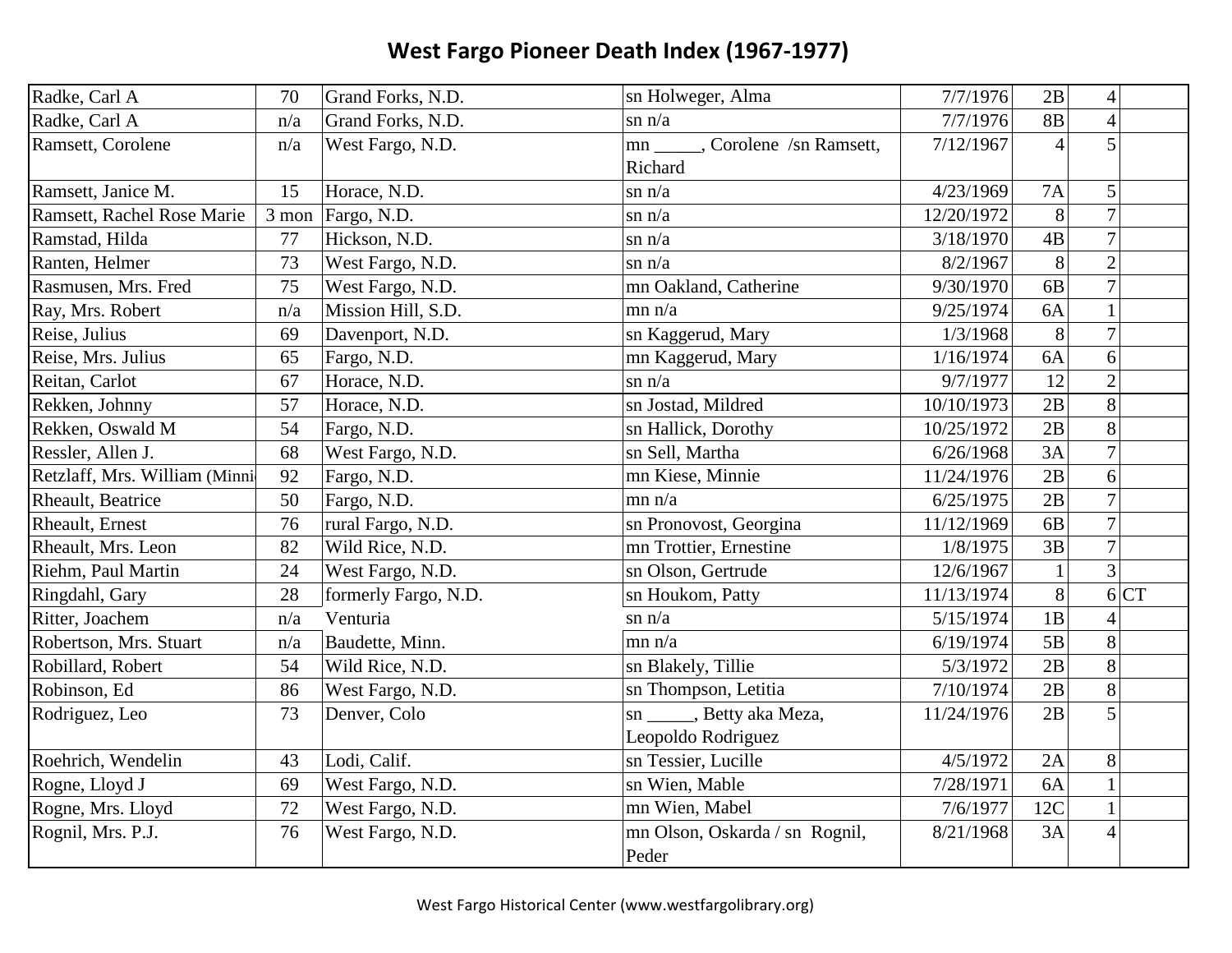| Rognli, Peder J          | 86      | West Fargo, N.D.                              | sn Olson, Oskarda                | 3/19/1975  | 2B             | 7 <sup>1</sup>  |
|--------------------------|---------|-----------------------------------------------|----------------------------------|------------|----------------|-----------------|
| Rohde, Gladys            | 43      | Fargo, N.D.                                   | $\sin n/a$                       | 9/3/1969   | 4A             | 5               |
| Rohde, Mrs. Henry        | 72      | Cass County, N.D.                             | , Helen<br>mn                    | 5/19/1971  | 10             | 8               |
| Rohde, William H.        | 82      | Davenport, N.D.                               | sn 1. Ottow, Annie 2. Haak, Meta | 2/20/1974  | 6A             | 8               |
| Romdalvik, Mrs. H. James | 37      | West Fargo, N.D.                              | mn Hager, Jane sn Romdalvik,     | 10/27/1976 | 2B             | $4$ PIX         |
|                          |         |                                               | <b>Halger James</b>              |            |                |                 |
| Ronice, George           | 91      | Fargo, N.D.                                   | sn Sand, Bessie                  | 6/20/1973  | 8              | 5               |
| Ronice, Inez             | 80      | formerly Davenport, N.D., now Fargo,<br>N.D.  | n/a                              | 10/19/1972 | 2B             | 6               |
| Ronice, Julius           | 90      | Fargo, N.D.                                   | $\sin n/a$                       | 3/17/1976  | 2B             | $\overline{7}$  |
| Rosholt, Richard Allen   | 36      | Culver City, Ga.                              | $\sin n/a$                       | 12/22/1971 | <b>7A</b>      | $\mathbf{1}$    |
| Roth, Henry              | 61      | Golden Valley, N.D.                           | $\sin n/a$                       | 3/1/1972   | 2B             | $\overline{7}$  |
| Roux, Eric               | $1$ day | Fargo, N.D.                                   | $\sin n/a$                       | 3/26/1975  | 2B             | 8               |
| Rudquist, Pastor A.W.    | n/a     | Minneapolis, Minn.                            | $\sin n/a$                       | 5/9/1973   | <b>8B</b>      | $\overline{7}$  |
| Rusert, Lom              | 90      | formerly Mapleton, N.D.now<br>Lewiston, Minn. | $\sin n/a$                       | 7/11/1973  | $\overline{2}$ | $\overline{2}$  |
| Russ, Esther             | n/a     | n/a                                           | mn n/a                           | 2/9/1977   | $\mathbf{1}$   | 5               |
| Rust, Frances V.         | 57      | Kansas City, Mo                               | $\sin n/a$                       | 1/28/1976  | 2B             | $\overline{7}$  |
| Rustad, Christa          | 90      | Horace, N.D.                                  | n/a                              | 2/14/1968  | $\overline{4}$ | $\overline{2}$  |
| Rutten, Cornelius M.     | 61      | Hickson, N.D.                                 | sn Lyngstad, Ann                 | 6/2/1971   | 10B            | 8               |
| Ruud, Martin             | n/a     | n/a                                           | n/a                              | 3/2/1977   | 10             | 6 CT            |
| Sackman, Bert Emil       | 59      | West Fargo, N.D.                              | sn Vollmer, Anita                | 1/26/1977  | 12             | 5               |
| Sackrison, Mrs. Severin  | 87      | formerly West Fargo, N.D.                     | mn Bakken, Olga                  | 4/27/1977  | 12             | $\overline{2}$  |
| Sacrison, Severin I.     | 92      | Livonia, Mich.                                | sn Bakken, Olga E.               | 12/22/1976 | 3 <sup>C</sup> | $\overline{2}$  |
| Sadek, Mrs. Edward       | 93      | West Fargo, N.D.                              | mn Spink, Clara                  | 1/1/1975   | 4B             | $6$ PIX         |
| Saewart, Mrs. Edmund     | 76      | Casselton, N.D.                               | mn Glasow, Helen                 | 5/26/1971  | 6A             | $\overline{7}$  |
| Salberg, Mrs. Norton     | 81      | formerly Davenport, N.D.                      | mn Schmidt, Lillian              | 7/14/1976  | 2B             | $\vert 4 \vert$ |
| Salbert, P. Martel       | 58      | California, formerly Davenport, N.D.          | $\sin n/a$                       | 1/21/1970  | 6A             | 6               |
| Salzwedel, Mrs. Herman   | n/a     | Leonard, N.D.                                 | mn n/a                           | 8/12/1970  | $\overline{7}$ | 6               |
| Samuelson, Anna          | 80      | n/a                                           | mn n/a                           | 4/23/1969  | 7A             | $\overline{4}$  |
| Sand, Arthur O.          | 78      | Kindred, N.D.                                 | sn Halbjorshus, Bernette         | 12/10/1969 | 6A             | $\overline{4}$  |
| Sandbeck, Ingolf         | 78      | Kindred, N.D.                                 | sn Mikkelson, Margaret           | 4/10/1968  | 3              | $\overline{4}$  |
| Sanden, Mrs. Gilbert     | 88      | Wyndmere, N.D.                                | mn Klapp, Ragna                  | 11/25/1970 | 4B             | 8               |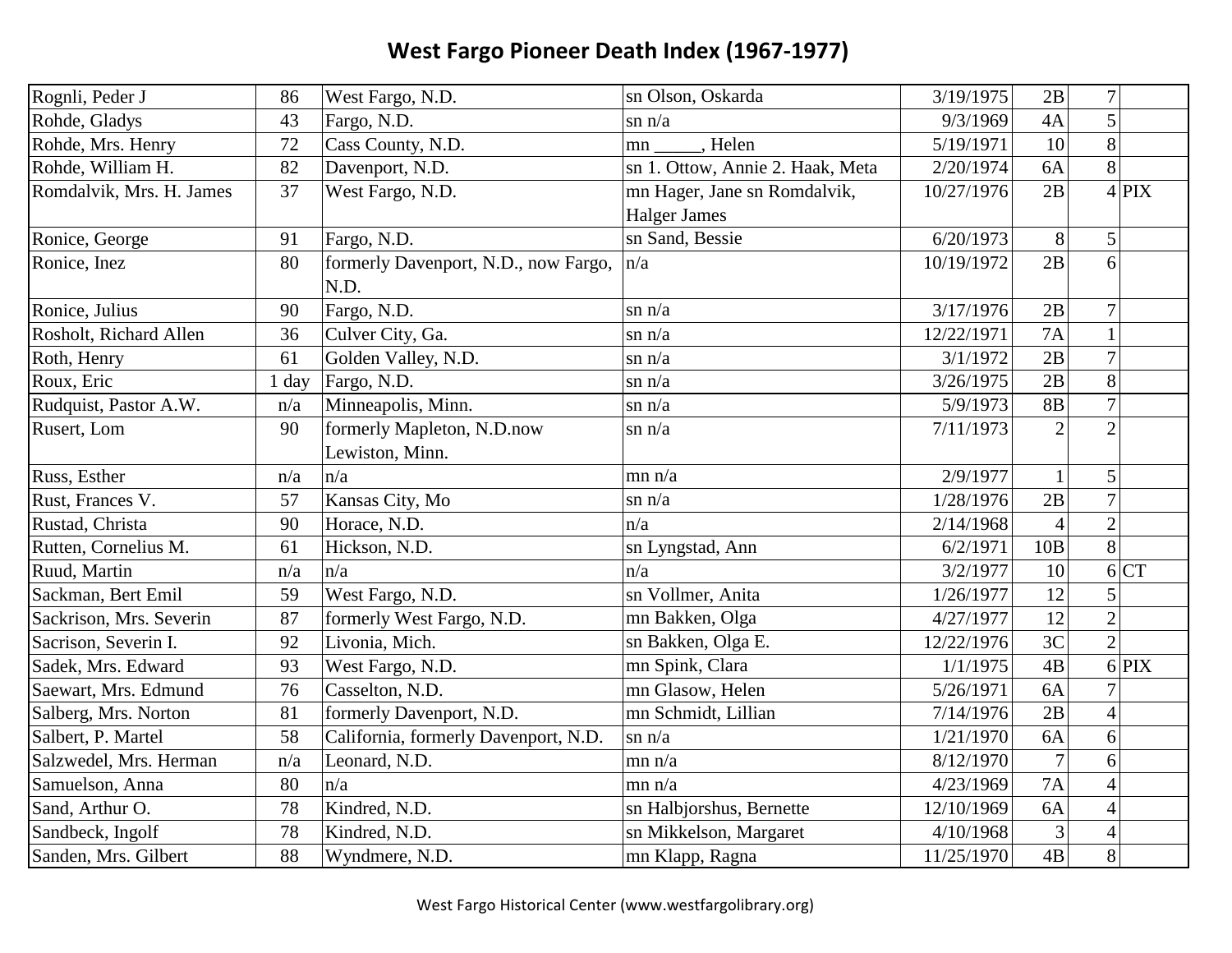| Sandvig, Goodwin        | 65    | Sheldon, N.D.                       | sn Ylvisaker, Alma      | 11/4/1970  | 4B              | $\overline{7}$ |
|-------------------------|-------|-------------------------------------|-------------------------|------------|-----------------|----------------|
| Sannes, Arthur          | 48    | West Fargo, N.D.                    | $\sin n/a$              | 7/10/1974  | 2B              | 8              |
| Sannes, Arthur          | 48    | West Fargo, N.D.                    | sn Kupka, Shirley       | 7/17/1974  | 2B              | 6              |
| Sather, Emil            | 77    | Fargo, N.D.                         | $\sin n/a$              | 10/23/1974 | 2B              | 6              |
| Sather, Harold Olaf     | 51    | San Jose, Calif.                    | sn Casey, Phyllis       | 5/20/1970  | 6 <sub>B</sub>  | $\overline{7}$ |
| Sather, Mrs. Olaf       | 84    | formerly Kindred, N.D.              | mn Hanson, Clara        | 9/3/1969   | 4A              | $\overline{4}$ |
| Sattler, Mrs. John A.   | 53    | West Fargo, N.D.                    | mn Trepanier, Jeanne    | 8/26/1970  | 4B              | 6              |
| Sauvageau, Alpha        | 48    | Horace, N.D.                        | sn Johnk, Evelyn        | 2/5/1975   | $\overline{2B}$ | $\overline{7}$ |
| Sauvageau, Archie E.    | 52    | Fort Collins, Colo.                 | sn Burkhart, Clara      | 11/12/1975 | $2\mathrm{B}$   | $\overline{5}$ |
| Sauvageau, Aurele       | 56    | formerly Fargo, N.D. now Anchorage, | sn Mitfitt, Alice       | 12/11/1974 | 8               | 8              |
|                         |       | Alas                                |                         |            |                 |                |
| Sauvageau, Francis X    | 80    | Fargo, N.D.                         | sn Fugers, Josephine    | 10/25/1972 | 2B              | 8              |
| Sauvageau, Julian       | 71    | Fargo, N.D. ?                       | sn Olson, Gladys        | 7/23/1975  | 8               | 6              |
| Sauvageau, Julian R     | 78    | formerly Wild Rice, N.D.            | $\sin n/a$              | 3/14/1973  | 1B              | $\overline{4}$ |
| Sauvageau, Louis        | 69    | Belfield, N.D.                      | sn Christiansen, Gladys | 5/14/1975  | 6A              | 5              |
| Savageau, Lee           | 16    | Horace, N.D.                        | $\sin n/a$              | 7/17/1974  | 2B              | $\overline{4}$ |
| Savageau, Leopold       | 80    | Fargo, N.D.                         | $\sin n/a$              | 1/20/1971  | 6B              | $\overline{7}$ |
| Savageau, Mrs. T        | 68    | Fargo, N.D.                         | mn Cossette, Leona      | 3/7/1973   | 2B              | 8 NA           |
| Savageau, TC.           | 55    | Fargo, N.D.                         | sn Valley, Genevieve    | 6/12/1974  | <b>8A</b>       | 6              |
| Schall, Dennis          | 27    | Fargo, N.D.                         | $\sin n/a$              | 5/23/1973  | 2B              | 6              |
| Schmidt, Patrick Robert | 5 wks | West Fargo, N.D.                    | $\sin n/a$              | 2/9/1972   | 6A              | 8              |
| Schneider, Addison C.   | 78    | Addison Twp, Cass County, N.D.      | $\sin n/a$              | 7/15/1970  | 4B              | $\overline{7}$ |
| Schneider, Arthur S.    | 91    | Davenport, N.D.                     | sn Spoerl, Lydia        | 7/20/1977  | 12A             | 6              |
| Schumacher, Ed          | 88    | Jamestown, N.D.                     | $\sin n/a$              | 3/26/1975  | 2A              | $\Delta$       |
| Schutt, Carl            | 73    | Argusville, N.D.                    | $\sin n/a$              | 4/7/1971   | 12              | 8 PIX          |
| Schweitzer, John G.     | 67    | Fargo, N.D.                         | sn Lemke, Lena          | 10/18/1967 | $\overline{7}$  | 3              |
| Scilley, Mrs. James     | 85    | Horace, N.D.                        | mn Anderson, Inga       | 1/17/1973  | $\overline{8}$  | $\overline{7}$ |
| Score, Clarence R.      | 69    | Colfax, N.D.                        | sn Broton, Martha       | 10/15/1975 | 4A              | 6              |
| Seiler, George A        | 80    | West Fargo, N.D.                    | sn Zimmerman, Martha    | 2/7/1973   | 8               | 8              |
| Seiler, Mrs. George     | 89    | Great Falls, Mont.                  | mn Zimmerman, Marth     | 7/21/1976  | <b>8A</b>       | $\overline{3}$ |
| Selstad, Inga           | n/a   | Prosper, N.D.                       | n/a                     | 6/24/1970  | 6A              | 3              |
| Severson, Julia         | n/a   | West Fargo, N.D.                    | mn n/a                  | 1/14/1976  | 4B              | 8              |
| Severson, Mrs. Samuel   | 76    | West Fargo, N.D.                    | mn Herfindahl, Julia    | 1/14/1976  | 2B              | 6              |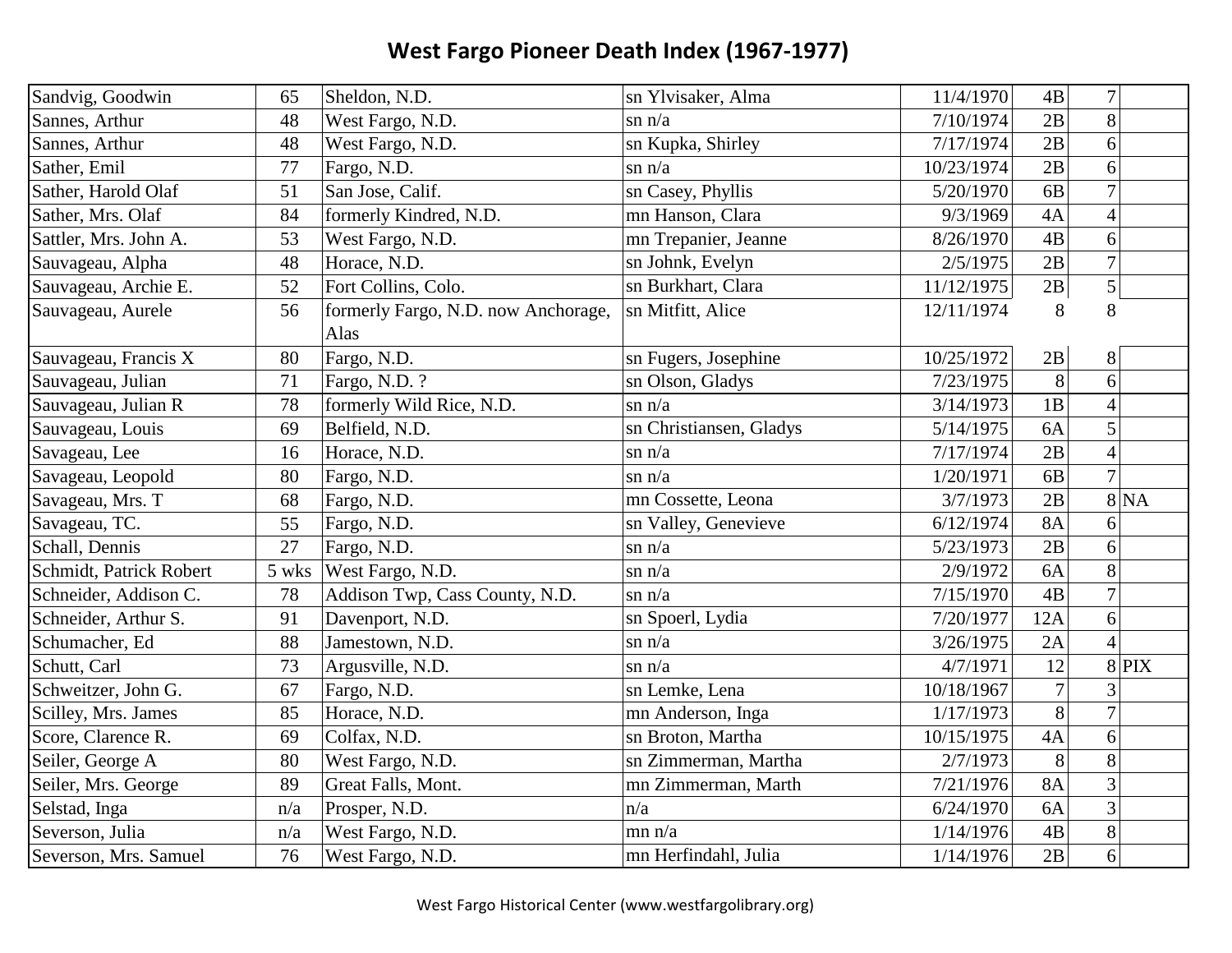| Severson, Sigrid        | 85  | Davenport, N.D.           | mn Qualley, Sigrid / sn Severson,                 | 11/22/1967 | $\overline{4}$  | 4              |
|-------------------------|-----|---------------------------|---------------------------------------------------|------------|-----------------|----------------|
|                         |     |                           | Sven                                              |            |                 |                |
| Severson, Walter        | 56  | formerly Davenport, N.D.  | $\frac{\text{sn}}{\text{sn}}$ , Mary              | 10/13/1971 | 4A              | $\overline{7}$ |
| Shear, Mrs. Mary        | n/a | Blanchard, N.D.           | , Mary / sn Shear, $\overline{\phantom{a}}$<br>mm | 4/29/1970  | 6               | $\overline{7}$ |
| Sheeley, Edward W.      | 46  | Mapleton, N.D.            | $\sin n/a$                                        | 4/14/1971  | $\overline{2}$  | 8 NA           |
| Sheeley, Edward W.      | 46  | Mapleton, N.D.            | sn Kemmer, Jean                                   | 4/21/1971  | 10              | $\overline{7}$ |
| Sheeley, Morris         | 74  | Isle, Minn.               | sn Franklin, Doris                                | 12/31/1975 | 2B              | 7 NA           |
| Sherman, Gerald         | 16  | West Fargo, N.D.          | $\sin n/a$                                        | 10/4/1967  | $\mathbf{1}$    | 6 NA           |
| Sherman, Jerry          | n/a | n/a                       | $\sin n/a$                                        | 3/26/1969  | 3A              | 8 CT           |
| Simmons, Allard         | 41  | rural Ayr, N.D.           | $\sin n/a$                                        | 6/4/1969   | 1B              | 1 NA           |
| Sinner, John            | 80  | Casselton, N.D.           | sn Gill, Bernice                                  | 3/15/1972  | 2B              | 8              |
| Sivertson, Cora         | 86  | Fargo, N.D.               | mn Natwick, Cora sn Sivertson,                    | 1/1/1975   | $\overline{AB}$ |                |
|                         |     |                           | Bernhard                                          |            |                 |                |
| Skari, Dave             | 36  | Grand Forks, N.D.         | $\sin \underline{\hspace{1cm}}$ , Arlene          | 6/26/1974  | $\mathbf{1}$    | 6 NA           |
| Skari, Ole              | 77  | Kindred, N.D.             | $\sin n/a$                                        | 5/14/1975  | 6A              |                |
| Skarvold, Nels          | n/a | Wahpeton, N.D.            | sn $n/a$                                          | 5/20/1970  | 4A              | 5              |
| Skauge, Alfred          | n/a | n/a                       | n/a                                               | 5/26/1976  | $\overline{2B}$ | $\overline{3}$ |
| Skauge, John            | 79  | West Fargo, N.D.          | sn Rintoul, Ione                                  | 11/5/1975  | 2B              | 6              |
| Skauge, Mrs.            | n/a | n/a                       | n/a                                               | 11/12/1975 | 2B              | 8              |
| Skinner, Dr. Millard    | 63  | West Fargo, N.D.          | sn Anderson, Evelyn                               | 9/30/1970  | 6B              | 8              |
| Skrove, Adolph          | 71  | Davenport, N.D.           | $\sin n/a$                                        | 1/1/1969   | 6 <sub>B</sub>  | 5              |
| Skrove, Ludvig          | 67  | Davenport, N.D.           | $\sin n/a$                                        | 1/1/1969   | 6 <sub>B</sub>  | 5              |
| Smestad, Mrs. Carl      | 83  | Valley City, N.D.?        | , Severina<br>mn                                  | 4/3/1968   | 6               | 3              |
| Smith, Mrs. Francis H.  | 69  | West Fargo, N.D.          | mn Eilts, Minnie                                  | 12/22/1976 | $\overline{2C}$ | 6              |
| Smith, PFC T. J.        | 20  | formerly West Fargo, N.D. | $\sin n/a$                                        | 9/23/1968  | 3A              | 5              |
| Soberg, J. Lowell       | 50  | Fargo, N.D.               | n/a                                               | 5/1/1974   | 2B              | $\overline{7}$ |
| Sommerfeld, Mrs. August | 88  | Arthur, N.D.              | mn Sell, Etta                                     | 12/9/1970  | 6B              | 8              |
| Sorenson, Edgar         | 65  | Fargo, N.D.               | $\sin n/a$                                        | 4/11/1973  | 2B              | $\overline{7}$ |
| Sorlie, Mrs. Cogate     | n/a | Maddock, N.D.             | $_{\text{-}}$ , Anna<br>mn                        | 2/4/1970   | 6A              | $\overline{4}$ |
| Sorlie, Mrs. Donald     | 37  | West Fargo, N.D.          | mn Helling, Lorene                                | 3/10/1971  | 12              | $\overline{7}$ |
| Sorlien, Neil           | 72  | West Fargo, N.D.          | $\sin n/a$                                        | 3/5/1969   | 7A              | 6              |
| Sorum, Harry            | n/a | Hillsboro, N.D.           | $\sin n/a$                                        | 2/14/1973  | 12              | $\overline{4}$ |
| Sorvaag, Mrs. Anna      | n/a | Prosper, N.D.             | $A$ nna / sn n/a<br>$\mathsf{m}$ n $\mathsf{m}$   | 5/6/1970   | $\overline{10}$ | $\overline{7}$ |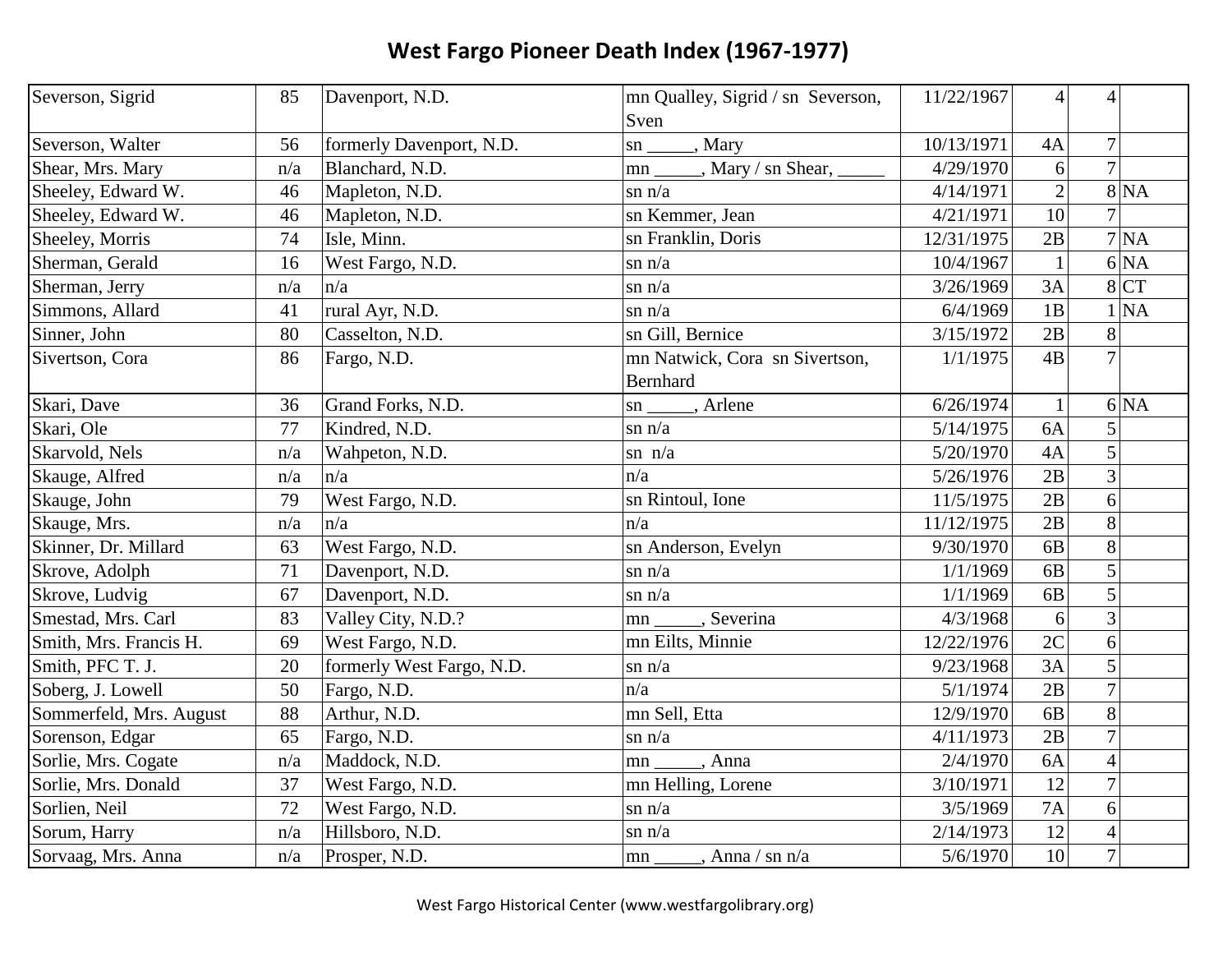| Stack, James                    | 73  | Fargo, N.D.                      | sn Campbell, Margaret              | 2/27/1974  | 6A              | 8               |
|---------------------------------|-----|----------------------------------|------------------------------------|------------|-----------------|-----------------|
| Stange, Bernard E.              | 78  | Fargo, N.D.                      | $\sin n/a$                         | 10/23/1974 | 2A              | 4               |
| <b>Stange, Bernard Ewald</b>    | 80  | Cass County, N.D.                | sn 1. Neiss, Ella 2. Fluegel,      | 10/30/1974 | 4B              | $\overline{7}$  |
|                                 |     |                                  | Mildred                            |            |                 |                 |
| Stangeland, Mrs. Sverre         | 76  | Cooperstown, N.D.                | mn Ruud, Bertha                    | 1/12/1972  | 6A              | $6\vert$        |
| Steffarud, Byron W.             | 66  | Phoenix, Ariz.                   | sn Tostenson, Goldie               | 4/20/1977  | 12              | 1 NA            |
| Steffarud, Goldie               | 62  | Phoenix, Ariz.                   | mn Tostenson, Goldie sn Steffarud, | 4/20/1977  | 12              | 1 NA            |
|                                 |     |                                  | <b>Byron</b>                       |            |                 |                 |
| Stenberg, Andrew                | 82  | Horace, N.D.                     | $\sin n/a$                         | 5/26/1971  | 6A              | 8               |
| Stenberg, Arnold                | 61  | Mankato, Minn, formerly Kindred, | sn Severtson, Lenora               | 1/28/1970  | 1B              | $\vert 4 \vert$ |
|                                 |     | N.D.                             |                                    |            |                 |                 |
| Stenberg, Ben                   | 76  | Kindred, N.D.                    | sn Hanson, Cecelia                 | 3/3/1971   | 12              | $\overline{7}$  |
| Stenberg, Campbell              | 74  | Kindred, N.D.                    | sn Lindstrom, Alice                | 11/8/1972  | 2B              | 8               |
| Stenberg, Mary                  | 78  | West Fargo, N.D.                 | n/a                                | 1/15/1969  | 4B              | $\overline{4}$  |
| Stenberg, Samuel E              | 52  | Horace, N.D.                     | $\sin n/a$                         | 9/1/1976   | 2B              | $\overline{4}$  |
| Stenhjem, Arnold                | 79  | West Fargo, N.D.                 | sn Thoen, Stella                   | 6/29/1977  | 10              | 5               |
| Stenhjem, Mrs. Arnold           | 79  | West Fargo, N.D.                 | mn ______, Stella                  | 3/6/1974   | 2B              | 8               |
| Stenhjem, Mrs. Arnold           | n/a | West Fargo, N.D.                 | mn n/a                             | 2/20/1973  | 2A              | $\vert 5 \vert$ |
| Stenhjem, Mrs. Arnold           | n/a | West Fargo, N.D.                 | mn n/a                             | 3/6/1974   | 8B              | $\overline{5}$  |
| Stennes, John                   | 81  | Harwood, N.D.                    | sn Rockstad, Hilda                 | 4/3/1968   | 6               | 3               |
| Stensgaard, Gordie              | n/a | n/a                              | $\sin n/a$                         | 7/16/1969  | 2A              | 6 NA            |
| Stensland, Mrs. Thorvald        | n/a | Ogema, Minn.                     | mn Lund, Grace                     | 8/26/1970  | 3B              | $\vert 5 \vert$ |
| Stensrud, Sheriff "Smokey"      | 50  | West Fargo, N.D.                 | $\sin n/a$                         | 3/25/1970  | 1A              | 8 NA            |
| Stensrud, Sheriff Lloyd S. "Smc | 50  | West Fargo, N.D.                 | sn Olson, Ruby                     | 12/30/1970 | 4B              | <b>YR</b>       |
| Sterling, Mrs. Harry            | 92  | Dodge Center, Minn.              | mn n/a                             | 9/19/1973  | <b>8A</b>       | $\overline{7}$  |
| Sternberg, Louis                | 78  | West Fargo, N.D.                 | sn Larson, Olga                    | 6/19/1974  | 2B              | $\overline{7}$  |
| Stevens, Mrs. Asa               | 89  | Leonard, N.D.                    | mn Berkley, Matilda                | 12/17/1975 | $\overline{2B}$ | $\overline{5}$  |
| Stitt, Alice                    | n/a | Fargo, N.D.                      | $\sin n/a$                         | 3/25/1970  | <b>8A</b>       | $\overline{4}$  |
| Stitt, Alice                    | n/a | Fargo, N.D.                      | $\sin n/a$                         | 4/1/1970   | 6A              | $\overline{7}$  |
| Storstad, Alfred G.             | 91  | West Fargo, N.D.                 | sn Berg, Stella                    | 9/22/1976  | 10              | $3\vert$        |
| Storstad, Alfred G.             | n/a | Minnesota                        | sn ______, Stella                  | 9/22/1976  | 16              | 6               |
| Storstad, Gerhard               | n/a | Westminster, Calif.              | $\sin n/a$                         | 6/26/1974  | <b>8A</b>       | 8               |
| Sullivan, Harry                 | 73  | Argusville, N.D.                 | $\sin n/a$                         | 11/29/1967 | $\overline{7}$  | $\overline{4}$  |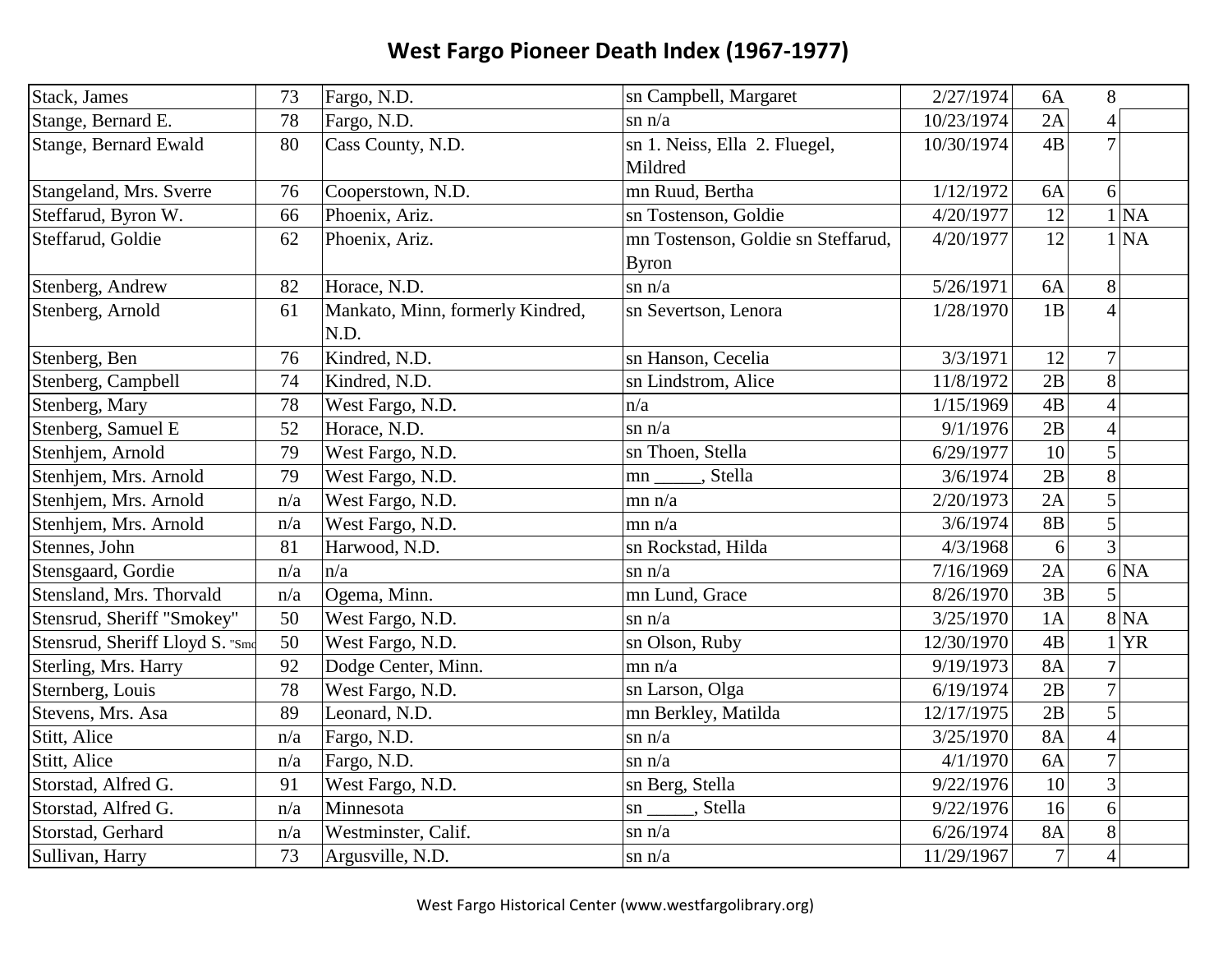| Sundby, Ingolf O.        | 88  | Fargo, N.D.               | sn Olson, Josephine       | 4/6/1977   | 10             | 5 <sup>1</sup>           |                           |
|--------------------------|-----|---------------------------|---------------------------|------------|----------------|--------------------------|---------------------------|
| Sundby, Ingolf O.        | 81  | Fargo, N.D.               | sn Olson, Josephine       | 4/13/1977  | 10             | 5                        |                           |
| Sveen, Brent             | 19  | Harwood, N.D.             | $\sin n/a$                | 9/23/1970  | $\mathbf{1}$   |                          | $8\overline{\mathrm{NA}}$ |
| Swanberg, Larry          | 44  | West Fargo, N.D.          | sn Chesire, Clare         | 12/21/1977 | 8B             | 4                        |                           |
| Swangler, Mike           | 31  | Grand Forks, N.D.         | $\sin n/a$                | 5/18/1977  | 2A             |                          | 4 NA                      |
| Swenson, John O.         | 78  | area                      | sn Owen, Minnie           | 12/8/1971  | 2A             | 8                        |                           |
| Swiggum, Elma Sophia     | 80  | Kindred, N.D.             | n/a                       | 3/27/1968  | 10             | $\overline{\mathcal{A}}$ |                           |
| Swiggum, John            | 81  | rural Kindred, N.D.       | sn Lybeck, Marie          | 11/10/1971 | <b>8A</b>      | 8                        |                           |
| Taffe, Edward            | 9   | West Fargo, N.D.          | $\sin n/a$                | 10/15/1969 | 6B             | $\overline{4}$           |                           |
| Talley, Larry M.         | 26  | Fargo, N.D.               | sn McKelvey, Janetta Fay  | 2/11/1976  | 2B             | $\overline{7}$           |                           |
| Tang, Mrs. Gordon        | n/a | Averill, Minn.            | mn n/a                    | 2/13/1974  | 5B             | $\overline{3}$           |                           |
| Tegtmeier, Roger         | 48  | West Fargo, N.D.          | sn Koser, Iva Jean        | 10/20/1971 | 2A             | $\overline{7}$           |                           |
| Tenborg, Arthur          | 81  | Gardner, N.D.             | sn Davis, Phebe           | 1/14/1970  | 1B             | $\mathbf{1}$             |                           |
| Tengesdahl, Amund        | n/a | Cass County, N.D.         | $\sin n/a$                | 4/19/1972  | 6A             | 8                        |                           |
| Tessier, Leon D.         | 73  | Fargo, N.D.               | sn Grandbois, Albertine   | 8/28/1974  | 2B             | $\overline{7}$           |                           |
| Thomason, Arnt           | 89  | West Fargo, N.D.          | sn Bergeson, Randine      | 4/6/1977   | 12             | $\overline{4}$           |                           |
| Thomason, Arnt           | n/a | Lisbon, N.D.              | $\sin n/a$                | 4/6/1977   | $\overline{4}$ | $\overline{2}$           |                           |
| Thompson, John W.        | 76  | Walcott, N.D.             | sn Groff, Evelyn M.       | 11/30/1977 | $\overline{c}$ | $\mathbf{1}$             |                           |
| Thompson, Larry A.       | 19  | Kindred, N.D.             | $\sin n/a$                | 11/19/1975 | 2B             |                          | 8 NA                      |
| Thompson, Lowell A       | 46  | formerly Moorhead, Minn.  | n/a                       | 1/23/1974  | 5B             | 3                        |                           |
| Thompson, Mary E.        | n/a | West Fargo, N.D.          | $\sin n/a$                | 9/16/1970  | 2B             | 8                        |                           |
| Thompson, Mrs. Carl      | 79  | Kindred, N.D.             | mn Hemsing,               | 10/5/1977  | 12             | 3                        |                           |
| Thompson, Orville        | 75  | West Fargo, N.D.          | sn Weiss, Gladys          | 12/21/1977 | <b>8B</b>      | 5                        |                           |
| Thue, Mrs. Christian     | 84  | Huntsville, Ala.          | mn Brattensborg, Kristine | 4/30/1975  | 6A             |                          | $6$ PIX                   |
| Thurner, Mrs. Edward     | n/a | formerly West Fargo, N.D. | $\sin n/a$                | 5/31/1972  | $\overline{4}$ | 7                        |                           |
| Thurow, Clyde            | n/a | Fargo, N.D.               | n/a                       | 2/13/1974  | 2A             | 6                        |                           |
| Tollefson, Mrs. Clarence | n/a | n/a                       | mn n/a                    | 2/11/1970  | 7A             | 5                        |                           |
| Tollefson, Mrs. Clarence | 42  | West Fargo, N.D.          | mn Poppler, Jean Marie    | 2/11/1970  | 6A             | $\overline{7}$           |                           |
| Tomt, Leonard            | 66  | West Fargo, N.D.          | mn Sandness, Gina         | 9/3/1975   | 2B             | 6                        |                           |
| Toohey, Mrs. Harry       | 73  | Monson Lake, Minn.        | mn Brase, Esther          | 9/17/1969  | 7A             | $\overline{2}$           |                           |
| Trenkenshuh, Frank       | 69  | West Fargo, N.D.          | sn Wicka, Florence        | 8/3/1977   | 10             |                          | 5 PIX                     |
| Trom, Mrs. Oscar         | 75  | Davenport, N.D.           | mn Forseth, Louise        | 3/2/1977   | 10             | 6                        |                           |
| Trom, Oscar              | 76  | Kindred, N.D.             | sn Forseth, Louise        | 6/14/1972  | $\overline{4}$ | 8                        |                           |
|                          |     |                           |                           |            |                |                          |                           |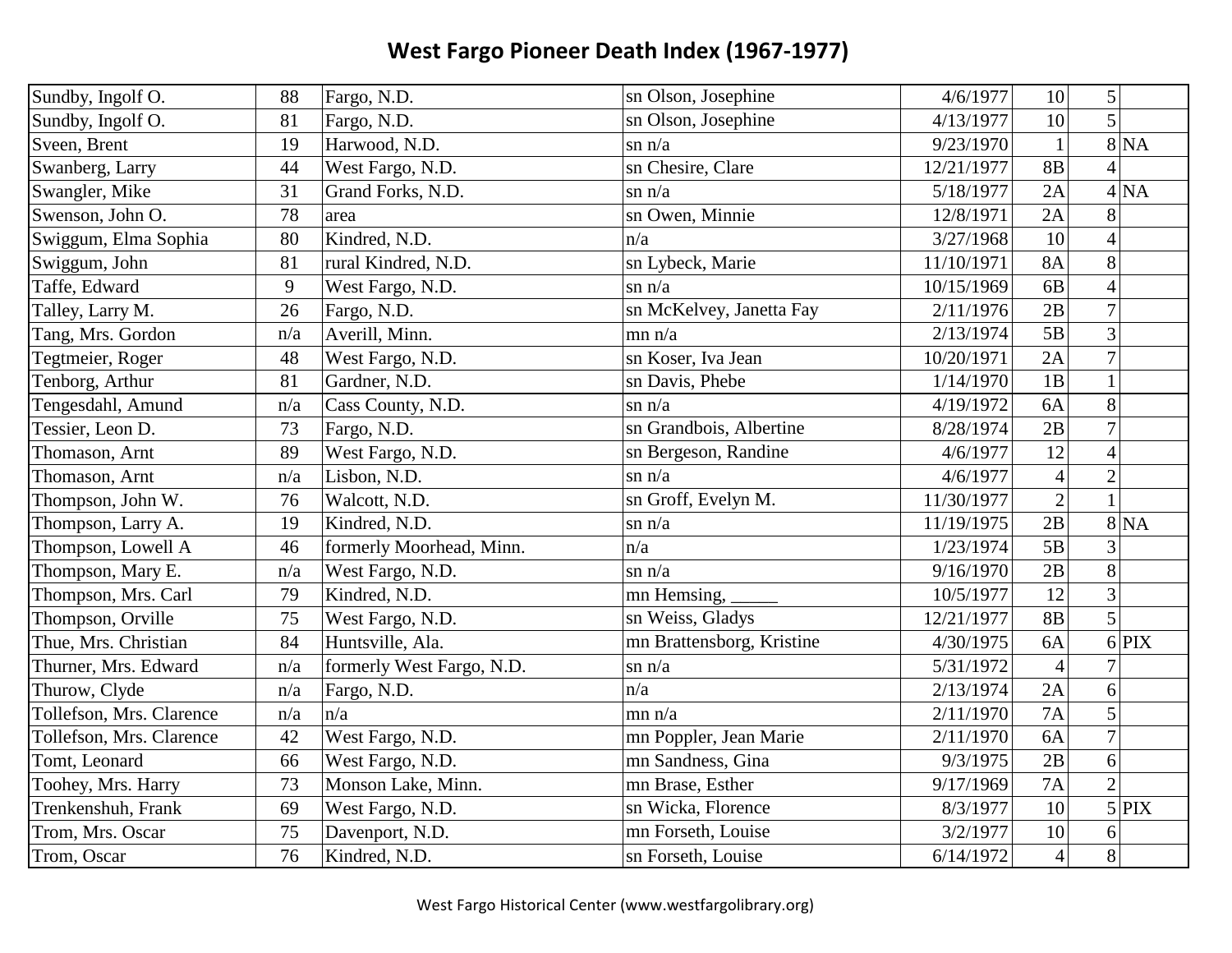| Trottier, Henry           | 81  | Midland, Mich.            | sn Cossette, Bella              | 6/16/1976  | 2B             | $2\vert$        |
|---------------------------|-----|---------------------------|---------------------------------|------------|----------------|-----------------|
| Tunheimn, Selma           | 58  | Fargo, N.D.               | n/a                             | 6/4/1969   | 1B             | 1 NA            |
| Tuskind, Mrs. Arnold J.   | 56  | Casselton, N.D.           | mn Erdmann, Esther              | 4/4/1972   | 6A             | 7 NA            |
| Tuskind, Orville C.       | 72  | Davenport, N.D.           | sn Weeks, Phyllis               | 5/18/1977  | 2B             | 1 NA            |
| Tvedt, Lowell A.          | 22  | Moorhead, Minn            | $\sin n/a$                      | 12/13/1972 | 8              | $\overline{7}$  |
| Twichell, Daniel H.       | 79  | Mapleton, N.D.            | sn Richardson, Arene            | 11/17/1971 | <b>7A</b>      | 7 CT            |
| Tyler, Gen. Max C         | 94  | Washington, D.C.          | $\sin n/a$                      | 9/4/1974   | 4B             | 8               |
| Ulmer, Dale               | 32  | West Fargo, N.D.          | , Evelyn<br>$\text{sn}$         | 4/2/1969   | <b>8A</b>      | $\vert 5 \vert$ |
| Ulness, Mrs. Carl         | 65  | Kindred, N.D.             | mn Heglie, Beatrice             | 12/23/1970 | 3B             | 8               |
| Ulness, Mrs. Earl         | n/a | Fargo, N.D.               | mn ______, Marion               | 5/20/1970  | 4A             | $\vert 5 \vert$ |
| Ulness, Mrs. Earl         | 37  | Moorhead, Minn            | mn Clemenson, Marion            | 5/20/1970  | 6B             | $\overline{7}$  |
| Utke, Arnold R.           | 75  | Mapleton, N.D.            | sn Elliott, Ruth                | 8/2/1967   | 10             | $\overline{4}$  |
| Utke, Mrs. Arnold         | 77  | Fargo, N.D.               | mn Elliott, Ruth                | 1/29/1975  | 2B             | 6               |
| Van Eeckhout, Edward C    | 71  | Audubon, Minn.            | sn Tuchsherer, Rosie            | 3/24/1976  | 2B             | 6               |
| Vance, W.E.               | 74  | Auburn, Calif.            | $\sin n/a$                      | 12/10/1969 | 6B             | 6               |
| Vangsness, Oliver Henning | n/a | n/a                       | n/a                             | 4/21/1976  | 2B             | 8               |
| Vangsness, Oliver Henning | 90  | Davenport, N.D.           | $\sin n/a$                      | 4/28/1976  | 2A             | $\overline{7}$  |
| Vigen, Ida                | 90  | Chaffee, N.D.             | $\sin n/a$                      | 6/8/1977   | 12             | $\vert 5 \vert$ |
| Wagner, Mrs. Arthur       | 85  | formerly Kindred, N.D.    | mn Skari, Martha sn 1 Vangerud, | 12/31/1975 | 2B             | 6               |
|                           |     |                           | Mentz sn 2 Wagner, Arthur       |            |                |                 |
| Wagner, Robert E.         | 52  | Mapleton, N.D.            | sn Reynolds, Ferola             | 12/23/1970 | 3B             | 8               |
| Walburg, Andrew G.        | 70  | West Fargo, N.D.          | sn Beilke, Violet               | 11/22/1972 | 8              | 8               |
| Walen, Alfred             | n/a | Fargo, N.D.               | n/a                             | 3/2/1977   | 14             | 6               |
| Walhhod, Mrs. Ingvald     | 81  | Berkeley, Calif.          | sn Sandbeck, Ragnhild           | 10/2/1974  | 8              | 6               |
| Walker, Bradley           | 10  | West Fargo, N.D.          | $\sin n/a$                      | 10/15/1969 | 6B             | $\overline{4}$  |
| Walker, Martha            | 70  | formerly West Fargo, N.D. | mn Johnson, Martha / sn Walker, | 1/24/1968  | $\overline{3}$ | $\overline{4}$  |
|                           |     |                           | Coble R.                        |            |                |                 |
| Walla, Howard             | 45  | Chicago, Ill              | $\sin n/a$                      | 4/22/1970  | 4B             | 8               |
| Walla, Howard             | n/a | Chicago, Ill              | $\sin n/a$                      | 4/22/1970  | 3A             | 5               |
| Walla, Howard             | n/a | Chicago, Ill              | $\sin n/a$                      | 4/22/1970  | 6A             | $\overline{3}$  |
| Walla, Mrs. Anton         | 88  | West Fargo, N.D.          | mn Golberg, Stella              | 12/15/1971 | 3B             | 8               |
| Ward, Mrs. Roy            | 45  | West Fargo, N.D.          | mn Weisenhaus, Evelyn           | 11/27/1968 | 5A             | $\overline{7}$  |
| Warner, Douglas           | 80  | Mapleton, N.D.            | sn Bonn, Rose Margaret          | 8/12/1970  | 6              | 6               |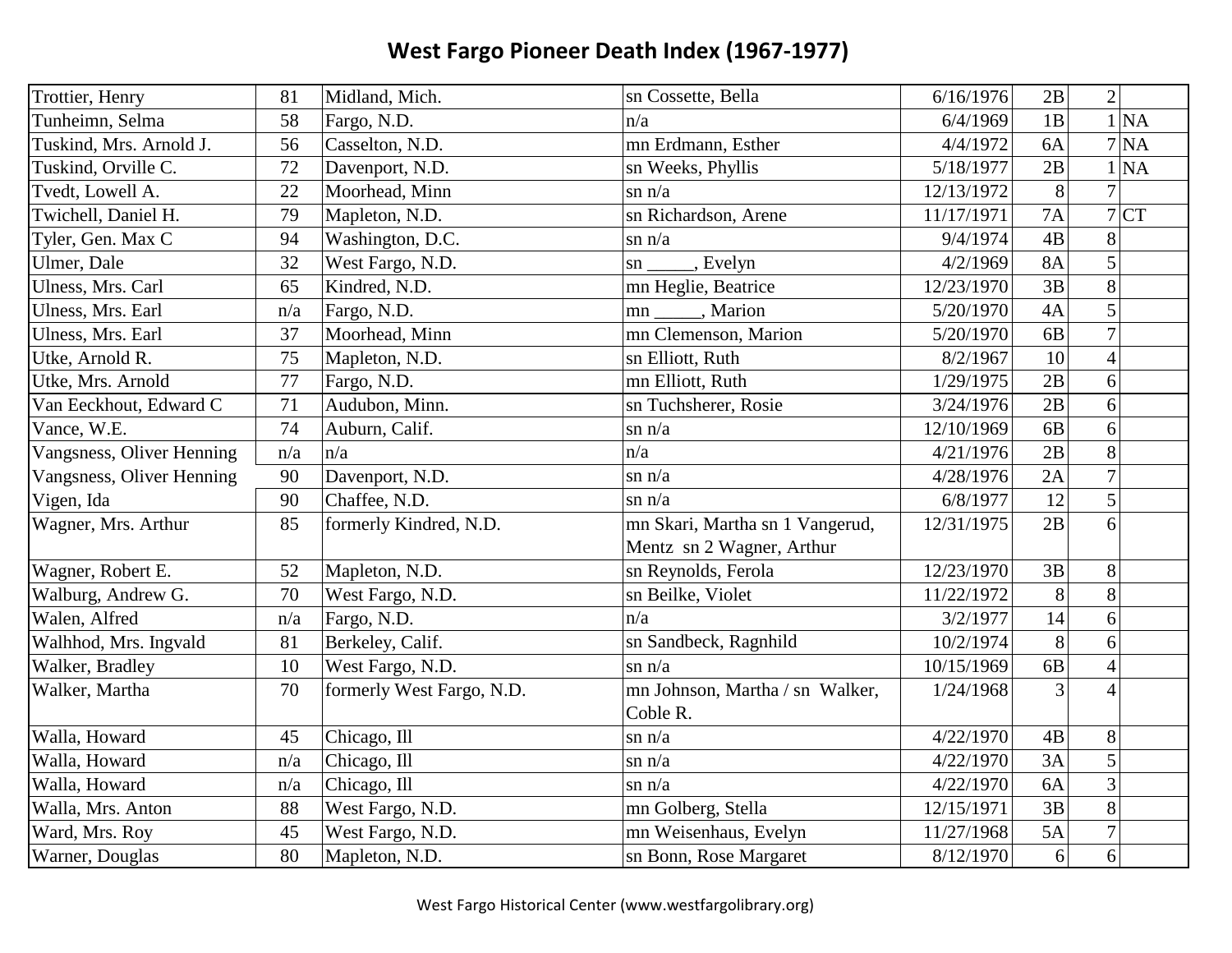| Warner, Mrs. Arthur    | 89      | Hillsboro, N.D.                  | mn Neck, Rosella              | 11/20/1974 | 2B             | 6              |  |
|------------------------|---------|----------------------------------|-------------------------------|------------|----------------|----------------|--|
| Warner, Robert S       | 63      | formerly area now Phoenix, Ariz. | $\sin n/a$                    | 1/5/1972   | 3A             | $\overline{4}$ |  |
| Wateland, Palmer       | 56      | Fargo, N.D.                      | $\sin n/a$                    | 10/11/1972 | 2A             | 3              |  |
| Waterfall, Mrs.        | n/a     | Gardner, N.D.                    | mn n/a                        | 9/11/1974  | 6A             | $\mathbf{1}$   |  |
| Weaver, Debra Kathryn  | $1$ day | Mapleton, N.D.                   | $\sin n/a$                    | 7/20/1977  | 12A            | 5              |  |
| Weiand, Peter M.       | 67      | n/a                              | sn Schwartz, Barbara          | 2/19/1969  | 6A             | 5              |  |
| Weidermeyer, Erwin     | 59      | West Fargo, N.D.                 | sn Dockter, Frieda            | 10/26/1977 | 12             | $\overline{A}$ |  |
| Weishaar, Loren Leroy  | 6       | West Fargo, N.D.                 | $\sin n/a$                    | 5/21/1969  | $\mathbf{1}$   | 5 NA           |  |
| Weixel, Mrs. Arthur    | 43      | n/a                              | , Georgetta<br>mn             | 11/29/1972 | $\mathbf{1}$   | 5              |  |
| Wenaas, Henry          | n/a     | Mayville, N.D.                   | $\sin n/a$                    | 5/30/1973  | 12             | $\overline{7}$ |  |
| Wenaas, Mrs. Henry     | n/a     | Mayville, N.D.                   | mn n/a                        | 11/12/1975 | 2B             | 7 NA           |  |
| Werner, Mrs. William W | 81      | Breckenridge, Minn.              | mn Appel, Anna                | 2/14/1968  | $\overline{4}$ |                |  |
| Werner, Raynard        | n/a     | Minneapolis, Minn.               | $\sin n/a$                    | 5/14/1975  | 6A             | 5              |  |
| Westby, Johan          | 81      | Gardner, N.D.                    | mn Bjerga, Ragna              | 12/3/1975  | 2B             | $\overline{7}$ |  |
| Westlund, Oscar        | 75      | rural Fargo, N.D.                | $\sin n/a$                    | 12/11/1968 | 5A             | 6              |  |
| Wichmann, Mrs. Arnold  | 77      | Fargo, N.D.                      | mn Heuer, Emma M.             | 5/7/1975   | 6A             | $\overline{7}$ |  |
| Wieand, Mrs. Peter     | 65      | Bismarck, N.D.                   | , Barbara<br>mn               | 1/8/1969   | 2B             | 8              |  |
| Wieers, Donald         | 39      | n/a                              | sn Nelson, Phyllis            | 9/24/1969  | 4A             | 6              |  |
| Williams, Mrs. James   | 96      | Fargo                            | mn Krueger, Emma              | 5/21/1975  | 6A             | 8              |  |
| Williams, Roy Earl     | 65      | Fargo, N.D.                      | sn Ellis, Leona               | 11/6/1974  | 4B             | 8              |  |
| Winter, John F.        | 80      | Gardner, N.D.                    | sn Hand, Blanche              | 11/5/1969  | 3A             | 5              |  |
| Wood, Mrs. John        | 85      | formerly Moorhead, Minn.         | mn Bye, Emma                  | 9/19/1973  | 2B             | $\overline{7}$ |  |
| Woytassek, Susan Ann   | 15      | West Fargo, N.D.                 | $\sin n/a$                    | 8/17/1977  | 4B             |                |  |
| Yokom, Harry           | 84      | Casselton, N.D.                  | sn Footer, Sadie              | 5/2/1973   | 8C             | 8              |  |
| Yokom, Mrs. Edgar      | 87      | n/a                              | mn Lange, Kate                | 9/2/1970   | 4B             | 6              |  |
| Yokum, Harry           | 83      | Casselton, N.D.                  | $\sin n/a$                    | 4/25/1973  | 2A             | 6              |  |
| Zabel, Donald F.       | n/a     | West Fargo, N.D.                 | $\sin n/a$                    | 10/16/1974 | 2B             | $\overline{3}$ |  |
| Zick, Fred H.          | 58      | West Fargo, N.D.                 | sn Barfuss, Grace             | 6/28/1967  | $\overline{4}$ | 5              |  |
| Zimmerman, Charles     | 79      | West Fargo, N.D.                 | sn Kopperdal, Ragna           | 9/16/1970  | 2B             | $\overline{7}$ |  |
| Zimmerman, Mrs. Jacob  | 90      | Venturia, N.D.                   | mn Hanneld, Magdalena / sn 1. | 2/7/1968   | $\overline{3}$ | 6              |  |
|                        |         |                                  | Haupt, August 2. Zimmerman,   |            |                |                |  |
|                        |         |                                  | Jacob                         |            |                |                |  |